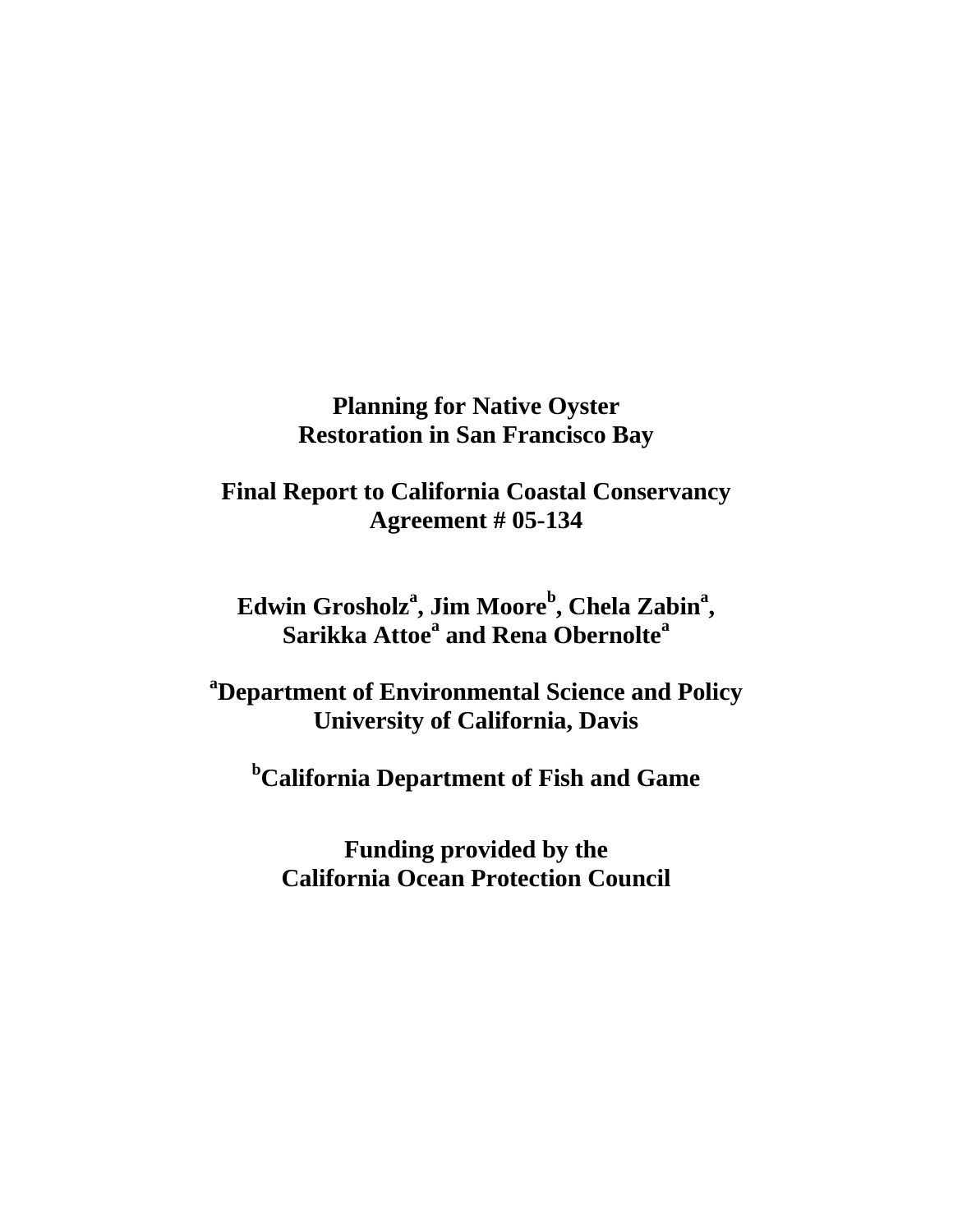#### **Introduction**

Historically, native Olympia oysters *Ostreola conchaphila* (*=Ostrea lurida*) (Turgeon et al. 1998) were an abundant and ecologically important part of the fauna in West Coast estuaries and an important fishery (Barnett 1963, Baker 1995). Unfortunately, the popularity of the fishery that began in the 1850s resulted in the complete collapse of native oyster populations along the west coast of the U.S. during the late  $19<sup>th</sup>$  and early  $20<sup>th</sup>$  centuries (Barnett 1963, Baker 1995). Not only was the fishery lost, but so were the key ecosystem services provided by native oysters. Studies of oysters in estuaries in the eastern U.S. have shown that native oyster reefs (*Crassostrea virginica*) act as a "foundation species" by creating a refuge from predators and physical stress as well as a food source resulting in increased local diversity of fishes and invertebrates (Zimmerman 1989, Lenihan 1999, Micheli and Peterson 1999, Lenihan et al. 2001). In the largely unstructured, soft-sediment habitats of West Coast estuaries, aggregations of native oysters were likely to have provided similar functions and have been shown to increase invertebrate species richness (Kimbro and Grosholz 2006).

The introduction of exotic Pacific oysters (*Crassostrea gigas*) from Asia in the early 20<sup>th</sup> century provided a successful replacement for the native oyster fishery. However, Pacific oysters have not replaced the ecosystem services that were historically provided by native oysters in Central California. They do not reproduce and have not established naturalized populations in this region, although evidence indicates *C. gigas* have recently established reproductive populations in San Francisco Bay (Cohen, unpubl. data). The farming of Pacific oysters has meant that no harvest pressure has been placed on native oysters for nearly a century, but paradoxically, these populations have not recovered their historic abundances (Browning 1972, Baker 1995).

There is now increasing interest by coastal resource managers, environmental and community groups to restore native oyster populations in California to improve the health of estuarine ecosystems. In June 2005, the California Ocean Protection Council recognized native oyster restoration as a high priority. As a result, there is a critical need to understand what the status is of oyster populations in San Francisco Bay in order to lay the ground work for subsequent restoration programs. In particular, we need to understand what processes may be limiting the recovery of the native oyster to its formerly high abundances. Invasive space competitors and predators may be contributing to reduced population growth and may also pose a future obstacle to restoration (Grosholz et al. 2000, Grosholz et al. 2001, Kimbro et al. *in review*).

The primary aim of this project is to provide critically needed information for native oyster restoration groups regarding how to prioritize sites for restoration efforts. Information about where and why to expect high recruitment, growth and survival and which predators and competitors are most likely to limit growth and survival will be key to the success of these efforts. Determining what factors most strongly affect recruitment, growth and survival will help guide the location of priority sites for restoration programs, and will inform ongoing and future restoration efforts regarding additional investments that may be needed to control oyster predators and competitors.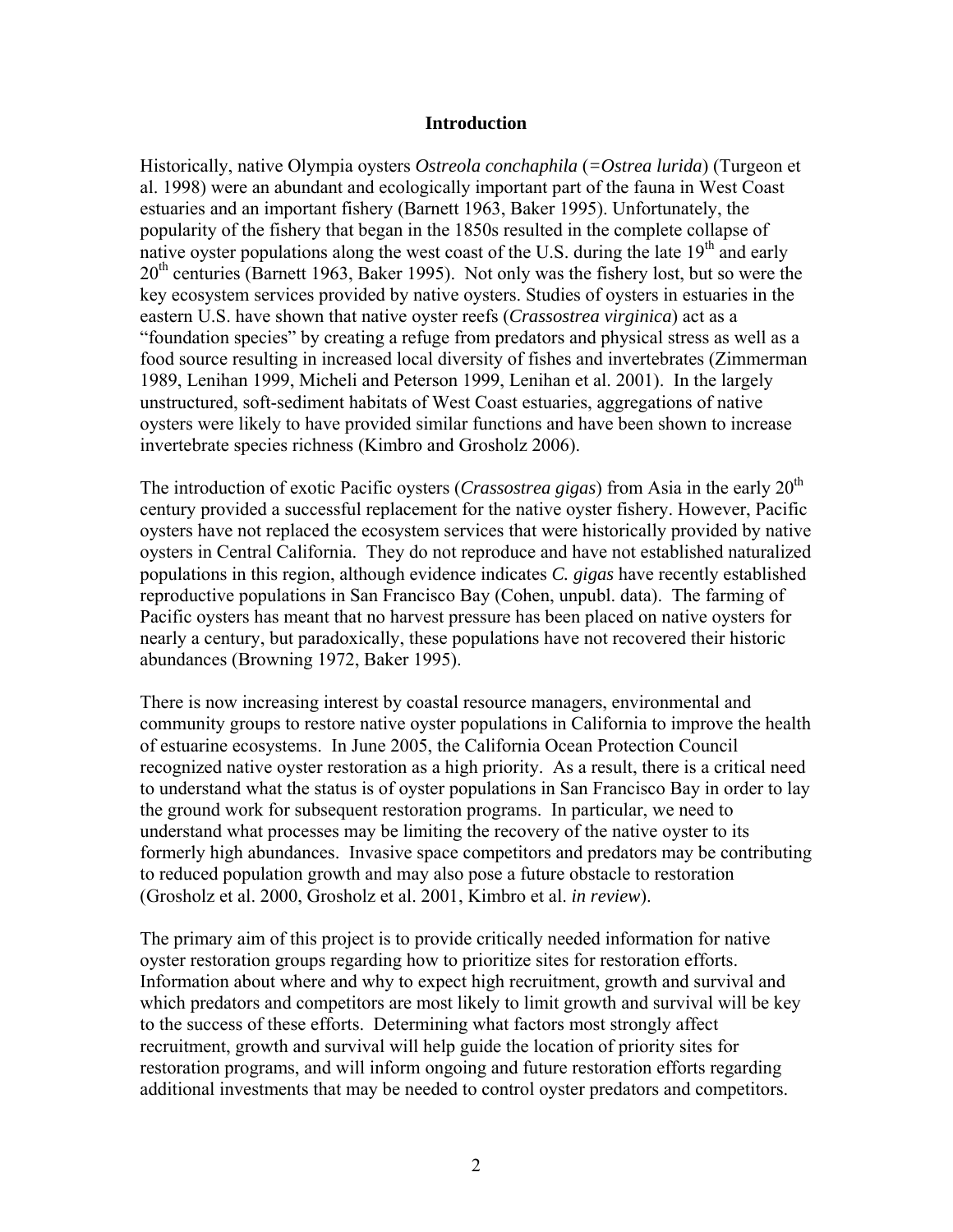#### **Survey of Intertidal Oyster Populations**

*Distribution of native oysters.* From July 2006 to June 2007, we surveyed most of the accessible rocky shoreline of San Francisco Bay for the presence of native oysters. We used a variety of information sources including unpublished reports and anecdotal observations of oyster presence. In addition, we consulted various shoreline maps to determine substrate types and accessibility of potential sites. All sites were generally visited once, by 1-3 researchers, with appropriate substrate searched for at least half an hour. We recorded GPS points and took qualitative notes on each site. In addition, at a subset of sites we recorded density by counting oysters in 5-10 randomly placed 0.25  $m<sup>2</sup>$ quadrats. Below is a map of sites surveyed (Fig. 1).



**Figure 1.** Map of sites surveyed for presence or absence of native oyster populations. Green markers indicate that live oysters were found; yellow markers indicate that only dead oysters were found (still attached to substrate) and red markers indicate no oysters or oyster shells found.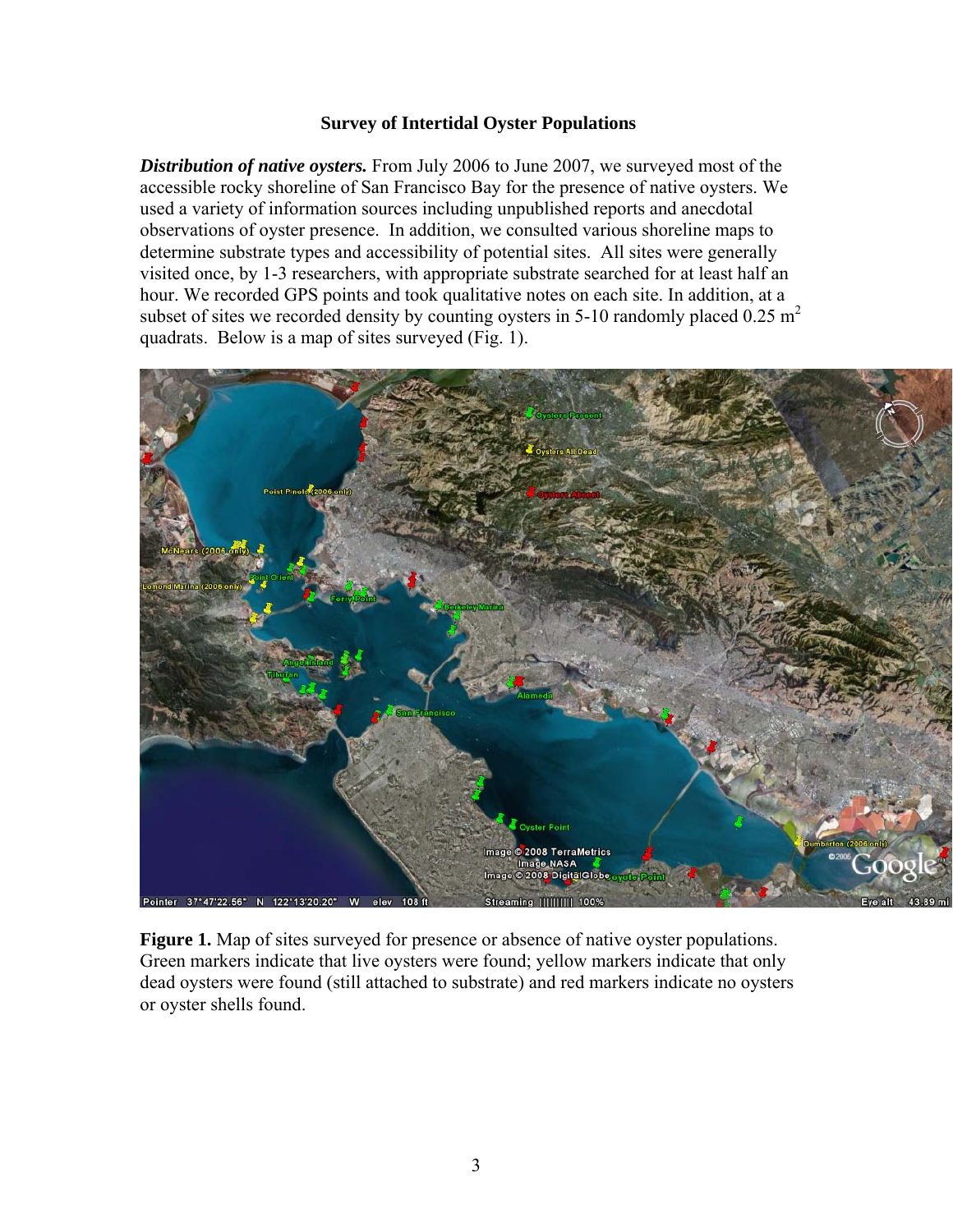**Table 1.** Location, date and results of site surveys to determine the present distribution of intertidal populations of native oysters in San Francisco Bay. Sites are arranged from north to south. Presence or absence of oysters are indicated by "p" or "a" respectively. In some cases, intact oyster shells were present indicating oysters were no longer present but recently dead "a (d)". The type of site was either a single visit to determine presence of oysters ("p/a survey"), and if oysters were present in sufficient numbers, the site was either surveyed for oyster density ("density survey") or established as a site for longerterm study with many repeated visits ("long-term site").

| <b>Site</b>                    | <b>Date</b> | Lat./Long.                | P/A   | <b>Site Type</b> |
|--------------------------------|-------------|---------------------------|-------|------------------|
| Midshipman Point               | 6/1/2006    | N 38 73.77 W 122 26.5741  | a     | p/a survey       |
| <b>Black Point Boat Launch</b> | 6/1/2006    | N 38 65.277 W 122 30.2295 | a     | p/a survey       |
| <b>Black Point North</b>       | 6/1/2006    | N 38 64.030 W 122 30.405  | a     | p/a survey       |
| Petaluma Point                 | 6/1/2006    | N 38 62.037 W 122 29.1730 | a     | p/a survey       |
| <b>Point Pinole</b>            | 8/10/2006   | N 38 45.366 W 122 21.871  | a(d)  | long-term site   |
| Mare Island                    | 6/3/2006    | N 38 4.313 W 122 15.371   | a     | p/a survey       |
| <b>Black Point South</b>       | 6/1/2006    | N 38 39.65 W 122 29.3397  | a     | p/a survey       |
| Davis Point                    | 6/3/2006    | N 38 3.098 W 122 15.504   | a     | p/a survey       |
| Rodeo Marina                   | 12/4/2006   | N 38 02.237 W 122 16.417  | a     | p/a survey       |
| <b>Pinole Bayfront Park</b>    | 11/17/2006  | N 38 00.725 W 122 17.806  | a     | p/a survey       |
| <b>Buckeye Point</b>           | 11/18/2006  | N 38 00.395 W 122 28.417  | a (d) | p/a survey       |
| <b>Weber Point</b>             | 11/18/2006  | N 38 00.293 W 122 28.219  | a (d) | p/a survey       |
| China Camp Village             | 6/13/2007   | N 38 00.207 W 122 27 876  | a (d) | p/a survey       |
| China Camp Village             | 11/18/2006  | N 38 00.192 W 122 27.872  | a (d) | p/a survey       |
| McNear's                       | 8/10/2006   | N 37 59.497 W 122 27.0166 | p     | long-term site   |
| Richmond Rod & Gun             | 12/4/2006   | N 37 58.719 W 122 22.082  | a (d) | p/a survey       |
| Loch Lomond Marina             | 8/10/2006   | N 37 58.361 W 122 28.608  | p     | long-term site   |
| West Marin Island              | 7/17/2007   | N 37 57.923 W 122 28.340  | a (d) | p/a survey       |
| East Marin Island              | 7/17/2007   | N 37 57.886 W 122 28.208  | a (d) | p/a survey       |
| <b>East Brothers Island</b>    | 7/17/2007   | N 37 57.795 W 122 25.971  | p     | p/a survey       |
| Pt. San Pablo Harbor           | 12/3/2006   | N 37 57.792 W 122 25.243  | a (d) | p/a survey       |
| <b>West Brothers Island</b>    | 7/17/2007   | N 37 57.760 W 122 26.101  | p     | p/a survey       |
| Point Molate                   | 12/3/2006   | N 37 57.671 W 122 25.652  | p     | p/a survey       |
| <b>Point Orient</b>            | 7/24/2006   | N 37 57.307 W 122 25.310  | p     | long-term site   |
| Pt San Quentin N               | 6/13/2007   | N 37 56.545 W 122 28.856  | p     | density survey   |
| Pt San Quentin N               | 6/28/2007   | N 37 56.545 W 122 28.856  | p     | density survey   |
| San Quentin South              | 10/2/2006   | N 37 56.545 W 122 28.840  | a(d)  | density survey   |
| San Quentin South              | 11/3/2006   | N 37 56.545 W 122 28.840  | a (d) | density survey   |
| San Quentin South              | 6/13/2007   | N 37 56.545 W 122 28.840  | p     | p/a survey       |
| <b>Richmond Bridge</b>         | 7/17/2007   | N 37 56.055 W 122 25.732  | a     | p/a survey       |
| <b>Red Rock</b>                | 7/17/2007   | N 37 55.765 W 122 25.807  | p     | p/a survey       |
| Keller Beach                   | 12/4/2006   | N 37 55.271 W 122 23.250  | p     | density survey   |
| Keller Beach                   | 6/28/2007   | N 37 55.271 W 122 23.250  | р     | density survey   |
| Paradise Cay                   | 11/18/2006  | N 37 55.007 W 122 28.567  | a     | p/a survey       |
| <b>Ferry Point</b>             | 7/25/2006   | N 37 54.574 W 122 23.281  | p     | long-term site   |
| Sandpiper Spit                 | 11/18/2006  | N 37 54.520 W 122 22.614  | p     | p/a survey       |
| Sandpiper Spit                 | 6/28/2007   | N 37 54.520 W 122 22.614  | p     | p/a survey       |
| Point Isabel                   | 7/25/2006   | N 37 53.854 W 122 19.480  | a (d) | p/a survey       |
| <b>Fleming Point</b>           | 7/25/2006   | N 37 53.544 W 122 25.243  | a     | p/a survey       |
| Tiburon-Belvedere              | 7/27/2006   | N 37 52.957 W 122 28.31   | р     | long-term site   |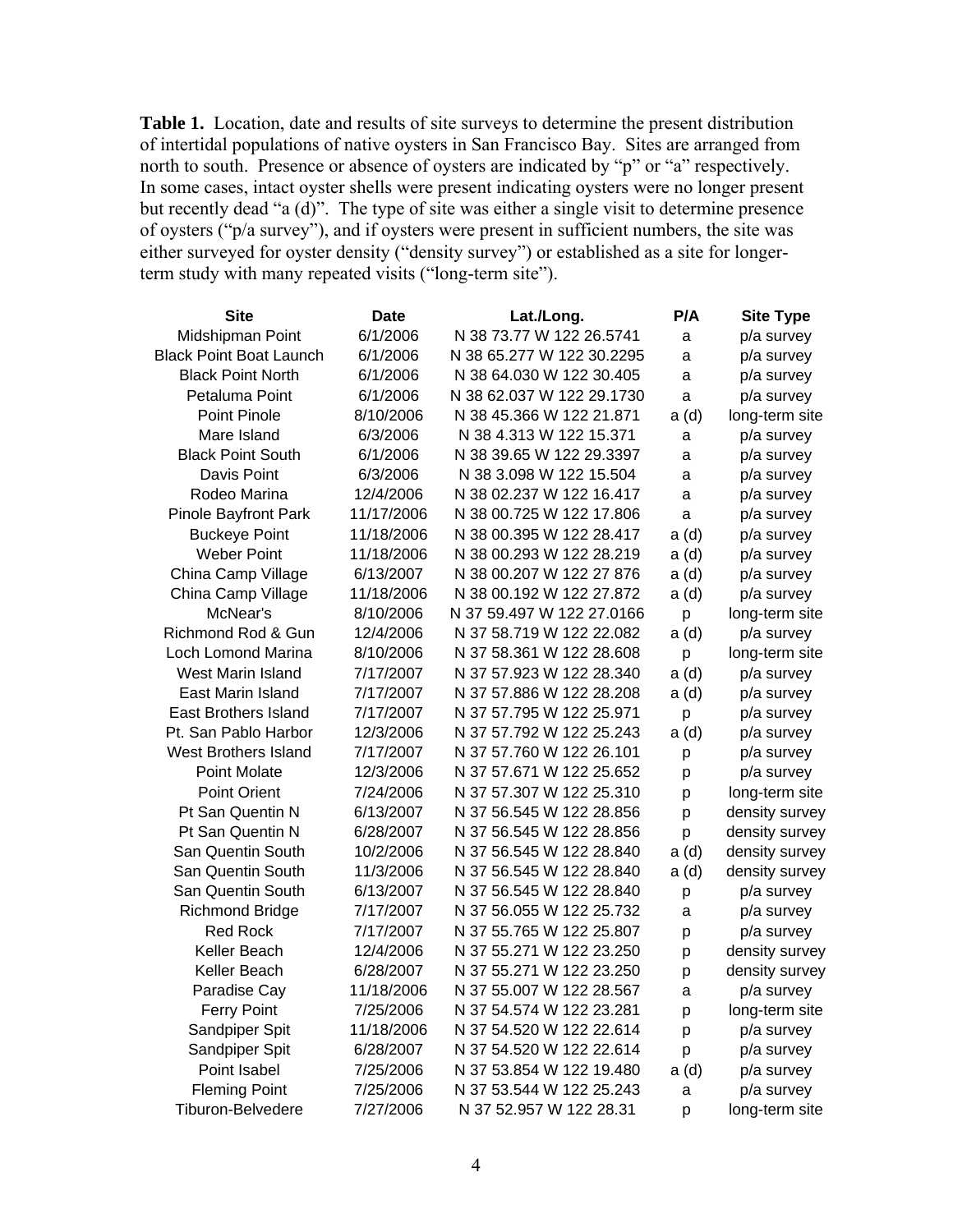| <b>Brickyard Park</b>      | 11/3/2006  | N 37 52.851 W 122 30.255  | р     | p/a survey     |
|----------------------------|------------|---------------------------|-------|----------------|
| China Cove                 | 3/15/2007  | N 37 52.228 W 122 25.650  | р     | p/a survey     |
| <b>Cesar Chavez Park</b>   | 6/14/2007  | N 37 52.185 W 122 18.812  | p     | p/a survey     |
| Angel Isl. Harbor          | 12/2/2006  | N 37 52.146 W 122 26.076  | p     | density survey |
| Angel Isl. (Ayala Cove)    | 12/2/2006  | N 37 52.009 W 122 26.103  | p     | long-term site |
| Angel Isl. Harbor (ledge)  | 12/2/2006  | N 37 52.006 W 122 26.104  | p     | density survey |
| Angel Isl. Harbor (right)  | 12/2/2006  | N 37 52.003 W 122 26.231  | p     | density survey |
| Bay Model (Sausalito)      | 3/1/2007   | N 37 51.879 W 122 29.685  | p     | p/a survey     |
| <b>Quarry Point</b>        | 3/15/2007  | N 37 51.796 W 122 25.261  | p     | p/a survey     |
| <b>Berkeley Marina</b>     | 7/25/2006  | N 37 51.793 W 122 18.730  | p     | long-term site |
| Kayak Landing              | 3/15/2007  | N 37 51.761 W 122 26.486  | р     | p/a survey     |
| Earl F. Dunhy Park         | 3/1/2007   | N 37 51.680 W 122 29.240  | p     | density survey |
| Locust St. Sausalito       | 3/1/2007   | N 37 51.674 W 122 29.115  | p     | density survey |
| <b>Stuart Point</b>        | 3/15/2007  | N 37 51.568 W 122 26.608  | p     | p/a survey     |
| Seal sculpture, Sausalito  | 3/1/2007   | N 37 51.047 W 122 28.749  | p     | density survey |
| <b>Emery Point</b>         | 7/25/2006  | N 37 50.732 W 122 18.152  | p     | p/a survey     |
| Emeryville Marina          | 7/25/2006  | N 37 50.229 W 122 18.912  | p     | p/a survey     |
| Ft. Baker                  | 11/3/2006  | N 37 49.913 W 122 28.426  | а     | p/a survey     |
| Wave Organ, SF             | 11/5/2006  | N 37 48.508 W 122 26.414  | р     | p/a survey     |
| San Francisco Marina       | 11/5/2006  | N 37 48.473 W 122 26.581  | a     | p/a survey     |
| Aquatic Park, SF           | 8/11/2006  | N 37 48.398 W 122 25.469  | p     | long-term site |
| Encinal Ramp, Alameda      | 7/28/2006  | N 37 46.157 W 122 17.452  | p     | long-term site |
| Intertidal Walkway         | 7/28/2006  | N 37 46.050 W 122 16.751  | a     | p/a survey     |
| Alameda Marina             | 7/28/2006  | N 37 45.965 W 122 17.342  | a(d)  | p/a survey     |
| <b>Candlestick Park</b>    | 11/5/2006  | N 37 42.531 W 122 22.873  | p     | density survey |
| Grant St., Hayward         | 12/1/2006  | N 37 39.894 W 122 09.643  | р     | p/a survey     |
| <b>Oyster Point</b>        | 7/26/2006  | N 37 39.656 W 122 22.516  | p     | long-term site |
| <b>Oyster Point Launch</b> | 7/26/2006  | N 37 39.656 W 122 22.516  | p     | long-term site |
| Rock N of Sierra Pt        | 10/5/2006  | N 37 38.347 W 122 38.865  | p     | density survey |
| Sierra Point Yacht Club    | 10/5/2006  | N 37 37.160 W 122 38.130  | p     | density survey |
| Hayward Reg. Shoreline     | 12/1/2006  | N 37 37 138 W 122 9 0355  | a     | p/a survey     |
| Bayfront Park, Millbrae    | 11/20/2006 | N 37 36.243 W 122 22.397  | p     | density survey |
| Bayside Park, Burlingame   | 11/20/2006 | N 37 35.532 W 122 21.338  | p     | density survey |
| Coyote Point (jetty)       | 7/26/2006  | N 37 35.484 W 122 19.1285 | p     | long-term site |
| Anza Lagoon                | 11/20/2006 | N 37 35.468 W 122 20.804  | a (d) | p/a survey     |
| Peninsula Beach            | 11/20/2006 | N 37 35.398 W 122 19.482  | a     | p/a survey     |
| San Mateo Bridge Pier      | 11/21/2006 | N 37 34.411 W 122 15.714  | a(d)  | p/a survey     |
| Little Coyote Point        | 11/20/2006 | N 37 34.359 W 122 15.982  | a(d)  | p/a survey     |
| Shipwreck                  | 10/13/2006 | N 37 33.171 W 122 9.436   | p     | p/a survey     |
| Sandpiper Park             | 11/21/2006 | N 37 32.223 W 122 13.978  | a     | p/a survey     |
| <b>Dumbarton Bridge</b>    | 10/7/2006  | N 37 30.612 W 122 6.6813  | а     | long-term site |
| MSI, Redwood City          | 11/21/2006 | N 37 30.320 W 122 12.948  | р     | p/a survey     |
| Port of Redwood City       | 11/21/2006 | N 37 30.261 W 122 12.818  | р     | p/a survey     |
| Pete's Harbor              | 11/21/2006 | N 37 30.040 W 122 13.448  | a     | p/a survey     |
| Docktown                   | 11/21/2006 | N 37 29.743 W 122 13.244  | p     | p/a survey     |
| <b>Bayfront Park</b>       | 12/1/2006  | N 37 29.277 W 122 10.631  | a     | p/a survey     |
| Alviso Marina              | 12/1/2006  | N 37 25.863 W 122 58.857  | a     | p/a survey     |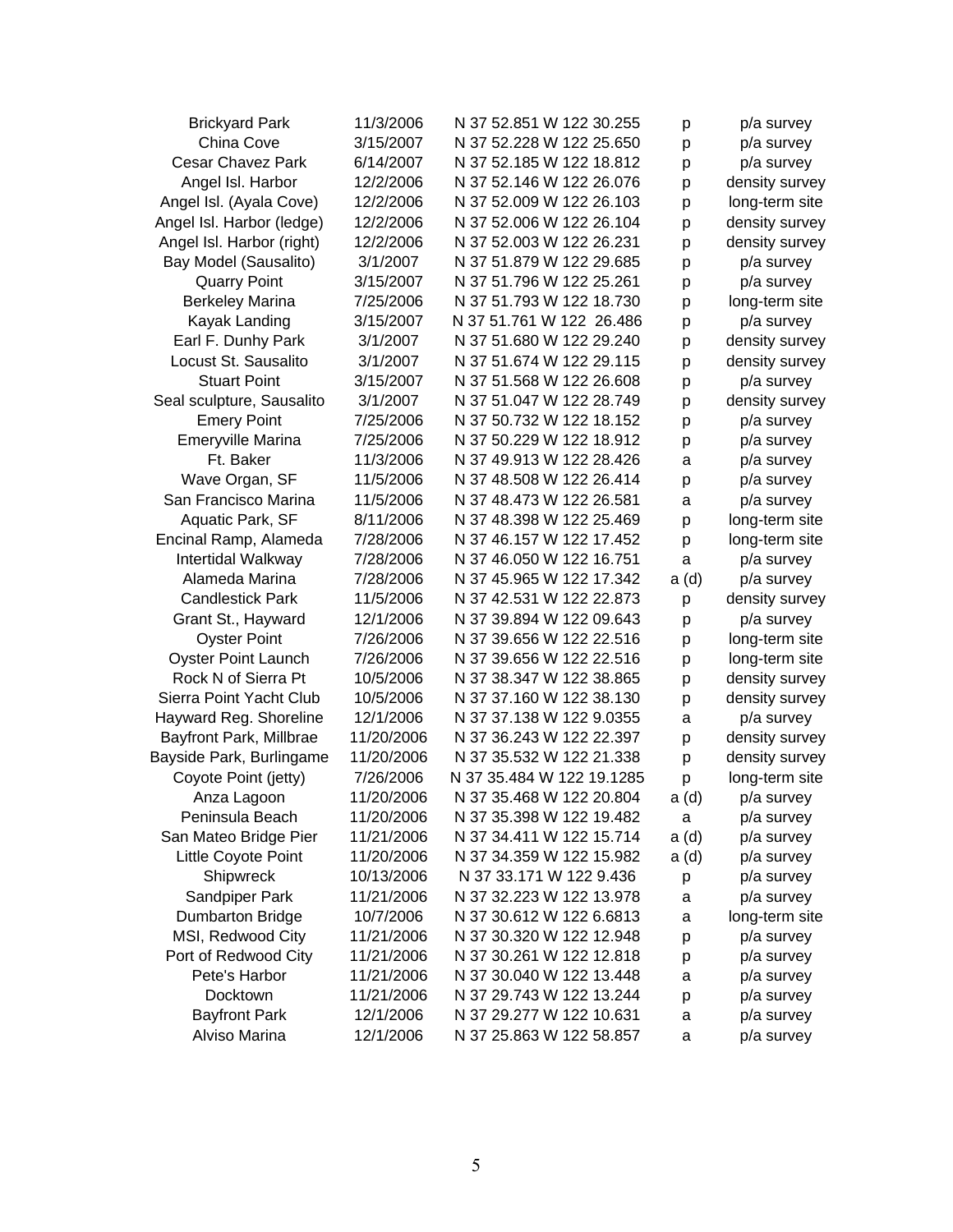While a few oyster scars were found at many locations in the Bay, most live oysters were found between the Richmond and San Mateo bridges. It was obvious early on in the survey that many oyster populations, especially in the northern San Francisco Bay and San Pablo Bay had experienced a recent massive die-off within the past several months. Oyster shells with both valves still intact were abundant, while live oysters were few. Our subsequent work indicates that upper valves do not remain intact for more than a few months indicating that these sites had live oysters recently. At these sites, we recorded numbers of live, recently dead (top valve still intact) and scar (bottom valve only) oysters in 5-10 randomly placed  $0.25 \text{ m}^2$  quadrats (Table 1). We measured live and recently dead oysters in these quadrats to determine whether there was a difference in mortality by size class.

| <b>Site</b>                    | Live     | Dead (both valves) | <b>Scar</b> |
|--------------------------------|----------|--------------------|-------------|
| China Camp                     | $\theta$ | 2.6                | 4.8         |
| South of Richmond Bridge       | $\Omega$ | $\Omega$           | 6.4         |
| Point San Quentin South        | $\Omega$ | 3.2                | 5.0         |
| Keller Beach                   | 0.4      | 1.2                | 0.8         |
| Angel Island Harbor            | 4.4      | 0.2                | 1.6         |
| Brickyard Park, Strawberry     | 1.2      | 0.4                | 0.2         |
| Earl F. Dunhey Park, Sausalito | 3.6      | $\Omega$           | 1.8         |
| <b>Candlestick State Park</b>  | 2.6      | 1.4                | 0.2         |
| Sierra Point Yacht Club        | 2.4      | 1.2                | 2.3         |
| Bayfront Park, Millbrae        | 1.8      | 0.2                | $\theta$    |
| Bayside Park, Burlingame       | 0.2      | 0.2                | $\Omega$    |
| Port of Redwood City           | 0.2      | 0.2                | 0           |

**Table 2.** Examples of the densities per  $0.25 \text{ m}^2$  quadrats of live oysters, recently dead oysters and oyster scars at a subset of San Francisco Bay sites, Fall 2006-Spring 2007.

The die-offs observed at many sites, especially in the North Bay, may have been the result of persistent, heavy rainfall during the winter and spring of 2006. Lowered salinities persisted well into the spring beyond the period typical for this region. As Table 3 shows, at the Marin Rod and Gun Club, where salinities were recorded monthly during this period, salinities below 10 ppt were measured well into April and salinities of 15 ppt or lower were measured until June. Therefore, there was an extended period of low salinity for nearly three months (Mar-May), which may have contributed to the dieoff of many North Bay populations.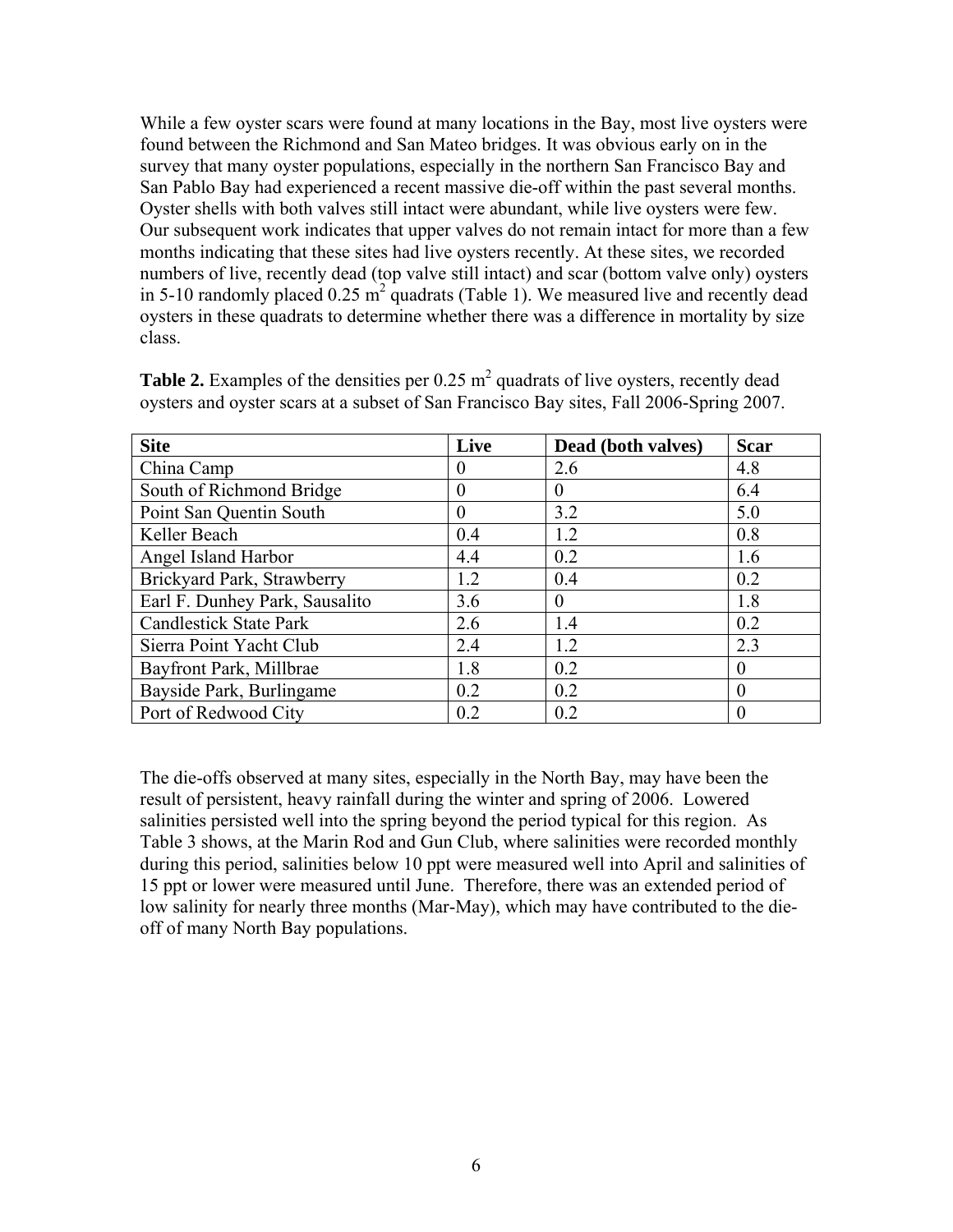| <b>Date</b>   | <b>Salinity</b> | <b>Date</b>   | <b>Salinity</b> |
|---------------|-----------------|---------------|-----------------|
| <b>Jul-05</b> | 26.5            | Apr-06        | 5.6             |
| Aug-05        | 27.7            | May-06        | 12.5            |
| $Sep-05$      | 28.3            | <b>Jun-06</b> | 15              |
| Oct-05        | 31.3            | <b>Jul-06</b> | 24              |
| <b>Nov-05</b> | 26.8            | Aug-06        | 28              |
| Feb-06        | 13.4            | Sep-06        | 30              |
| Mar-06        | 7.3             | Oct-06        | 31              |

**Table 3.** Monthly surface water salinity (ppt) at Marin Rod and Gun Club Pier, San Rafael, CA (N 37°56.694, W 122°28'769).

*Oyster Population Density.* In addition to the presence-absence survey, we carried out a series of long-term population measurements at 13 study sites. Sites were chosen to represent four broad geographical areas in San Francisco Bay: 1) North Bay; 2) Central Bay West; 3) Central Bay East; 4) South Bay (location information in Table 1). Sites were selected after our initial survey and represented areas with the most abundant oyster populations within each of these regions. In the North Bay, we were not able to find sites with many live oysters. Here, and at one site in South Bay, we selected sites with high numbers of recently dead oysters and/or oyster scars, which indicated that the site had at one time been good habitat. The oyster densities at the 13 sites in Fall 2006 are represented graphically below.



**Figure 2.** Oyster population density by site within each of the four regions of San Francisco Bay: North Bay (green bars), Central Bay West (red bars), Central Bay East (yellow bars) and South Bay (blue bars).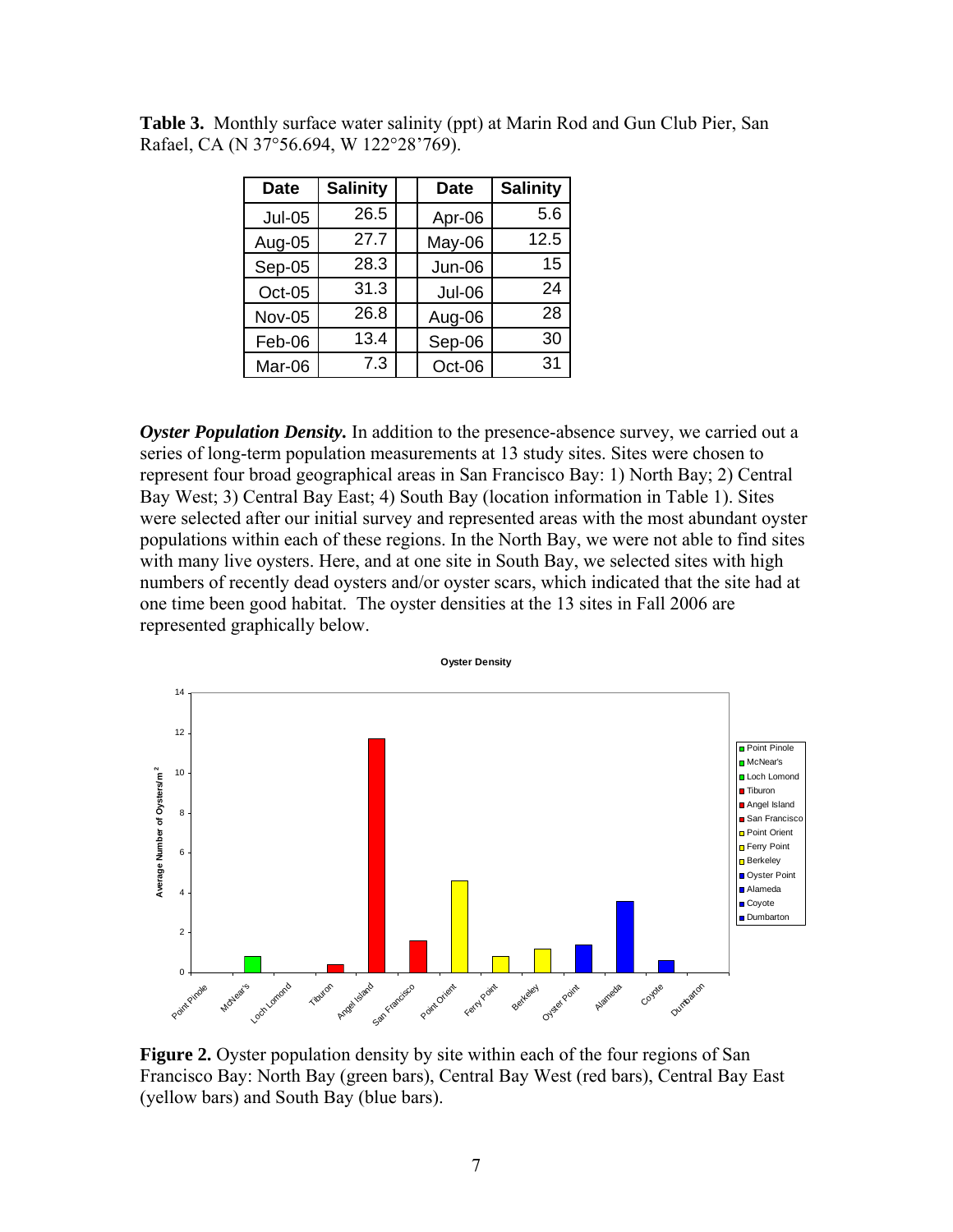*Oyster Population Size Structure.* We used two methods to gather data about recruitment at our long-term study sites. For locations where we had sufficient numbers of live oysters (9 of 13 sites), we gathered data on size-class frequency. We did this as part of our growth study (see below), in which 40-80 oysters along a 30 m transect line were tagged in July 2006 and tracked over the course of a year. Sites were revisited bimonthly, and as oysters died, we tagged new individuals to keep a target number (40+) of tagged individuals at each site. The size frequency data were generated using the initial size of each oyster when it was first tagged. Oysters were measured along their longest axes with vernier calipers; we estimated measurement error at  $\sim$ 3 mm. These data are represented in size frequency histograms, below.

Nearly all sites showed a unimodal size distribution, with a single peak centered around the 20 or 30 mm size classes, indicating lack of recent recruitment. Three of these, Berkeley Marina, Oyster Point and Coyote Point, had a mean size class above 35 mm, suggesting that most of the oysters at these sites are older relative to the other locations. Only Angel Island and Point Orient showed a bimodal distribution suggestive of more than one cohort at these sites.



Tiburon









Point Orient

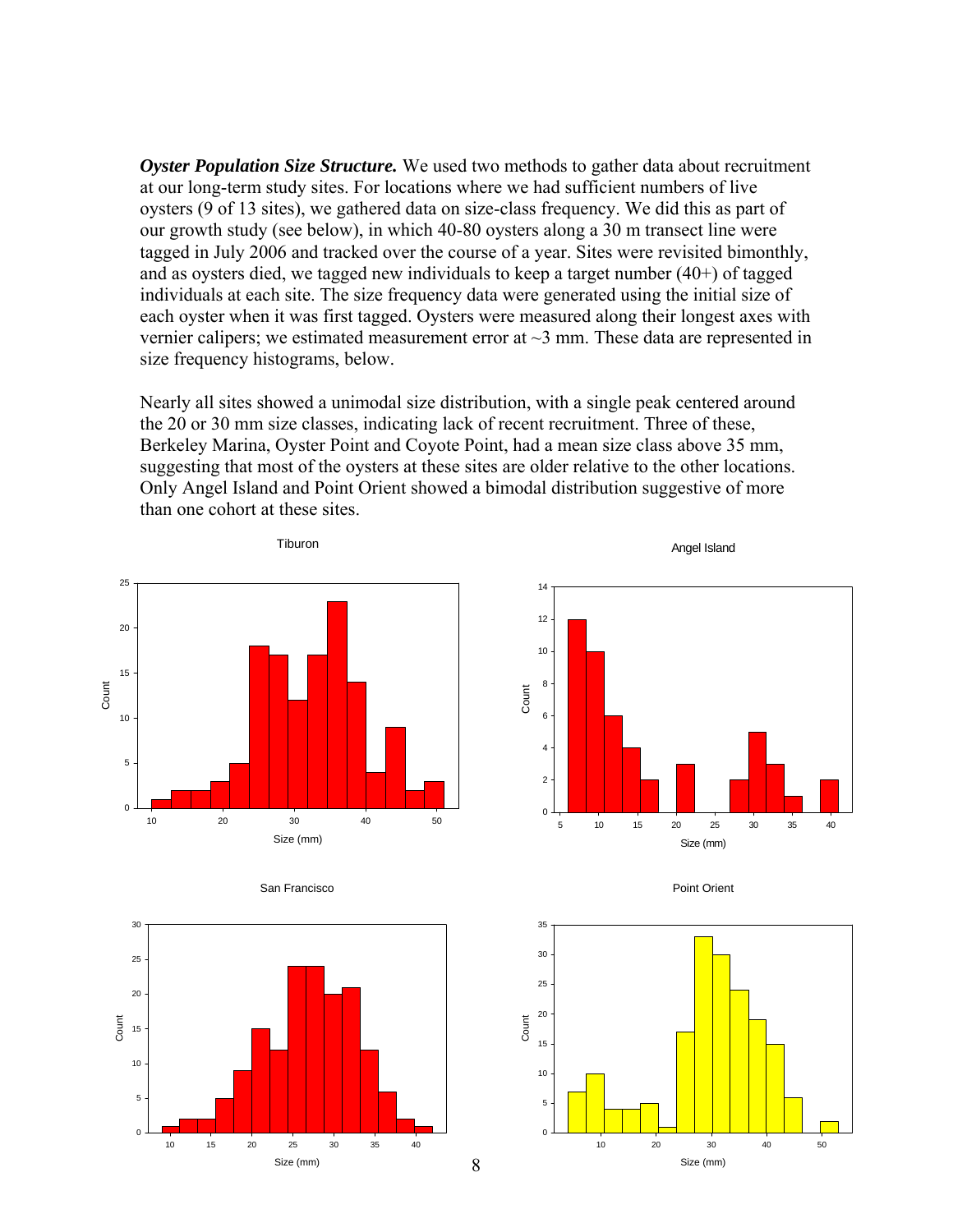Ferry Point

Berkeley



Oyster Point











Figure 3. Population size structure of native oysters by site within regions: North Bay (green bars), Central Bay West (red bars), Central Bay East (yellow bars) and South Bay (blue bars).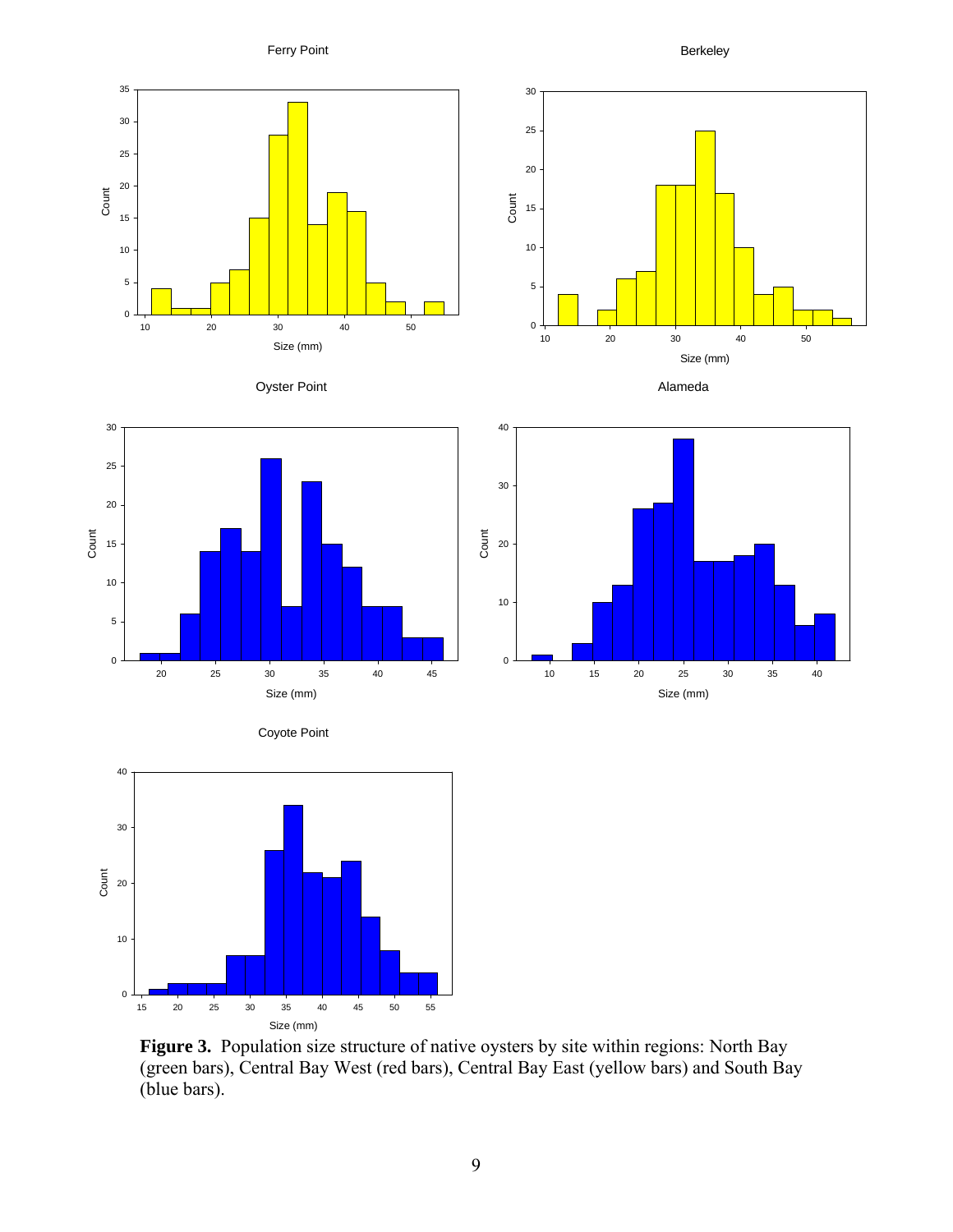*Native Oyster Recruitment.* In addition to examining existing size distribution, we measured recruitment directly by deploying recruitment surfaces in the oyster zone at 12 long-term sites (see Table 1) beginning in August 2006. (Angel Island was added as a study site later; recruitment tiles were not placed there in 2006). At each site, we established a 30 m transect line parallel to the water's edge at approximately the 0 tide mark. We marked the end points of the transect line with rebar poles. We placed 10 PVC plates (10 by 10 cm gray) every 3 meters along the transect line. These were attached to a PVC T that was hammered into the substrate and were oriented downward. These were checked for oyster spat and a fresh set of plates set out monthly through November (the expected end of the oyster settlement season). Plates were put out again in March 2007 at all 13 sites. Plates were attached to cement pavers which in turn were attached to rebar hammered into the substrate. These were oriented vertically, facing north (or in locations where north was shoreward, east) to lessen the possibility of heat stress. During this season, half of the plates were replaced monthly. The rest remained in place for the entirety of the settlement season. All plates were checked for oyster spat bimonthly. We also set up 5 permanent photo quadrats along the same transect on the existing substrate at each site. These were photographed and checked bimonthly for recruits.

Recruitment in 2006 was very low (Fig. 4). Six recruits were found on plates at Alameda and two at Berkeley. There were no recruits at the other sites. We began to see recruits on existing substrate in December 2006 and through February 2007 – much later than projected based on the literature and experience from local oyster recruitment projects. Other oyster researchers in the Bay also noted a late recruitment pulse (Abbott, Mulvey, Norton, Obernolte, Welaratna, personal communication).

At the end of the study in 2007, we recorded a significant increase in oyster recruitment relative to the previous year. Oyster recruits first appeared in our August check of the recruitment surfaces, with the biggest pulse coming into Loch Lomond and a few individuals showing up at Point Pinole, Alameda and Oyster Point. The remainder of the recruitment season ran beyond the length of this project.

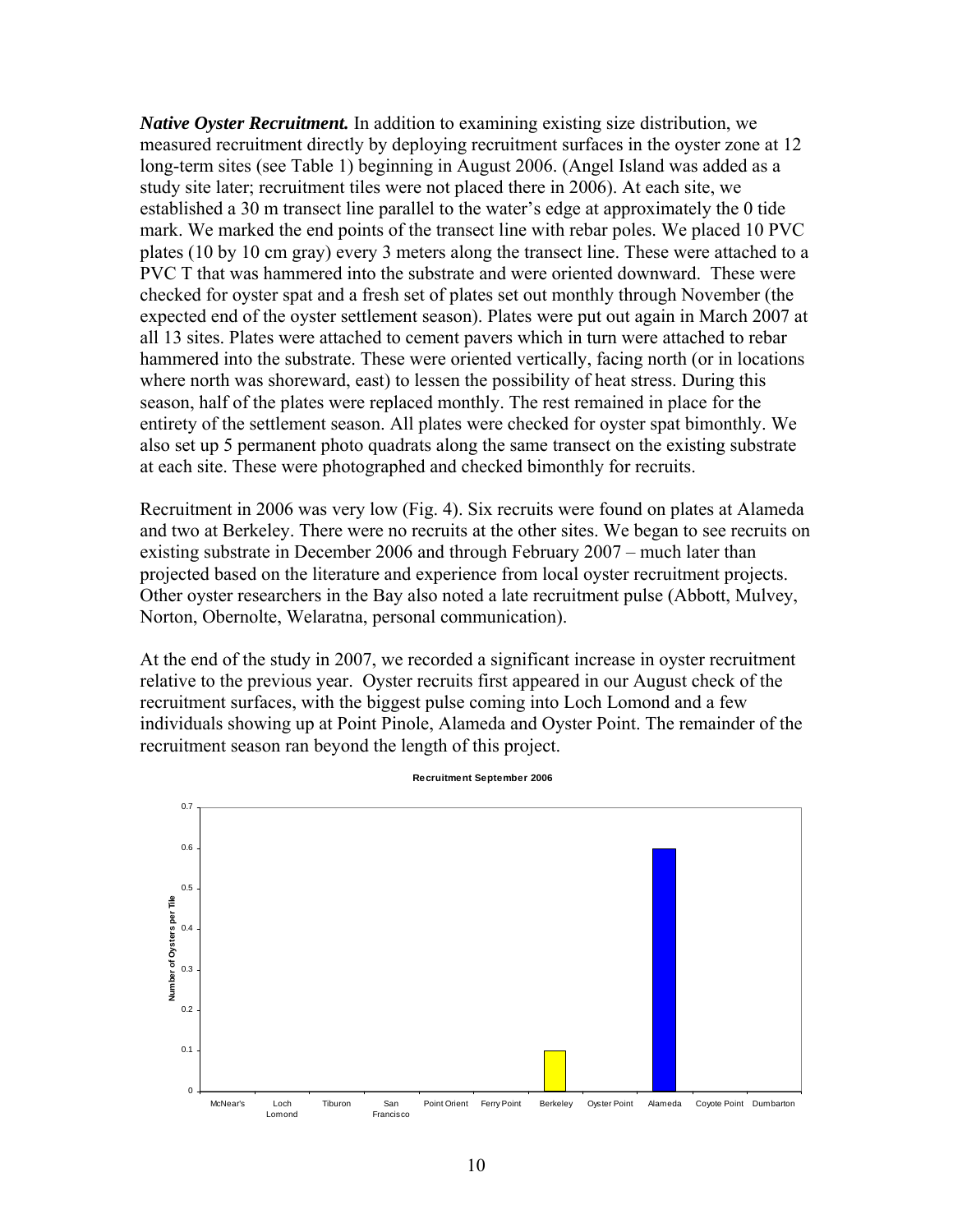#### **Recruitment August 2007**



**Figure 4.** Recruitment of native oysters for 2006 (upper) and 2007 (lower) by site within regions: North Bay (green bars), Central Bay West (red bars), Central Bay East (yellow bars) and South Bay (blue bars).

*Native Oyster Growth Rate.* To determine the growth rates of oysters at our study sites, we attached numbered plastic tags onto 40-60 oysters near our permanent transect line at each of our long-term study sites (see Table 1). Individual oysters were located and remeasured every 2 months from August 2006 to June 2007. When tagged oysters died or were lost, we tagged additional oysters to keep a target number of  $\sim$ 50 tagged individuals at each site. Oysters were measured with calipers in the field along their longest axes. We calculated growth rates in mm/day by subtracting the first measurement we had for an individual oyster from the last measurement and dividing this by the number of days between the dates on which these measurements were made (Fig. 5).

As small oysters might be expected to grow more quickly than large ones, we regressed growth against size at first measurement. While small oysters did see greater percentage increases than larger ones, overall growth rate (expressed as mm/day) was approximately the same for all oysters of the sizes we encountered. This allowed us to confidently calculate a mean growth rate (below). Measurement error was estimated at 0.03 mm/day. Sources of measurement error include shell chipping, which can result in an oyster being smaller than previously recorded, overgrowth by barnacles and other organisms, and oysters growing over or around objects, as well as human error in measuring or recording.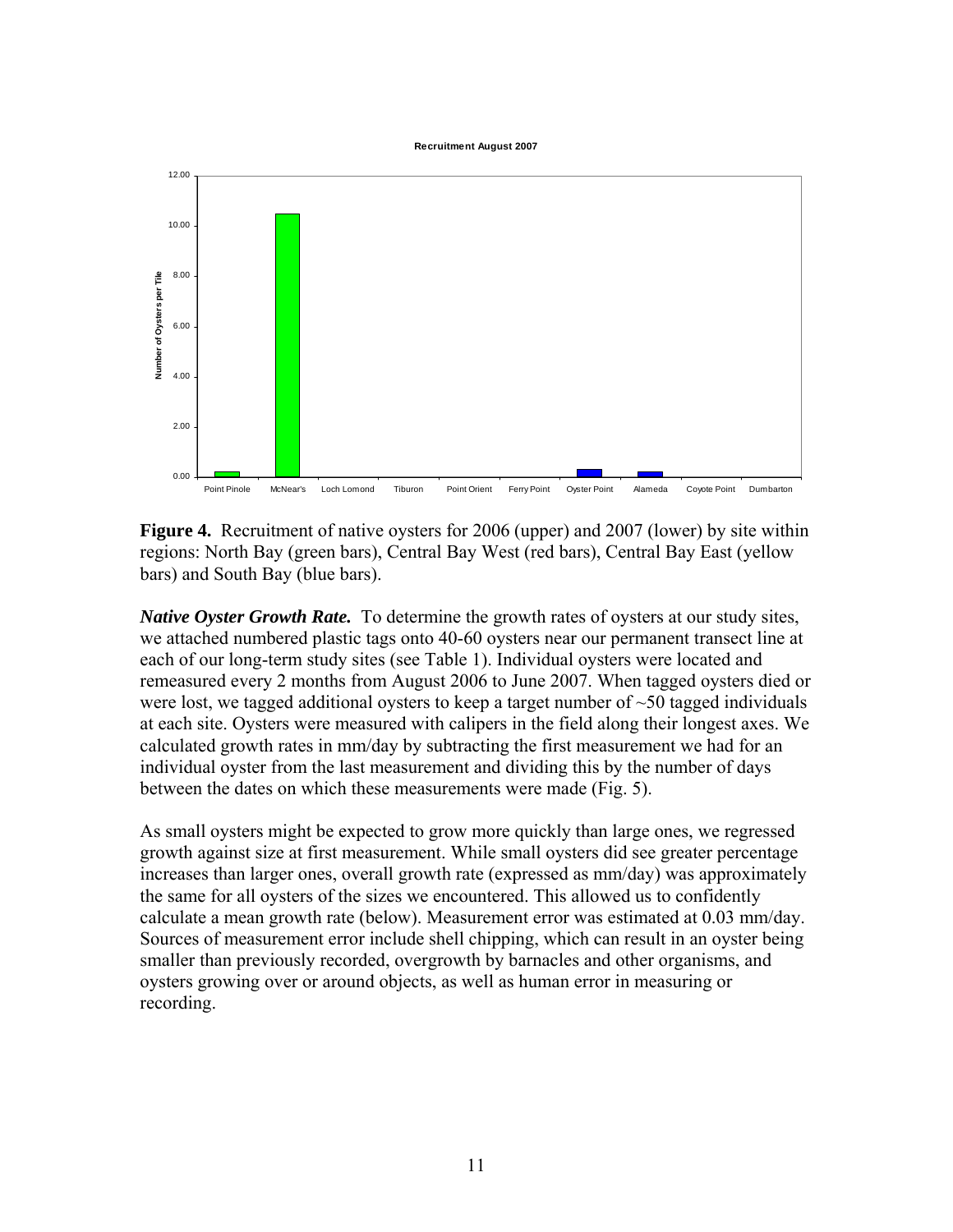## Average Growth Rate



**Figure 5.** Native oyster growth rates by site within regions: Central Bay West (red bars), Central Bay East (yellow bars) and South Bay (blue bars).

*Native Oyster Mortality.* When oysters tagged for the growth study (above) died, but remained on the rock with a tagged shell, we were able to measure size at time of death. This allowed to us calculate mortality rates for each site and to determine if there were differences in mortality rates by size class. Mortality rate was calculated as the number of dead individuals vs. the number of total individuals. We calculated mortality rates for each visit to each site, then took the mean of these monthly measures to calculate a yearly rate. The rates for each site are depicted below.

Typically, larger individuals are less vulnerable to attacks by predators such as oyster drills, whereas small oysters may be more vulnerable both to predation and stressors such as desiccation. Strong stressors, such as long-term lowered salinity like that seen in the spring 2006, would be expected to impact all size classes. The mean size for dead vs. live oysters for each site is shown below. The leftmost bar at each site represents the dead oysters.

By far the highest mortality was found at the San Francisco site. Interestingly, this site also has the highest densities of oyster drills (see Fig. 9 below). Overall, mortality was fairly similar across our other sites. We found little difference in the sizes of live oysters vs. dead (intact but empty shells) at most sites as well, although live oysters were somewhat larger than empty shells at Ferry Point and Berkeley Marina.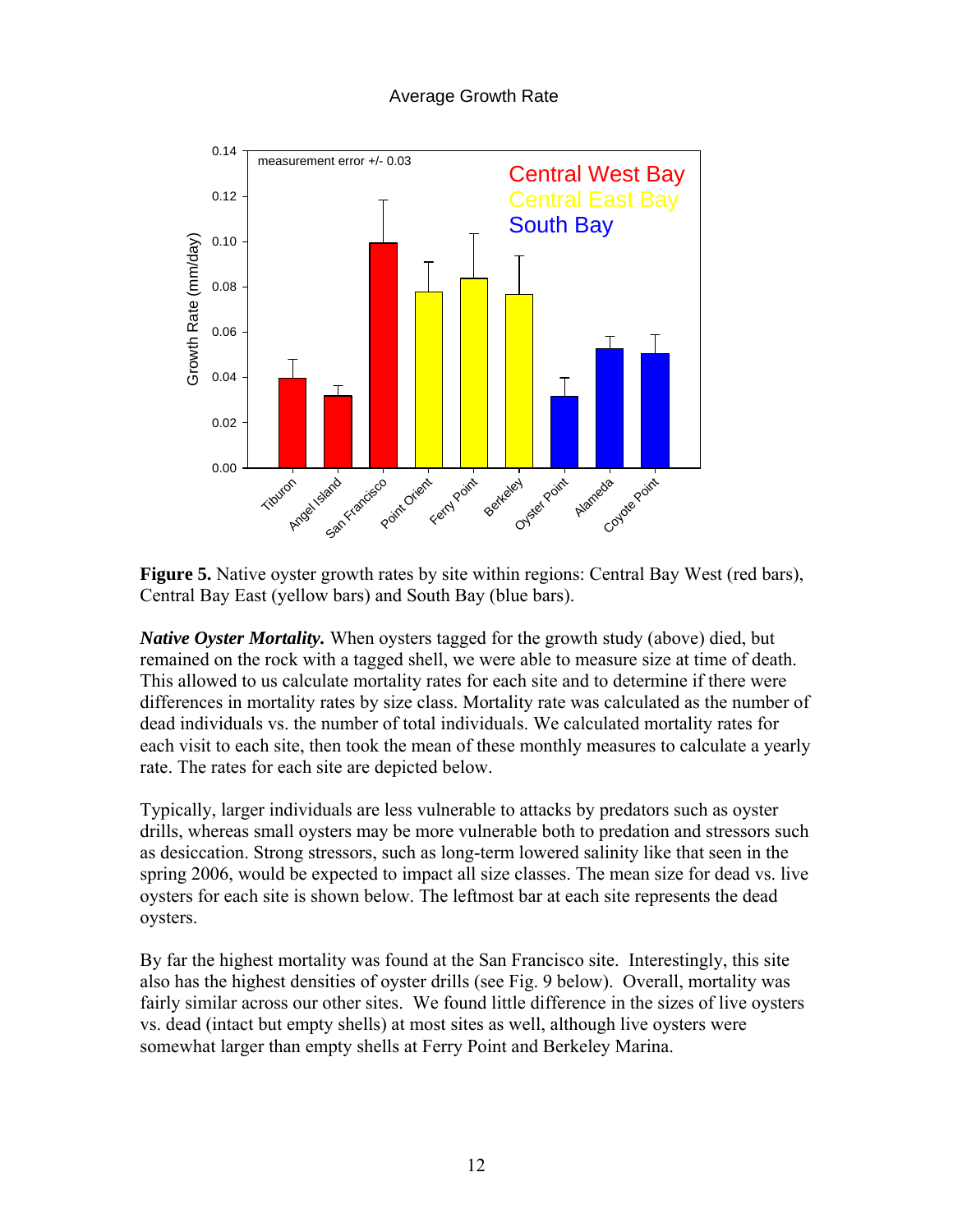#### **Average Oyster Mortality**



Figure 6. Native oyster mortality by site within regions: Central Bay West (red bars), Central Bay East (yellow bars) and South Bay (blue bars).



**Dead Versus Live Average Size**

Figure 7. Comparison of mean size of dead (intact but empty shell, left bar) vs. living oysters (right bar) for each site within regions: Central Bay West (red bars), Central Bay East (yellow bars) and South Bay (blue bars).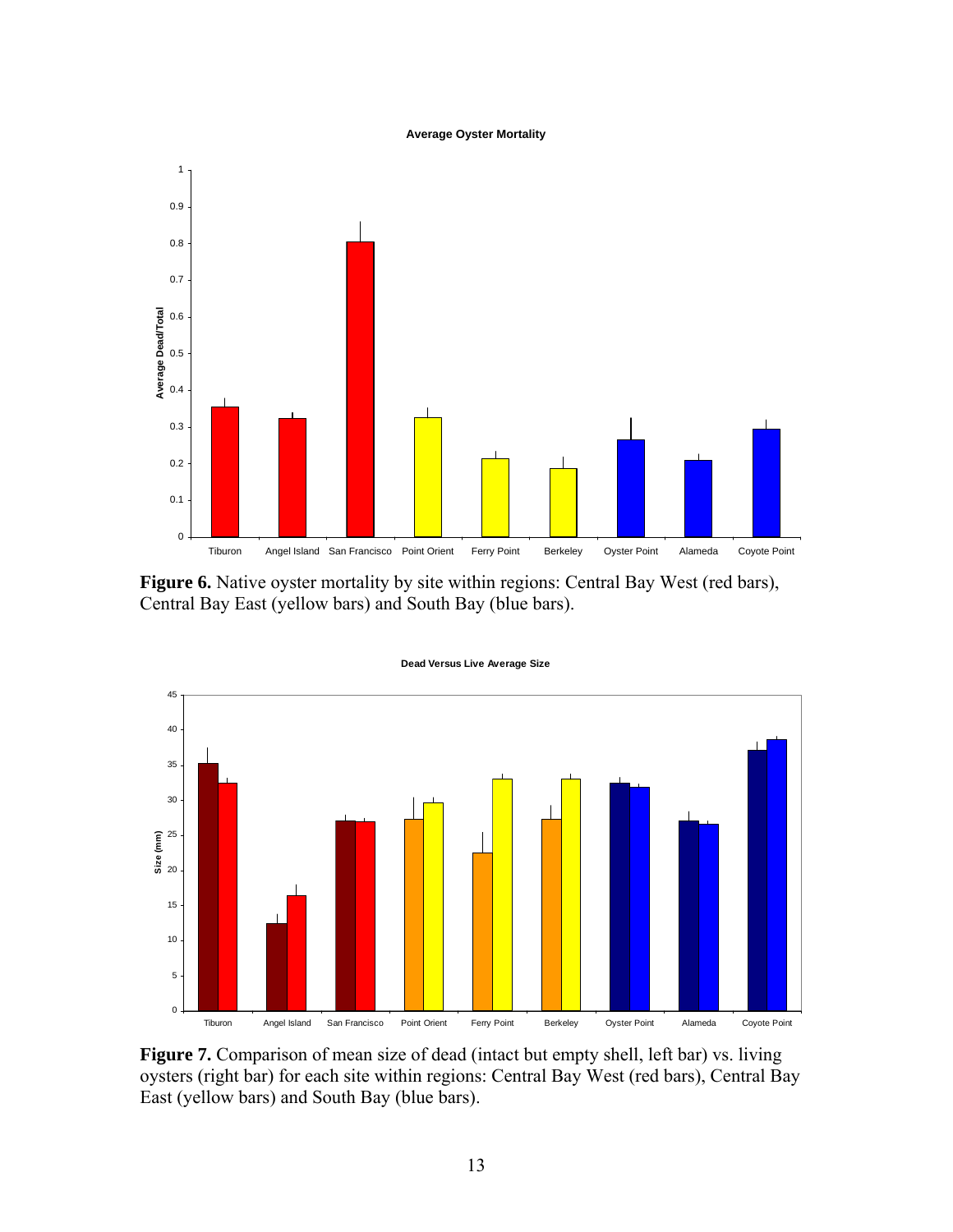*Native Oyster Size Distribution.* Many sites did not have much variation in size classes and there were relatively few tagged oysters that died during the course of our study. To examine this question with more data, we pooled oyster sizes for each of the three geographic regions for which we had sufficient numbers. We used a chi-square test to determine whether oysters in any particular size class died more frequently than would be expected based on chance alone, given the proportions in each size class. Below are sizefrequency histograms for dead oysters for Central Bay West, Central Bay East and South Bay.





When compared to the overall proportions of oysters in each size class, these histograms show that smaller oysters (1-20 mm) died in higher numbers and larger oysters (41 to 60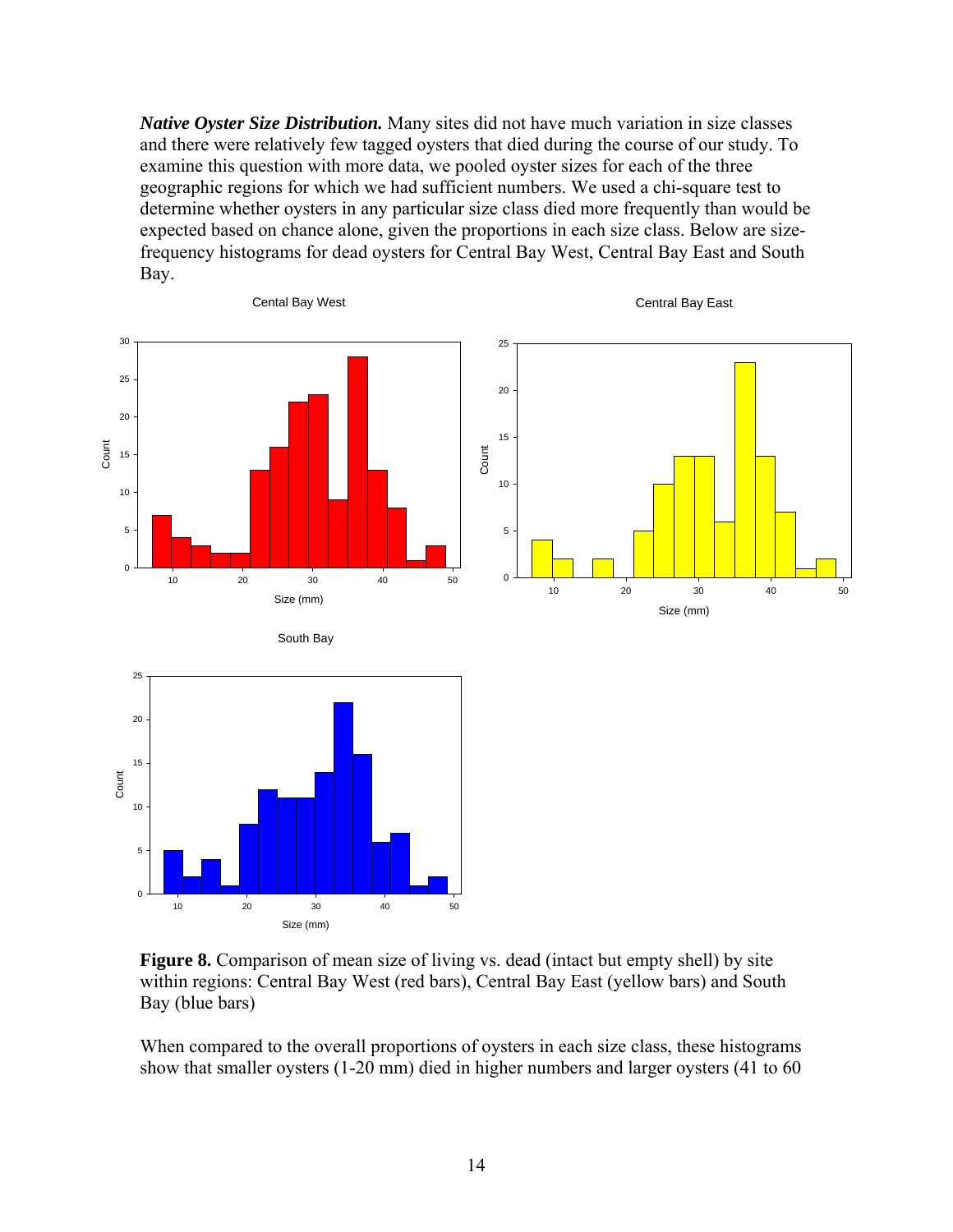mm) died in lower numbers than expected. The chi-square test indicated that these differences were statistically significant  $(X^2=18.9, df=3, P < 0.0005)$ .

*Predatory Drill Abundances.* As mentioned above, high mortality among small size classes might be suggestive of increased predation on young oysters. The Atlantic oyster drill *Urosalpinx cinerea* and a native whelk *Acanthina spirata* are two snail species known to prey on native oysters and are considered a limiting factor in some West Coast estuaries (Kimbro et al. *in review*).

We surveyed for oyster drills (whelks) at our long-term (see Table 1) study sites over the course of two minus-tide series in late Sept-early Oct 2006 and late May-early June 2007. At each site, we searched for drills in ten  $1 \text{ m}^2$  quadrats randomly placed along our permanent transects. We turned small cobbles within each quadrat to check for the snails on the sides and undersides of rocks. Drills were only found at five locations. The native drill was the only drill found at the San Francisco site (indicated by the \*\*\* in the figure below); the Atlantic drill was the only drill found at the remaining sites.



**Figure 9.** Density of oyster drills by site within regions: North Bay (green bars), Central Bay West (red bars), Central Bay East (yellow bars) and South Bay (blue bars). For each pair of bars per site, the lighter (left) bar indicates the fall survey and the darker (right) bar indicates the spring survey.

Other predators are known to prey on native oysters including birds and fishes (Barnett 1963, Baker 1995). Bat rays (*Myliobatus californica*) and some other sharks and ray are known to be significant oyster predators. Also predatory crabs including both native *Cancer* spp. and introduced European green crabs (*Carcinus maenas*) are known to consume oysters under some circumstances. None of these other predators were present on a regular basis, although data were collected only on oyster drills. However,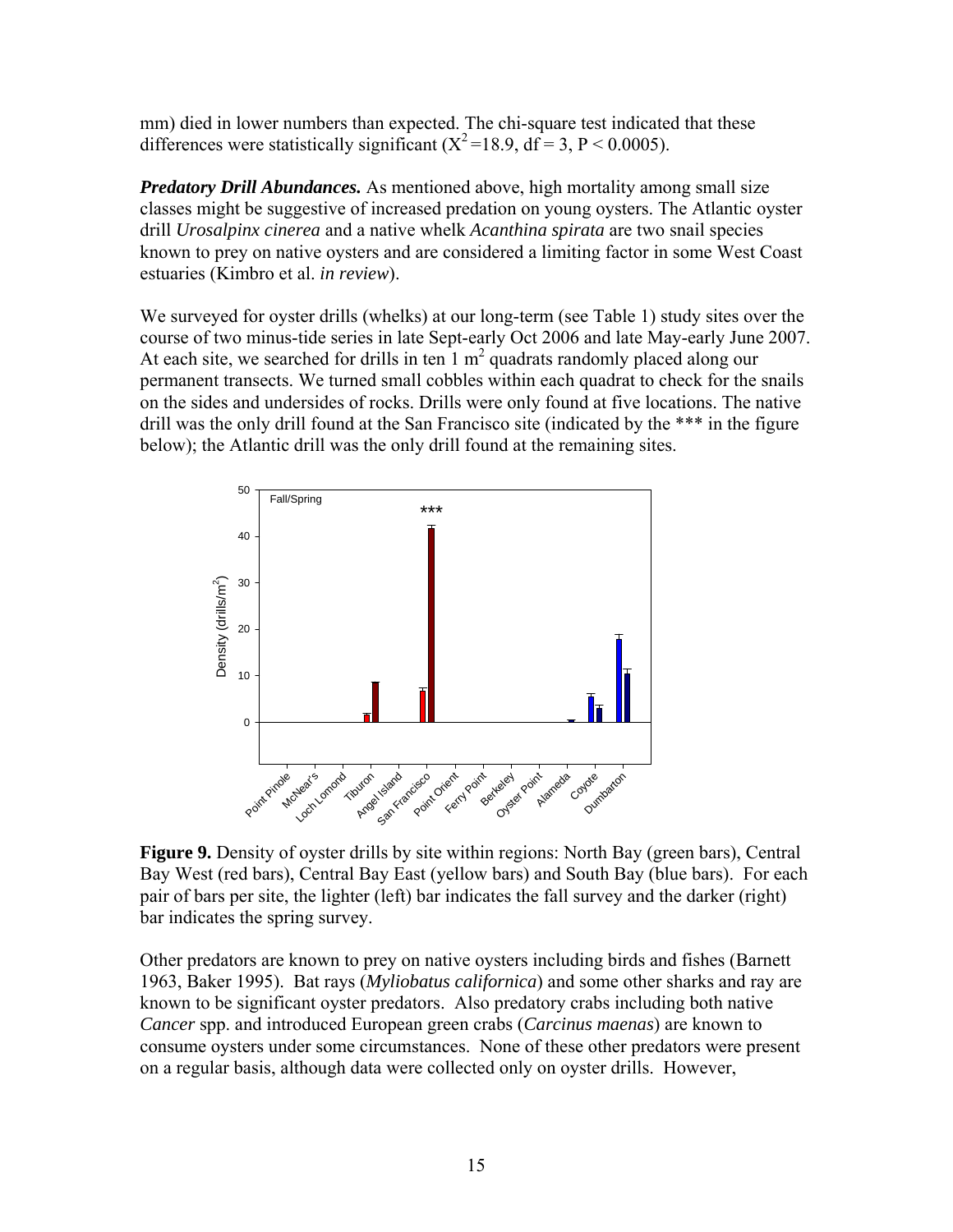experiments with crabs and whelks in Tomales Bay strongly indicate that oyster drills are much more important consumers of oysters than crabs (Kimbro et al. *in review*).

*Space competitors.* To determine whether competition for space might be a limiting factor for native oysters at our study sites, we assessed the abundance of other sessile organisms in the oyster zone using photoquadrats. In September 2006 and January and June 2007 we photographed the organisms inside  $10 \text{ cm}^2$  photoquadrats randomly placed along our permanent transects. The images were downloaded and percent cover of each type of organism was determined by projecting 25 points onto the computer screen. Mussels, barnacles and algae were the major organisms in the oyster zone. At most sites and most time periods, greater than 40 % of the hard substrate in oyster zone was bare.

These results suggest that space may not be currently limiting native oyster populations, at least in the Central Bay and some areas of the North Bay. However, in the South Bay and areas of the North Bay, where hard substrate is rare, substrate limitation may be among the factors limiting recruitment and population growth generally.



# **Percent Cover of Space Competitors**

**Figure 10.** Seasonal variation in cover of space competitors by taxa in photo quadrats. Each group of three bars represent cumulative cover of various taxa for each season (F=fall, W=winter, S=spring) for each site. Regions are indicated by the color of the seasonal labels above the bar: North Bay (green), Central Bay West (red), Central Bay East (yellow) and South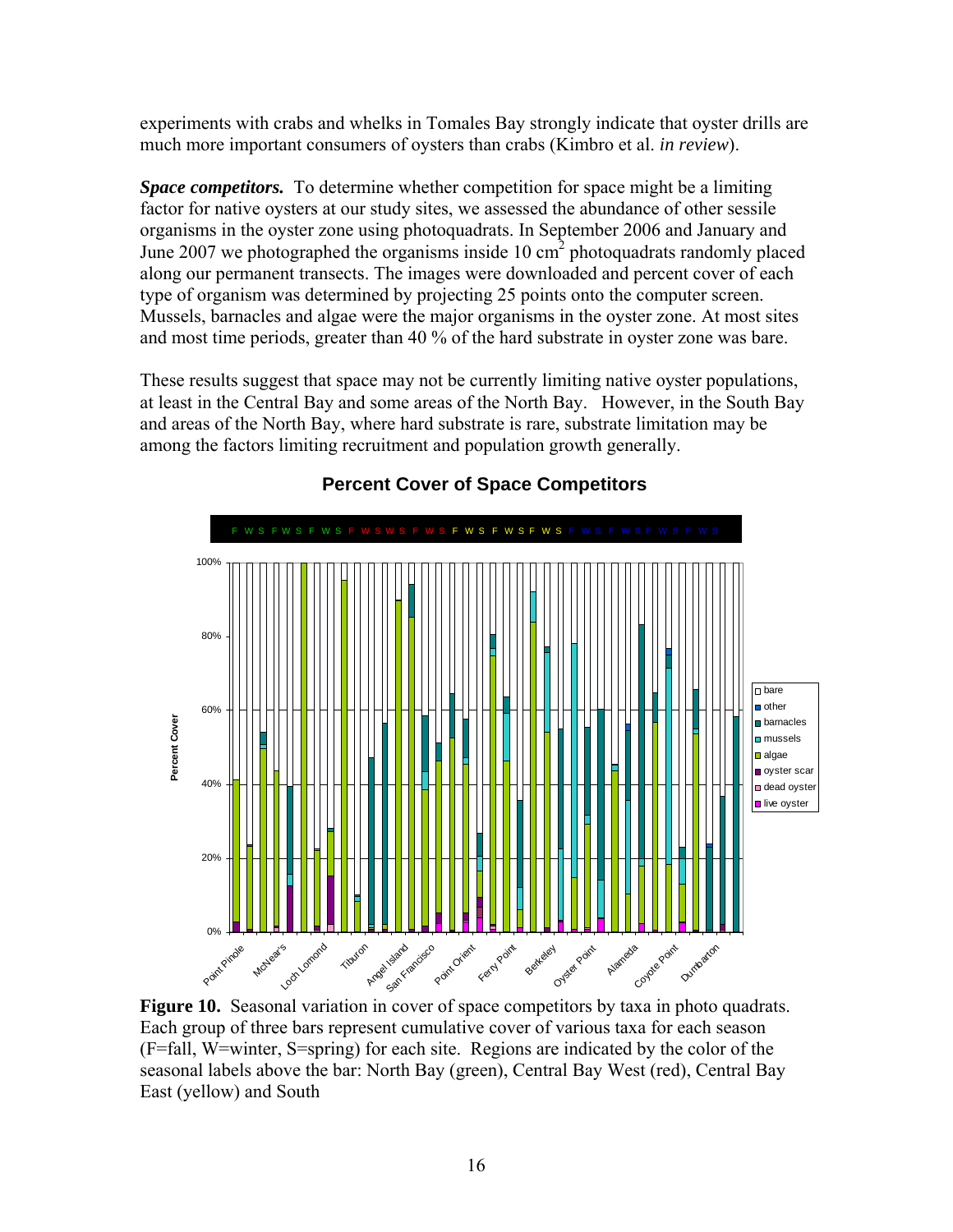#### **Survey of Subtidal Oyster Populations**

*Presence of subtidal oyster populations.* The presence of oysters in San Francisco Bay may be significantly influenced by remnant subtidal populations. Intertidal areas may be in part maintained by recruitment from subtidal habitats if in fact oysters are present in abundance. Although historical records suggest the presence of significant subtidal populations, there is only casual mention and minimal evidence suggesting the presence significant subtidal populations. Other than the Sailing Lake site, an anomalous site with very restricted flow and consequently very high larval retention, we have not been able to identify another subtidal population. Our methods were limited by equipment and funding and the possibility exists that more intensive and better funded efforts may yield evidence of such populations in the future.

In drawing these conclusions, we relied on several different methods to survey the presence or absence of subtidal populations of native oysters in the same regions of San Francisco Bay (north, central and south) as our intertidal surveys. We conducted these surveys at several locations in each of the three regions of the bay using a variety of methods that depended on the availability of the appropriate instruments and boat support and the applicability of the instruments in habitats typical of each part of the bay.

In collaboration with the Gulf of the Farallones National Marine Sanctuary and Moss Landing Marine Laboratories, we used side-scar sonar to identity subtidal structures within the bay that looked like oyster beds and/or rocky reefs that might provide good oyster habitat. We used the sonar in several locations in the Central Bay (offshore of our San Francisco study site, around Angel Island, offshore of Sausalito) and South Bay (offshore of our Coyote Point and Oyster Point sites) (Table 4). Sidescan sonar is inaccurate and often unworkable in depths and topography of much of the South Bay, particularly in areas less than 3 m deep. This method was used only within the deeper, dredged channel areas. In some cases, the steepness of the channel sides made image resolution impossible. We did locate several structures in the Central Bay that appeared to be solid and topographically complex.

We returned to these locations and investigated the areas imaged with the sonar using an oyster dredge. We made several tows with the dredge around these structures and in several other locations in Central Bay and Richardson Bay. The features imaged by the sonar device turned out to be shell piles. Native oyster shells were present but not abundant, along with the shells of other bivalves, but no living bivalves were found.

We were also able to conduct a limited number of tows using the oyster dredge from aboard the R/V *Brownlee,* a research/education vessel owned by the Marine Sciences Institute. As guests of the MSI, we were only able to make our tow during their scheduled bottom trawl – twice on each of two days we went out with them (Figure 11).

We made additional tows aboard a privately-owned research vessel in various locations in South Bay in collaboration with another research project; and as part of that project, examined data from dozens of other tows made in the same area. We found one live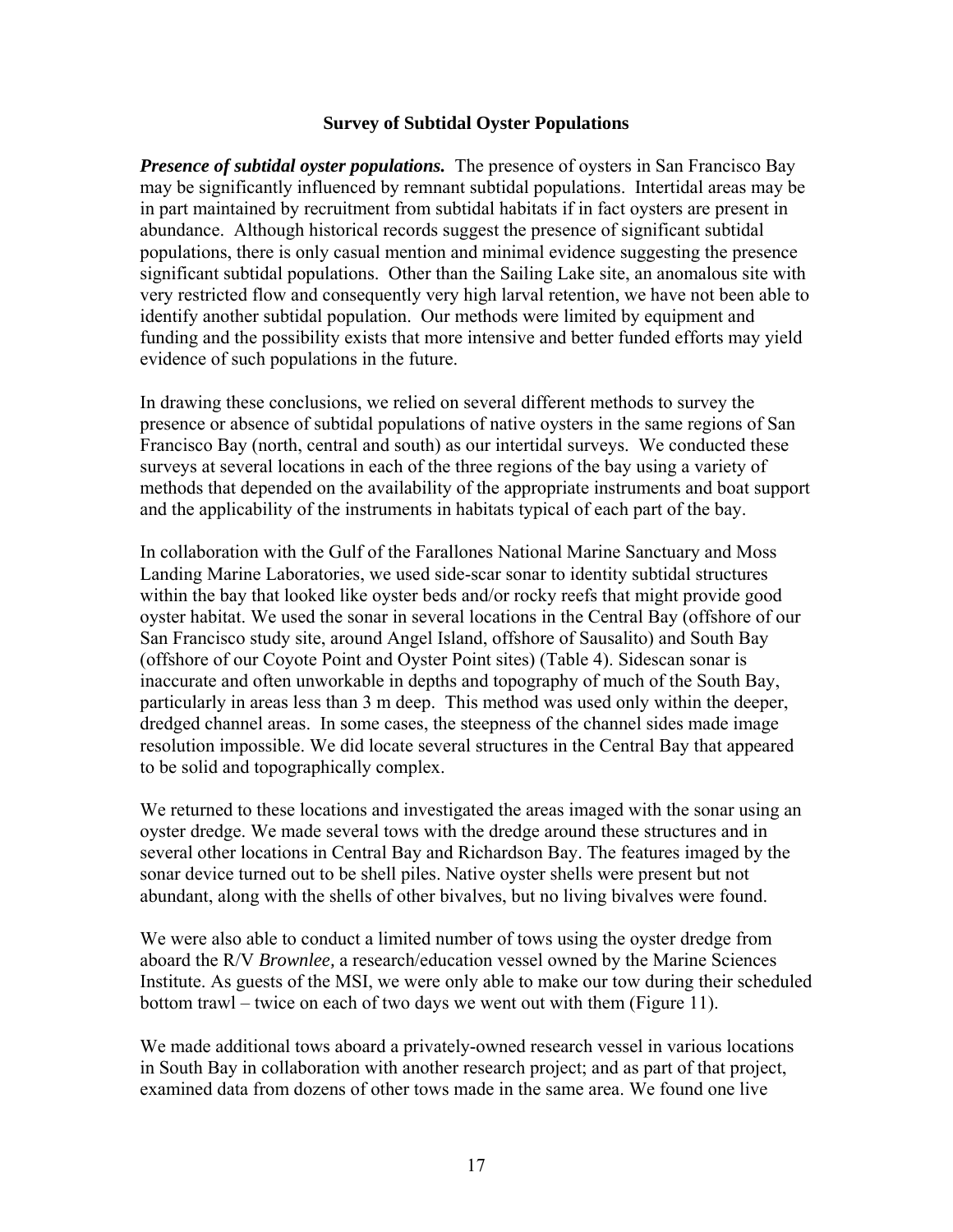oyster during these tows. It was attached to a bryolith (free-living bryozoan colony) and was in turn being overgrown by the bryozoan. The areas towed for these two projects are depicted on the map below, and locations presented in Table 5.



**Figure 11.** Map of subtidal sampling sites where data were collected using several methods including side scan sonar and benthic tows using an otter trawl or an oyster dredge.

We also explored the feasibility of using a high resolution sonar imaging device DIDSON (Dual frequency IDentification SONar). On loan from Sound Metrices, Inc., we tested the DIDSON device with oyster shells in a swimming pool. We found that images of objects the size of native oysters can only be visualized when the device is firmly anchored or moored to a fixed location. It was clear that deploying this device from a boat or other non-stable platform in field conditions would be unworkable, since the turbulence caused by wind waves in the pool made use of the device difficult. In addition, we looked for oysters on rocks and maritime structures in and around Oyster Point Marina using an underwater camera mounted on a pole. The pole-cam belongs to NOAA and was being tested for use in a project at the marina. In clear water, such as shallow water (less than 1 m) over rocky rip-rap and on seawalls, we could see oysters. In more turbulent conditions and over muddy bottoms, we couldn't see well enough to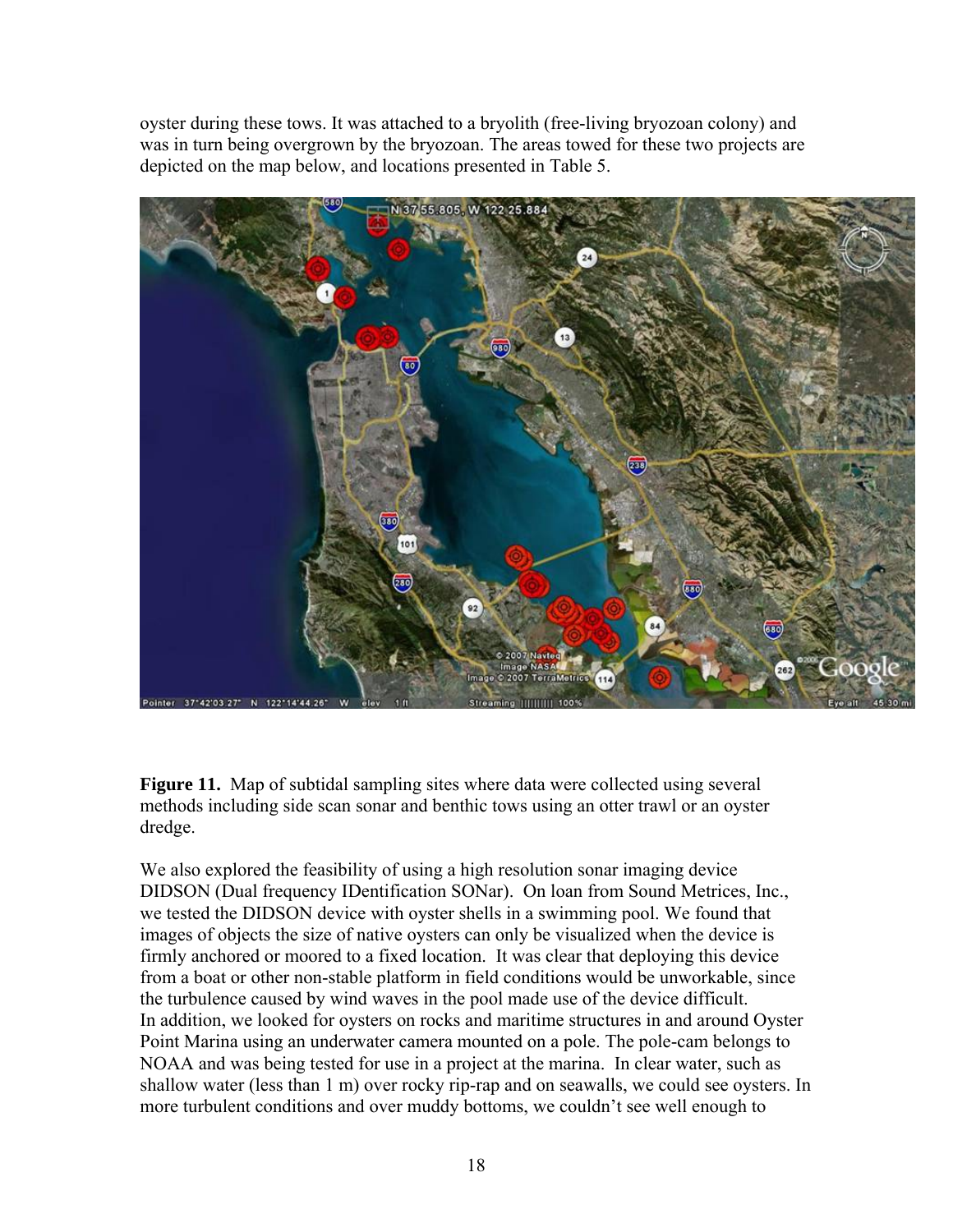determine whether oysters were present. This technique could be useful for looking at specific structures in relatively shallow water under calm conditions, but not for a widespread visual survey of the bay.

**Table 4.** Locations of sidescan sonar tows at North and Central Bay sites (top table) on 09/28/07 and Central and South Bay site (bottom table) on 09/29/07.

| <b>Tow</b> | <b>Starting Lat./Long.</b> | <b>Ending Lat./Long.</b> |
|------------|----------------------------|--------------------------|
|            | N37 48.831 W122 25.989     | N37 48.854 W122 26.480   |
| 2          | N37 48.783 W122 25.332     | N37 49.925 W122 26.053   |
| 3          | N37 49.925 W122 26.053     | N37 50.257 W122 26.517   |
| 4          | N37 50.584 W122 27.162     | N37 50.792 W122 27.650   |
| 5          | N37 51.229 W122 28.127     | N37 51.599 W122 27.715   |
| 6          | N37 52.517 W122 26.439     | N37 52.514 W122 25.791   |
|            | N37 54.144 W122 26.481     | N37 54.982 W122 26.897   |

| Tow | <b>Starting Lat./Long.</b> | <b>Ending Lat./Long.</b> |
|-----|----------------------------|--------------------------|
|     | N37 34.547 W122 14.879     | N37 34.339 W122 14.459   |
| 2   | N37 35.115 W122 14.391     | N37 34.655 W122 13.465   |
| 3   | N37 34.655 W122 13.465     | N37 34.751 W122 13.448   |
| 4   | N37 31.068 W122 07.811     | N37 30.311 W122 07.449   |
| 5   | N37 30.355 W122 07.476     | N37 30.872 W122 08.043   |
| 6   | N37 39.843 W122 21.186     | N37 40.722 W122 21.307   |
|     | N37 42.377 W122 15.945     | N37 42.307 W122 15.823   |

**Table 5.** Locations and dates of subtidal tows using oyster dredge from small boats. The approximate speed (knots) and depth (m) are estimated mean values during at the start and end of each tow.

| Date        | Latitude  | Longitude  | <b>Location name</b>   | <b>Duration</b> | <b>Speed</b>   | <b>Depth</b><br>(m) |
|-------------|-----------|------------|------------------------|-----------------|----------------|---------------------|
| $9$ -Oct-06 | 37 31 611 | 122 09.806 | S. San Francisco       | 5 min           | 1              | 13                  |
| $9-Oct-06$  | 37 31 528 | 122 09.04  | S. San Francisco       | 5 min           | 1              | 3                   |
| 11-Nov-06   | 37 48.721 | 122 25.276 | Sausalito              | 7 min           | 1              | 20                  |
| 11-Nov-06   | 37 51.085 | 122 28.264 | Sausalito              | 5 min           | 1              | $\overline{7}$      |
| 11-Nov-06   | 37 52.784 | 122 30.350 | Strawberry             | 5 min           | 1              | $\overline{2}$      |
| 11-Nov-06   | 37 52.898 | 122 30.378 | Strawberry             | 5 min           | 1              | 7                   |
| 11-Nov-06   | 37 48.849 | 122 25.289 | N <sub>1</sub> feature | 5 min           | 1              | 7                   |
| 11-Nov-06   | 37 48.855 | 122 26.289 | N <sub>1</sub> feature | 5 min           | 1              | 7                   |
| 5-Dec-06    | 37 54.717 | 122 19.15  | Redwood City           | 5 min           | 1.3            | 1                   |
| 13-Mar-07   | 37 29.317 | 122 05.63  | S. of Dumbarton        | 3 min           | 1              | 2                   |
| 13-Mar-07   | 37 31.883 | 122 09.86  | Greco Island           | 3 min           | 1              | 3                   |
| 13-Mar-07   | 37 34.22  | 122 14.35  | S. of San Mateo        | 5 min           | 1              | 5                   |
| 13-Mar-07   | 37 34.24  | 122 14.43  | S. of San Mateo        | 3 min           | 1              | 3                   |
| 20-Mar-07   | 37 31.55  | 122 10.80  | SW Bay                 | 1 min           | 1.2            | 3                   |
| 20-Mar-07   | 37 33.15  | 122 09.02  | East Shipwreck         | 1 min           | $\overline{2}$ | 3                   |
| 3-Mar-07    | 37 55.639 | 122 25.481 | Off Red Rock           | 5 min           | 1              | n/a                 |
| 3-Mar-07    | 37 54.334 | 122.24.424 | <b>Richmond Harbor</b> | 5 min           | 1              | n/a                 |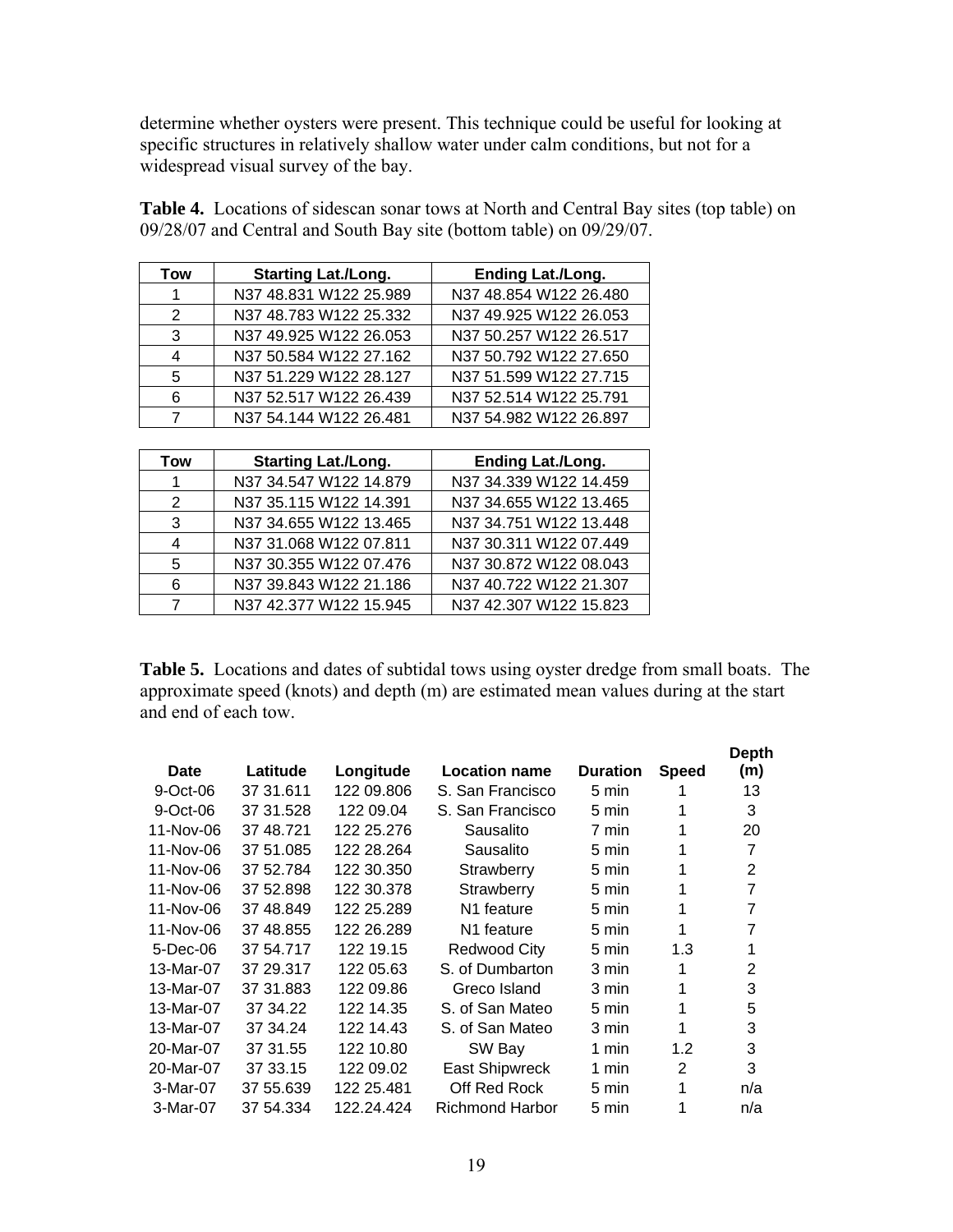#### **Survey of Native Oyster Health**

#### *Prevalence of parasites and pathogens.*

*Collections.* Oysters were collected at low tide by hand and transported to the California Department of Fish and Game Pathogen Containment Facility at the Bodega Marine Laboratory, from which all effluent is chlorinated (10ppm, 2hrs) and de-chlorinated before release. Collecting a target number of n=60 was attempted although in some locations density was so low that only smaller numbers could be obtained. A sample size of 60 allows for the detection, with 95% confidence, of pathogens/conditions if present in at least 5% of the population (USF&WS and AFS-FHS 2007). The oysters were either processed upon arrival or held overnight on ambient (10-15°C) aerated seawater and processed the following morning.

*Processing and Examination.* For each population sample the range of shell heights was measured and recorded. Each oyster was shucked and the body and inner valves were examined for the presence of macroscopic lesions or other conditions. For oysters less than  $\sim$  20mm in shell height a single transverse cross-section was excised that included portions of the mantle, digestive gland/gut, kidney, gill, gonad and to a variable extent the heart and posterior adductor muscle. For larger oysters an anterior transverse crosssection was excised that included mantle, digestive gland/gut, gonad and labial palps, and a posterior transverse section including mantle, gonad, heart, posterior adductor muscle and gill. The January 2005 sample from Candlestick Point was processed in a different manner that only allowed detection of systemic conditions such as disseminated neoplasia. Sections were fixed in Davidson's solution for 24 hours, transferred to 70% ethanol and processed for the production of 5µm, hematoxylin- and eosin-stained paraffin tissue sections using standard methods. Sections were examined under a light microscope and the presence of all pathogens, parasites and pathologic conditions were noted. The presence of brooded larvae in the gill was recorded as pre-veliger stages (blastula, trochophore) and veligers (those with a partially or fully developed velum). When present, brooded larvae were also examined for the presence of pathogens and disease.

*Results.* A map showing the location, date, and number of samples in each collection of native oysters from San Francisco Bay is shown in Figure 12. Full histological sections were examined from a total of 585 oysters (not including 48 from the January 2005 Candlestick Point sample, for which only a single small piece of digestive gland tissue was examined). The results from the survey are summarized in Table 6. An example of the hermaphroditic gonad of ostreid oysters is shown in Figure 13. Brooded larvae were observed in some but not all samples collected from late Spring to late Summer (Table 1, Figures 14-15). The extent to which brooded larvae are retained during histological processing is undefined and may vary between samples. No pathogens or disease were noted among the larvae examined. Small numbers of ciliates were present in a small fraction of a minority of the samples in the gill (nine individuals from a total of five locations) or gut lumen (one individual); these symbionts are ubiquitous in cultured and wild oyster populations worldwide and generally considered of no significance unless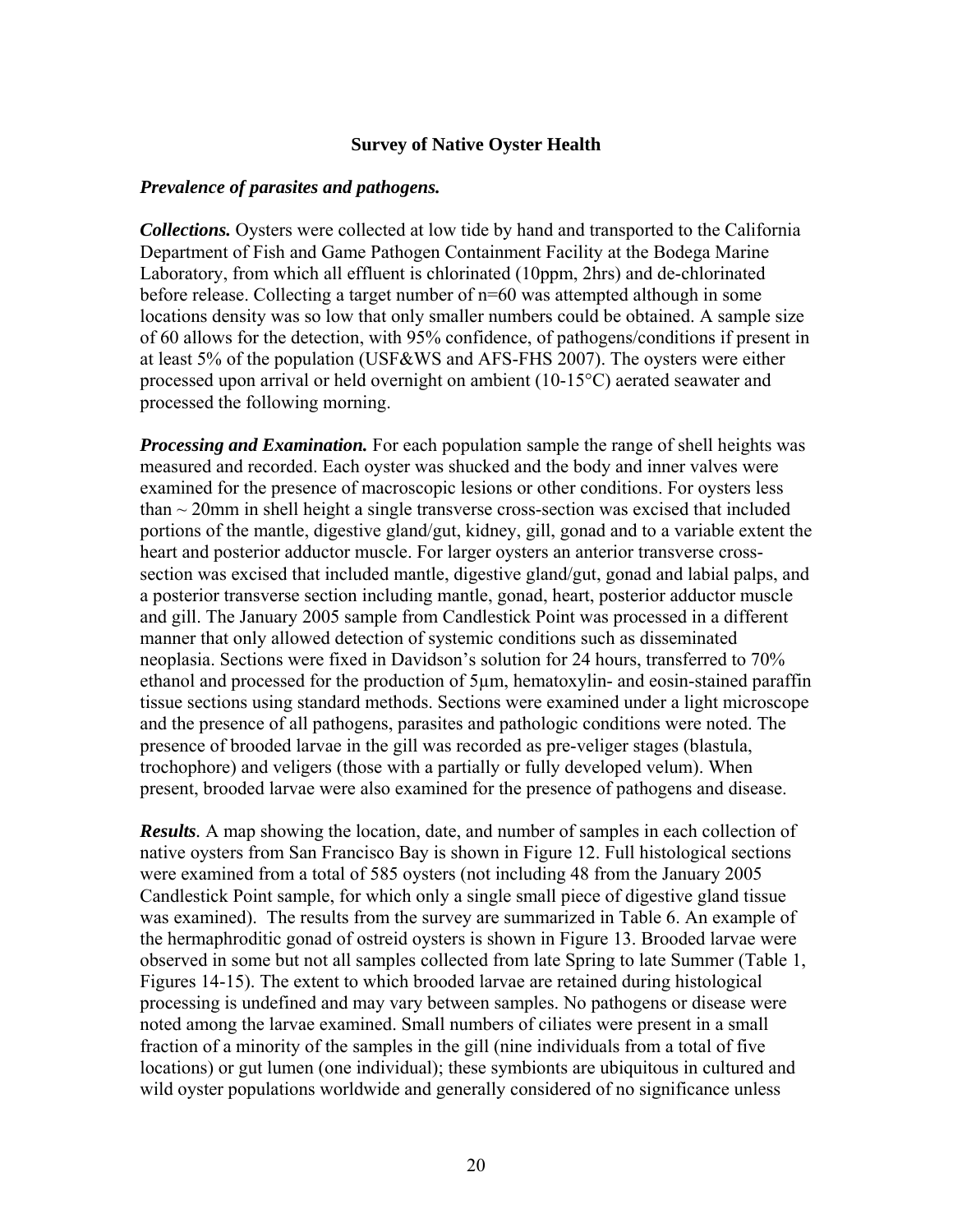there is evidence of invasion of healthy tissue, which was not observed among these samples. Similarly, eleven sections of metazoan organisms or their gametes or larvae were observed in proximity to the gill or within the gut lumen of oysters from various locations but did not appear to be harming them. These organisms should not be considered pathogens or even symbionts in the absence of additional information. Small focal bacterial infections were observed in two oysters. Shell-boring polychaetes (*Polydora* spp. and possibly other genera) were observed in low numbers at most locations and caused minimal damage to the shell, with the exception of the sample from Sailing Lake, for which the densities of *Polydora* sp. were very high on many shells, possibly due to the exclusion of predators within this unique environment. With that exception only two conditions potentially associated with significant disease were noted. The condition known as disseminated neoplasia (also hemocytic neoplasia) was observed in four populations ranging in prevalence from 1.7-27% (Table 1, Figures 16-17). The condition is characterized by the presence of unusually large cells with very large nuclei and prominent nuclei throughout the open circulatory system. Severity of the condition ranged from very low (neoplastic cells comprising less than 1% of circulating cells) to very high (greater than 95% of circulating cells). A 'microcell' or very small protozoal parasite was observed in four out of 60 (6.7%) of oysters sampled from Fort Mason Marina and one out of 60 (1.7%) from Bair Island (Table 1, Figures 18-19). The parasite was observed exclusively in the intestinal epithelium and was always associated with a significant host response (hemocyte recruitment). The microcell was typically found in foci of debris within the columnar epithelium of the intestine. The microcells were very small with a central nucleus and appeared to be identical to that described by Friedman et al. (2005) from nearby populations. A haplosporidian parasite described by Friedman et al. (2005) in two of five individuals collected from the St. Francis Yacht Harbor was not observed.

#### *Consequences of disease for native oyster health*

Generally, infectious disease did not appear to be having a dramatic impact on these populations, although the high prevalence of disseminated neoplasia in the January 2005 sample from Candlestick Point suggests that this disease may be significant in some locations. These findings are generally in agreement with those of the preliminary study of Friedman et al. (2005), which utilized more limited sample sizes. To conclude, of the potential obstacles for restoring native oysters, parasites and pathogens appear to be relatively unimportant. Diseases appear to have little influence on population growth and are very unlikely to be responsible for the lack of recovery of native oysters since the cessation of harvest pressure. This contrasts sharply with the important role of disease in confounding restoration of *Crassostrea virginica* is the eastern U.S. However, with native Olympia oysters, this does not appear to be a concern for current or future restoration planning.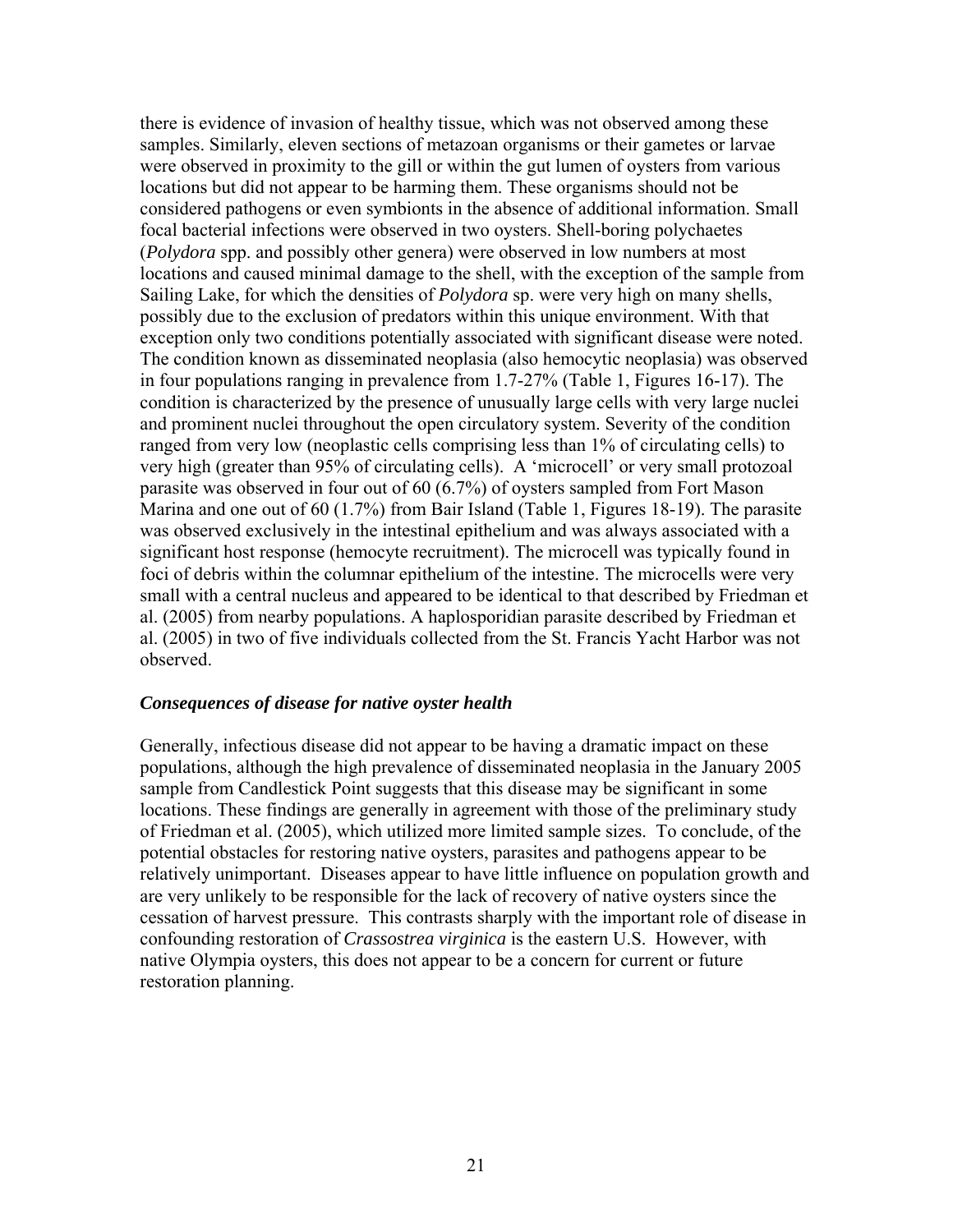**Table 6.** San Francisco Bay native oyster sampling sites. The Jan-05 sample from Candlestick Point consisted of small pieces of tissue only appropriate for detecting the presence of neoplasia.

| <b>Site</b>                                               | <b>Collection</b><br><b>Date</b> | <b>Shell</b><br>height,<br>mm | N   | Pre-<br>veligers<br>brooded in<br>gill | <b>Veligers</b><br>brooded in<br>gill | Neoplasia | <b>Intestine</b><br><b>Microcell</b> |
|-----------------------------------------------------------|----------------------------------|-------------------------------|-----|----------------------------------------|---------------------------------------|-----------|--------------------------------------|
| Point Orient, Richmond                                    | Aug-06                           | 24-35                         | 60  | 4                                      | 4                                     |           |                                      |
| Marin Rod and Gun Club                                    | Nov-06                           | $5 - 22$                      | 25  | 0                                      | 0                                     |           |                                      |
| Ferry Point, Richmond                                     | Sep-06                           | 22-37                         | 22  |                                        | 2                                     |           |                                      |
| Sandpiper Spit, Richmond                                  | Nov-06                           | $27 - 43$                     | 23  | 0                                      | 0                                     | 0         |                                      |
| Strawberry                                                | Nov-06                           | $32 - 55$                     | 51  | 0                                      | 0                                     | 0         | 0                                    |
|                                                           | Sep-Oct-                         |                               |     |                                        |                                       |           |                                      |
| Tiburon                                                   | 06                               | 25-44                         | 34  | 2                                      | 0                                     | 0         |                                      |
| <b>Berkeley Marina</b>                                    | $Oct-06$                         | 28-37                         | 11  | 0                                      | 0                                     |           |                                      |
| <b>Emery Point</b>                                        | <b>Jun-07</b>                    | 26-47                         | 30  | 4                                      |                                       |           |                                      |
| Fort Mason Marina                                         | Jun-06                           | 22-35                         | 60  | O                                      | 0                                     |           |                                      |
| <b>Candlestick Point</b>                                  | $Jan-05$                         | $9 - 40$                      | 48  | n/a                                    | n/a                                   | 13        | n/a                                  |
| <b>Candlestick Point</b>                                  | May-07                           | $21 - 47$                     | 60  | $\overline{2}$                         | 5                                     |           | 0                                    |
| <b>Oyster Point</b>                                       | Aug-06                           | 39-47                         | 54  |                                        |                                       | 8         |                                      |
| Coyote Point, San Mateo<br><b>Bair Island Restoration</b> | $Oct-06$                         | 25-40                         | 35  | 0                                      | 0                                     |           | O                                    |
| Project                                                   | Nov-06                           | 15-47                         | 60  | 0                                      | 0                                     | $\Omega$  |                                      |
| Sailing Lake, Mountain                                    | Jan-Feb-                         |                               |     |                                        |                                       |           |                                      |
| View                                                      | 05                               | 17-86                         | 60  | 0                                      | 0                                     | 0         | 0                                    |
| Total                                                     |                                  |                               | 633 |                                        |                                       |           |                                      |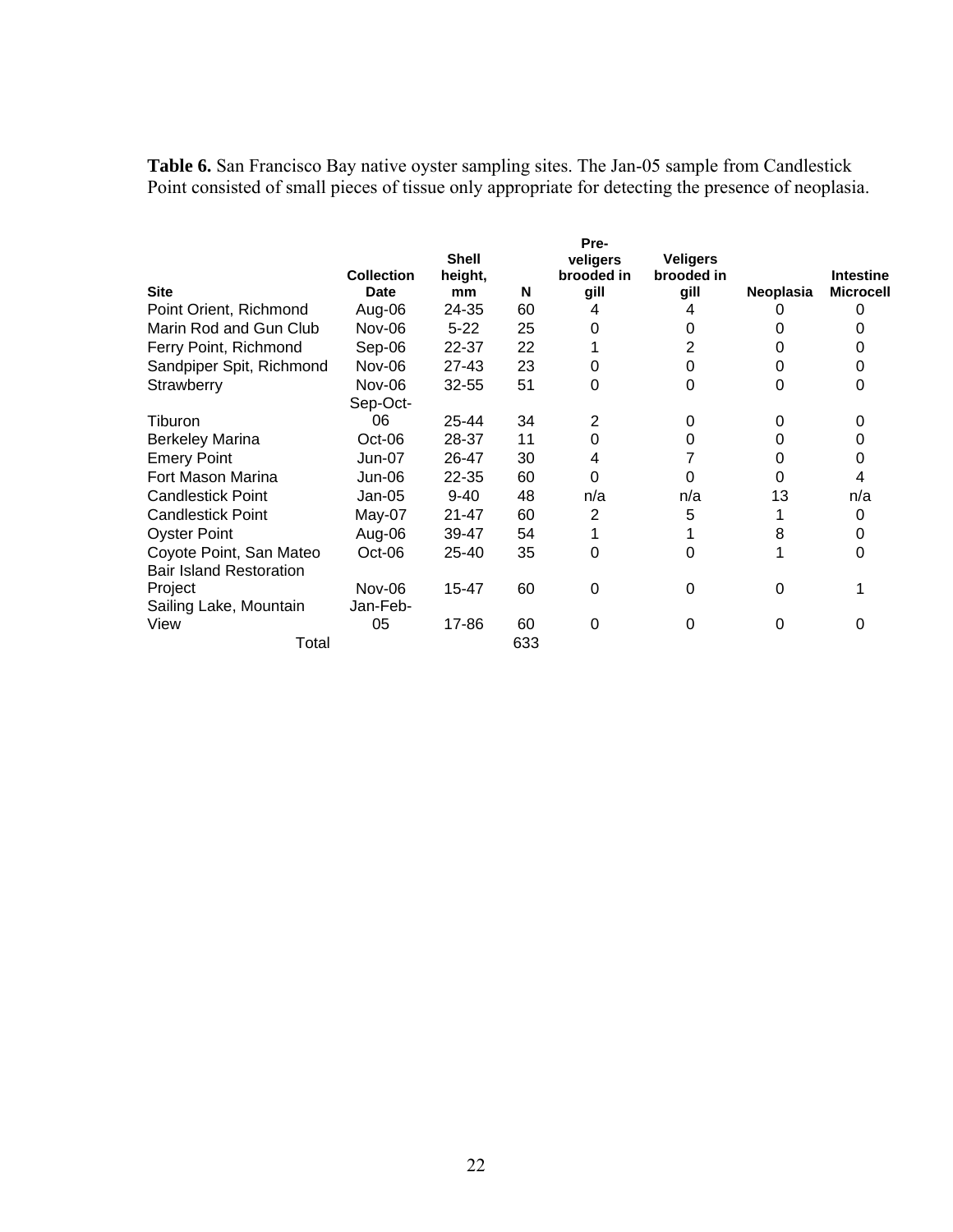

Figure 12. Locations of collections. The month and year of collection and number collected are also shown.



Figure 13. Typical hermaphroditic gonad encompassed by mantle above and digestive gland below. Strawberry, Tiburon, November 2006.



Point Orient, August 2006.<br>Point Orient, August 2006.



Figure 15. Brooded veliger larvum, Point Orient, August 2006.<br>Arrow points to velum.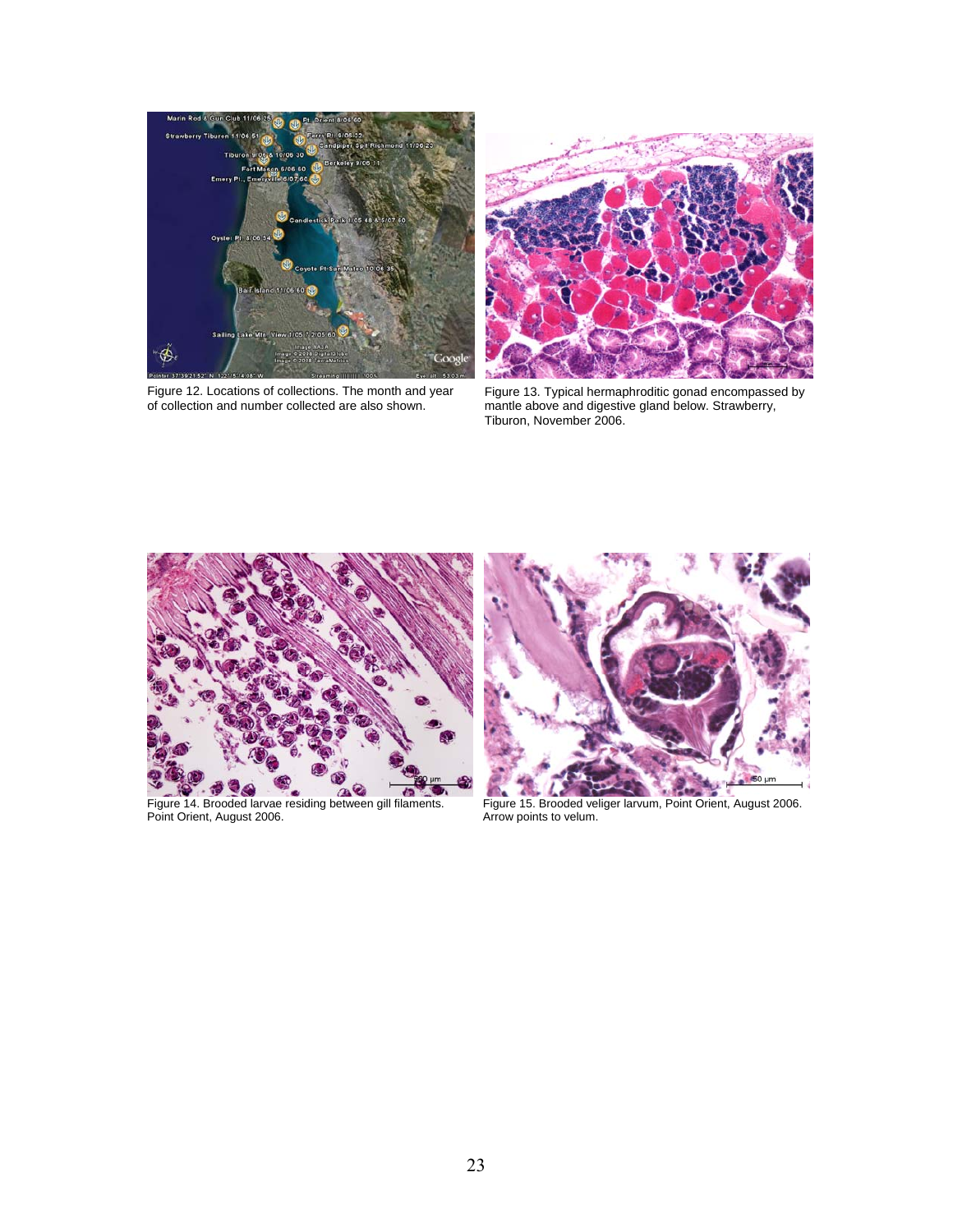

2007. Gill tissue. Long thin arrow points to neoplastic cell, mitotic figure (long arrow) and prominent nucleoli (short short arrow points to normal hemocyte. The same arrows).



Figure 17. Disseminated neoplasia. High magnification showing<br>mitotic figure (long arrow) and prominent nucleoli (short<br>arrows).



Figure 18. Portion of intestine infected with microcell. Fort Mason Marina, June 2006.



Figure 19. Microcell parasite in intestine (arrow). Bair Island, November 2006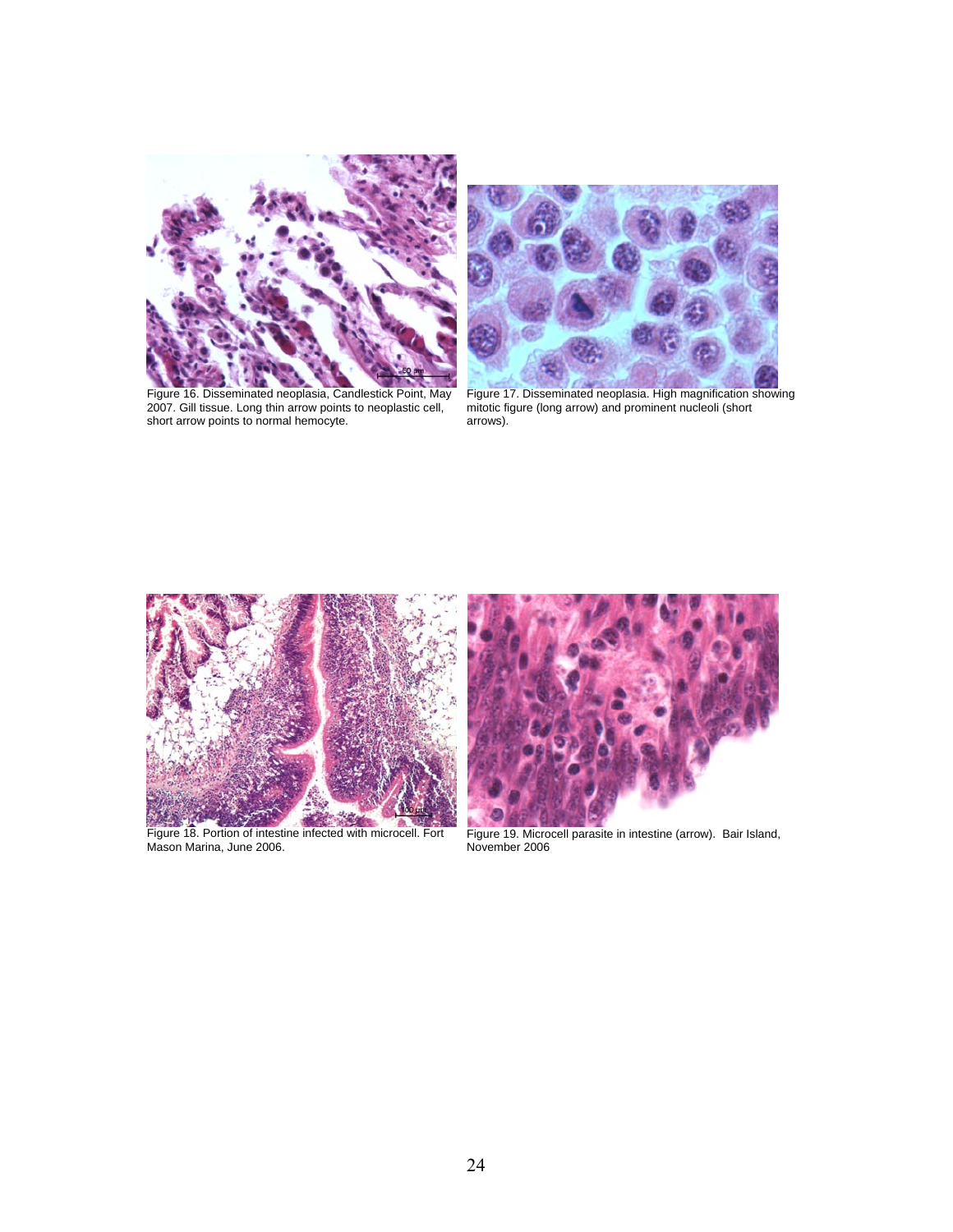#### **Outcomes of the California Native Oyster Workshop (2007)**

#### *Background*

The California Native Oyster Workshop was held Tuesday, July 24, 2007 from 8 a.m. to 5 p.m. at the Marin Rod and Gun Club in San Rafael. The workshop was sponsored by UC Davis, the California Coastal Conservancy and the California Ocean Protection Council to document the current status of native oyster populations, including the influences of predators, competitors and pathogens; provide updates on current SF Bay oyster restoration projects; begin a five-year plan for oyster restoration; and develop recommendations for the SF Bay Subtidal Habitat Goals Project.

| <b>Name</b>                 | <b>Organization/Affiliation</b>        |
|-----------------------------|----------------------------------------|
| <b>Robert Abbott</b>        | MacTec                                 |
| Sarikka Attoe               | <b>UCD</b>                             |
| <b>Andrew Beahrs</b>        |                                        |
| Erin Bomkamp                | <b>BCDC</b>                            |
| Kathy Boyer                 | <b>SFSU</b>                            |
| <b>Bree Candiloro</b>       | Save the Bay                           |
| <b>India Clarke</b>         | <b>UCD</b>                             |
| Andy Cohen                  | <b>SFEI</b>                            |
| Natalie Constantino-Manning | <b>NOAA</b>                            |
| <b>Kerri Davis</b>          | <b>BCDC</b>                            |
| Anna Deck                   | <b>UCD</b>                             |
| Abe Doherty                 | <b>Coastal Conservancy</b>             |
| <b>Nancy Ellis</b>          | <b>Randall Museum</b>                  |
| <b>Brenda Goeden</b>        | <b>BCDC</b>                            |
| <b>Toby Garfield</b>        | <b>RTC</b>                             |
| <b>Ted Grosholz</b>         | <b>UCD</b>                             |
| Jessica Hamburger           | <b>BCDC</b>                            |
| <b>Richard Jenkins</b>      | Richardson Bay Audubon Center          |
| David Kimbro                | <b>UCD</b>                             |
| Marilyn Latta               | Save the Bay                           |
| <b>Melanie Lopes</b>        | Save the Bay                           |
| <b>Eric Loveland</b>        | <b>SFSU</b>                            |
| <b>Austin McInerny</b>      | <b>Center for Collaborative Policy</b> |
| <b>Todd Meyer</b>           | Marin Rod and Gun Club                 |
| Jim Moore                   | <b>BML-CDFG</b>                        |
| <b>Wendy Norden</b>         | Richardson Bay Audubon Center          |
| Rena Obernolte              | MacTec                                 |
| Chris Raleigh               | <b>CICORE</b>                          |
| <b>Beth Schriock</b>        | Richardson Bay Audubon Center          |
| <b>Ashley Smith</b>         | <b>SFSU</b>                            |

**Table 7.** List of attendees for the California Native Oyster Workshop.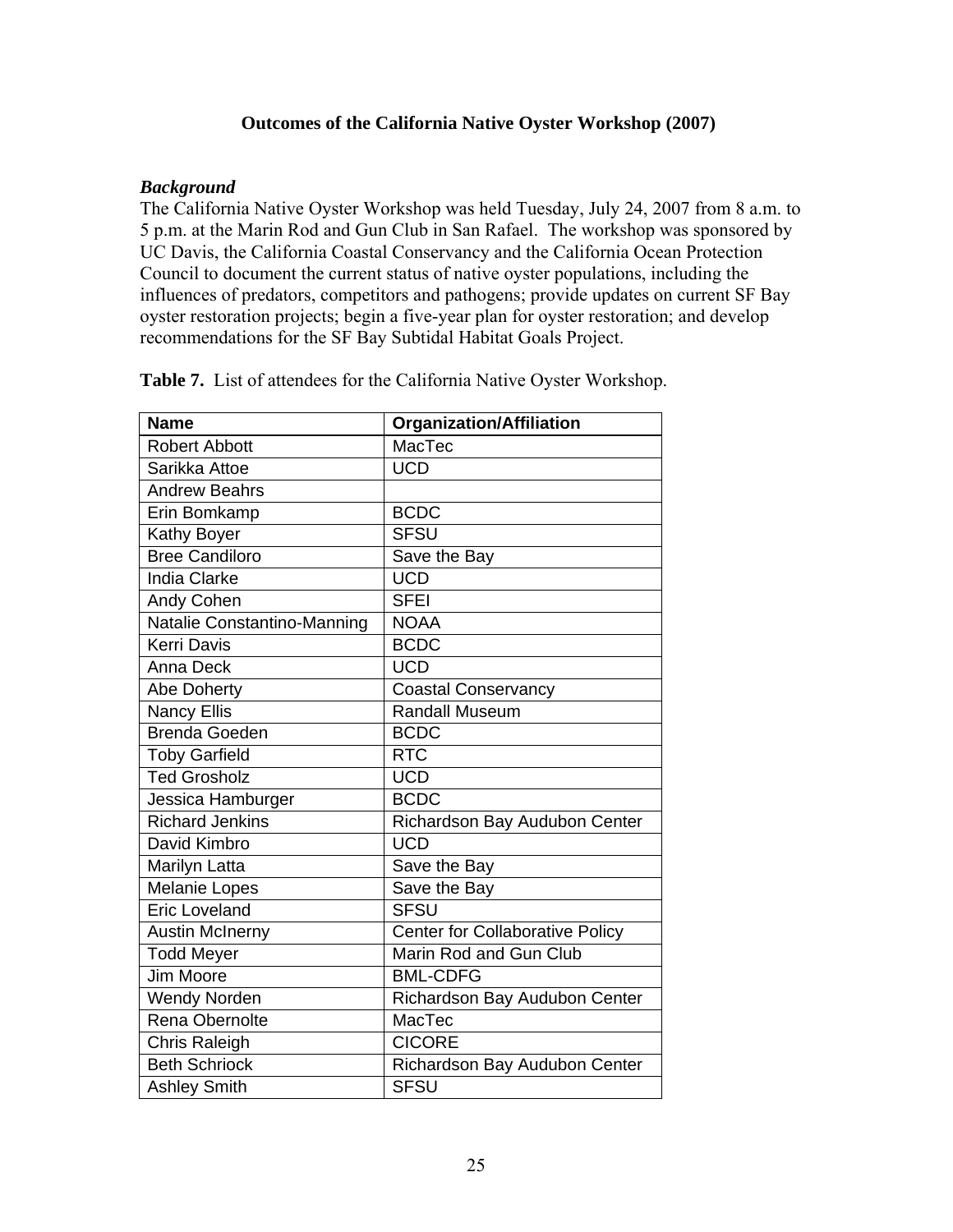| Carla Stedwell      | Richardson Bay Audubon Center |
|---------------------|-------------------------------|
| Laura Wainer        | Save the Bay                  |
| Sumudu Welaratna    | <b>SJSU</b>                   |
| Chela Zabin         | <b>UCD</b>                    |
| Jon Lew             | <b>Tamiscal High School</b>   |
| Gavin Archibald     | <b>SFSU</b>                   |
| <b>Ben Beckes</b>   | <b>NPS</b>                    |
| Peter Schwalbenberg |                               |
| Gwen Conahan        | <b>RTC</b>                    |
| Jessica Donald      | <b>RTC</b>                    |

#### *Workshop Summary*

#### **1. Welcome, Introductions and Workshop Overview**

Todd Meyer, president of the Marin Rod and Gun Club, welcomed attendees to the event. Austin McInerny, facilitator from the Center for Collaborative Policy, gave an overview of the agenda. Abe Doherty of the California Coastal Conservancy, a member of the Administrative Core Group of the San Francisco Bay Subtidal Goals Habitat Project, discussed how the workshop will help identify priorities for funding native oyster restoration programs around San Francisco Bay. Natalie Cosentino-Manning of the NOAA Restoration Center said her organization is the federal partner with the Conservancy in providing restoration funding and in working to develop management goals for the bay.

#### **2. Overview of Current Knowledge and Restoration Efforts**

The morning session was devoted to presentations by researchers and restorationists on various aspects of native oyster history, ecology, monitoring and restoration. Presentations were 15 minutes long, with five minutes afterwards allocated for questions. PowerPoint files of each presentation are available. A summary of the question/comment and answer sessions for each of the presentations follows.

#### **Andy Cohen, San Francisco Estuary Institute Oyster History and Oyster Restoration**

**Q:** What is appropriate salinity?

**A:** 17 parts per thousand up to 29 parts per thousand, depending on the season and timeframe.

**Q:** What is the date of the lower layer of the shellmounds?

**A:** Most of the work was in the early 1900s, work since then has been reanalysis. It should be looked into.

**Q:** Bay dredging – there have been leases for 15 tons per year, do you know what the sources could be?

**A:** The sources: 1) could be ancient – Pleistocene era; 2) some of the leases could be on shellfish beds, it may be based on cultivated beds, Eastern, Japanese.

**Q:** Do you think there ever was the amount of oysters in the bay we imagined?

**A:** There are some massive shell beds in the bay. What period of time they accumulated, we don't know. Some have been dated geologically. That needs to be figured out.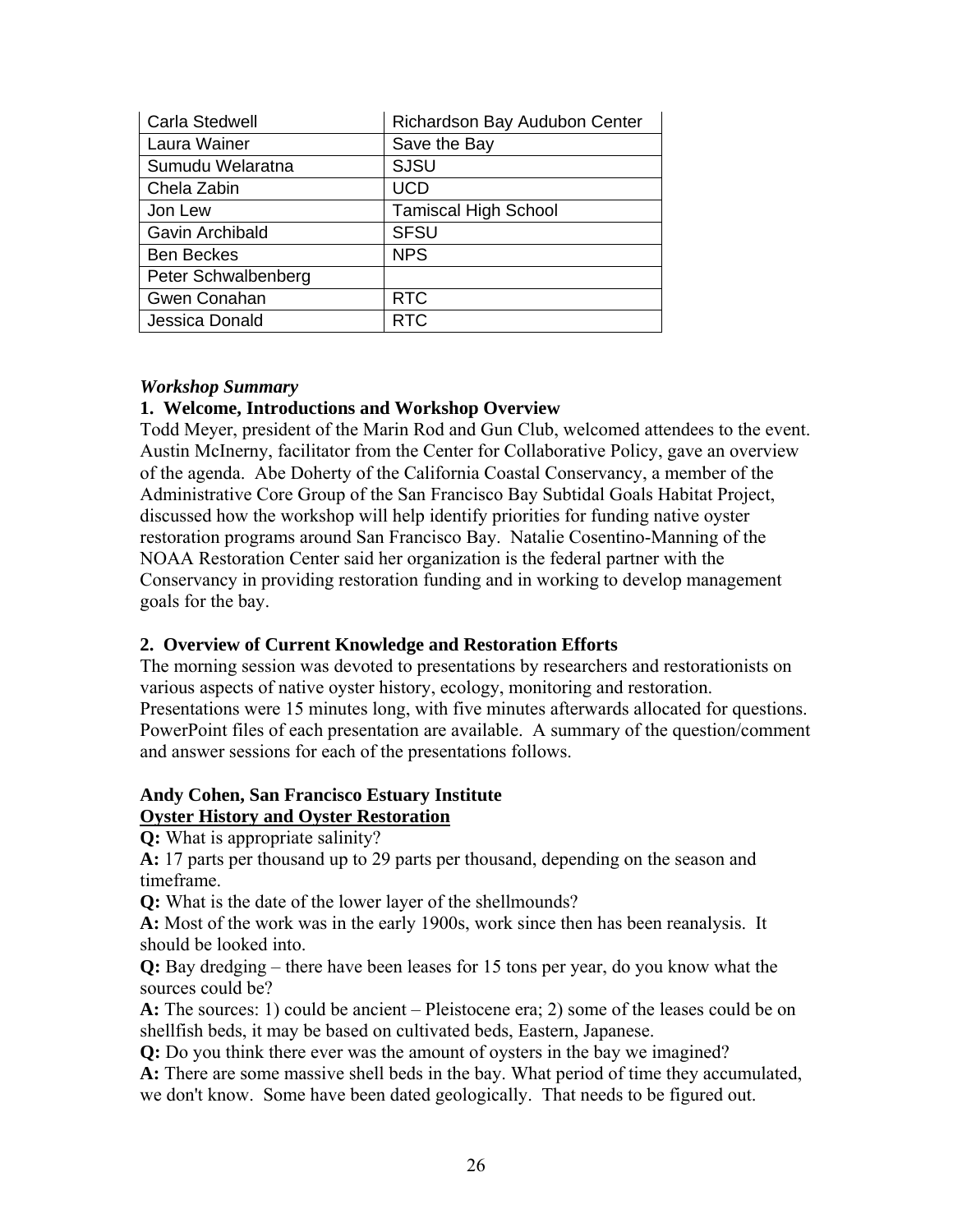# **Ted Grosholz, University of California, Davis Overview of Native Oyster Ecology and Restoration**

**Q:** What kind of data is your conclusion based on of no subtidal populations?

**A:** I'll save the answer – other presentations will present the data in more detail.

Basically, after a lot of looking, we came up empty-handed. Again, this year was a very bad year for oysters.

# **Jim Moore and Christy Juhasz, Bodega Marine Lab Health Assessment of** *Ostrea conchaphila* **in California**

**Q:** Fish diseases – do you think the oyster is a harbor for those diseases, or other species?

**A:** Probably other species are harboring it.

**Q:** Is Neoplasia found in gigas?

A: Neoplasia has never been described in gigas. It could be a non-native introduced disease, but if you look at the range of this disease, I think it is naturally occurring.

**Q:** The Candlestick site is curious, why such high prevalence, it's a particularly stressed site, it's near Hunters Point.

**A:** You saw it's also high in Drake's Estero. It is equally found in pristine and nonpristine sites. It does not appear to be stress induced.

**Q:** What are the visual signs?

**A:** Extremely watery, almost no meat there. They look emaciated.

**Q:** What other species affected, and how?

**A:** It occurs in areas with bivalves of high density. The populations are completely separate. There is some controversy that it could be a retrovirus.

# **Sarikka Attoe, University of California, Davis San Francisco Bay Native Oysters: How Are They Doing?**

**Q:** As far as competitors, Asian clams eat the same food.

**A:** (Ted) There are not many Asian clams in SF Bay, there's not a lot of distribution overlap.

**Q:** For recruitment, what's your level of confidence in the methods you used?

**A:** Oysters like the PVC tiles, and then we sanded off rocks and haven't found anything. I think there is not enough recruiting.

#### **Chela Zabin, Smithsonian Environmental Research Center Native Oyster Populations in San Francisco Bay: Lessons for Restoration and Next Steps**

**Comment/Suggestion:** I'd caution you – I've found populations on floating docks to be a poor indicator of subtidal populations, conditions differ. Your map of subtidal sampling – the main areas where there were historic populations – that area was not sampled, it's further north in South Bay.

**A:** I would suspect we have subtidal populations, would target from Coyote Point to Candlestick Park, then offshore of the Richmond sites.

**C:** They may or may not be related. I would look where historic sites were.

**A:** Yes, but I would suspect those would be good places to look.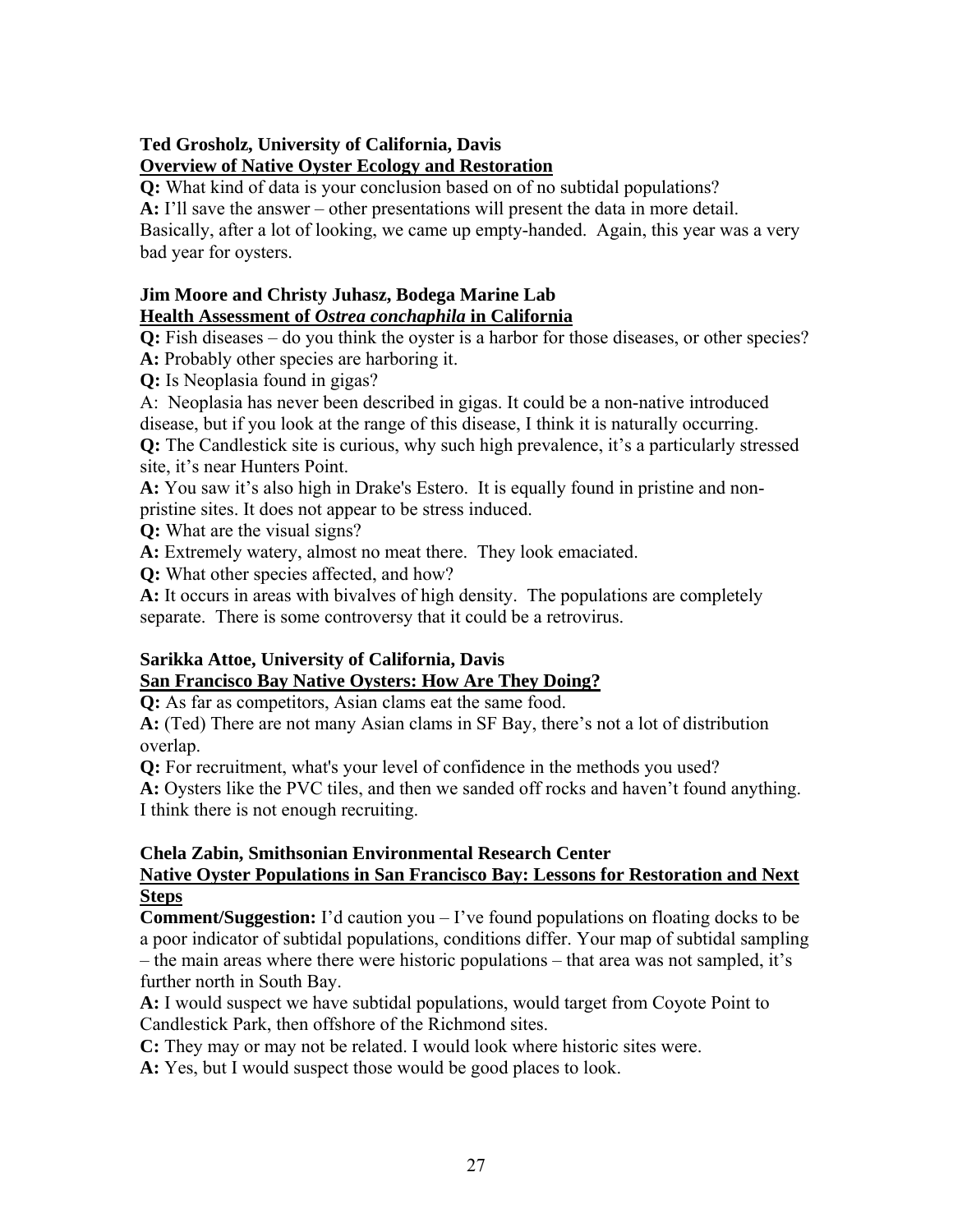# **David Kimbro, University of California Davis Invasive Species Deplete Tomales Bay's Olympia Oysters by Eliminating Trophic**

# **Cascades**

**Q:** What is the non-native crab eating?

**A:** It's not a specialist like the native crab, it's a generalist – it loves clams, mussels, algae...

**Q:** Can this be translated to SF Bay?

**A:** No. Other efforts would be the first step. We've been researching in Tomales Bay since 2002. You compile the data first. In SF Bay, it didn't seem like they were finding any drill holes.

**C:** In 20 years, we hardly ever found a drill hole in an oyster in SF Bay.

#### **Sumudu Welaratna, San Jose State University San Francisco Bay Native Oyster Recruitment Study at 2006-07 and the Development of Shared Protocol for Oyster Monitoring Efforts in San Francisco Bay**

**Q:** The recipe you're using - how long does it last before it degrades?

**A:** We hope one year or longer. We will see.

**Q:** Did you try different recipes?

**A:** We tried different recipes, now we're using Portland cement. In one month, it's starting to degrade already.

# **Robert Abbott, Rena Obernolte, Brian Mulvey, Mac Tec, Inc. Olympia Oyster Habitat Construction Methods and Results: 2005-2007**

**Q:** Are the reefs imitating some kind of structure that was there originally?

**A:** There used to be a lot of complexity to the substrate historically, it's very altered.

**Q:** Your recommendation about Sailing Lake – it's pretty unique.

**A:** It should be looked at – I've heard anecdotal discussions – at Lake Merritt, on the trash racks, there are oysters. Peacock Gap Lagoon, the duck pond by Redwood City, they might harbor vestigial populations.

## **Newell Garfield, Dale Robinson, Chris Raleigh, Dwight Peterson, Jim Pettigrew and Regan Long, CICORE and COCMP Program, Romberg Tiburon Center, San Francisco State University**

## **An Integrated Observing System for San Francisco Bay. Developing Products That Integrate Many Data Sources.**

**Q:** About the salinity relation to die-off…

**A:** It was local discharge, not from the Sierras.

**Q:** The salinity dropped through April/May, it got to as low as between 0 and 5.

**A:** That was from the larger reservoirs. But the initial drop was all local.

# **Marilyn Latta, Save the Bay**

# **Volunteers on the Half Shell! Native Oyster Restoration in San Francisco Bay Using Community Volunteers**

**Q:** Have there been efforts to artificially raise spat?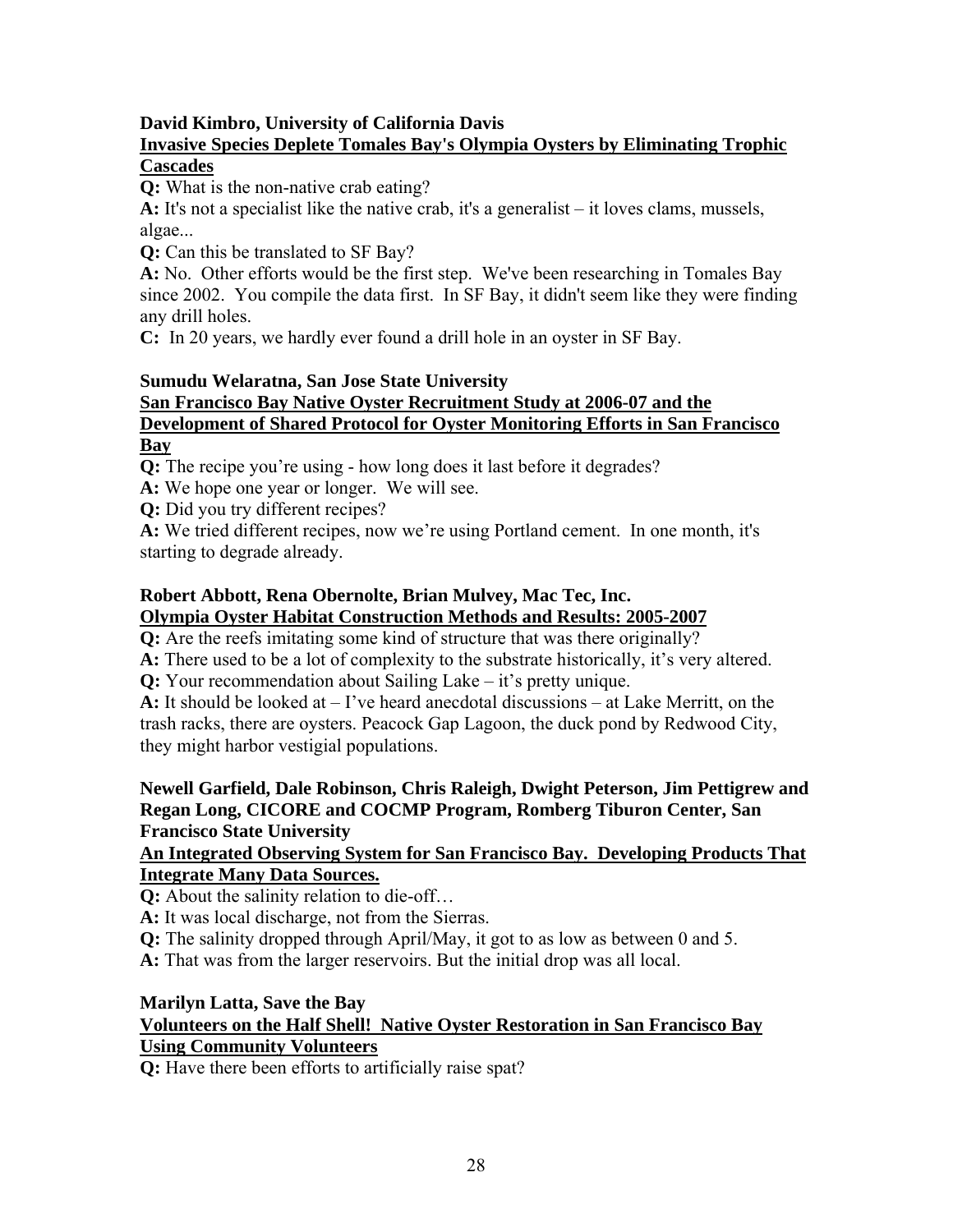**A:** Yes. We don't want to unless we know we can't do it naturally. (Others:) We don't want to do it if it could affect the genetic structure. We could raise some in Bodega Bay, strictly in quarantine, but that would be a route to small-scale work until we have a facility in SF Bay.

## **3. Public Involvement in Restoration**

During this portion of the workshop, facilitator Austin McInerny worked with workshop participants to brainstorm ideas for increasing public awareness of native oyster restoration in the three following areas:

- **Define the Messages We Want to Communicate**
- **Discuss and Identify Best Methods for Communicating Messages**
- **Identify Sources of Program Funding**

Ideas were posted on charts as the brainstorming session progressed. The chart contents are listed below.

## **Define the Messages We Want to Communicate**

- Restoring native oysters will increase biodiversity
- **Manage expectations**
- Foundation species
- Oak tree/forest synonym
- Giving a home to those who don't have a home
- Observe blank stare & reframe
- $\blacksquare$  The bay's alive living
- Oysters filter the water cleaning
- Building a healthier bay
- Restoring native oysters will increase the health of the bay
- Interaction with bay rolling up our sleeves  $\&$  doing work with the bay
- **Modern-day incarnation of deep interaction that used to be here**
- Bay has been here a long time will be
- Interesting aspect: anthropomorphize, charisma (honeybee)
- **Draw connection to characteristic mega-fauna: salmon, herring, sea lion**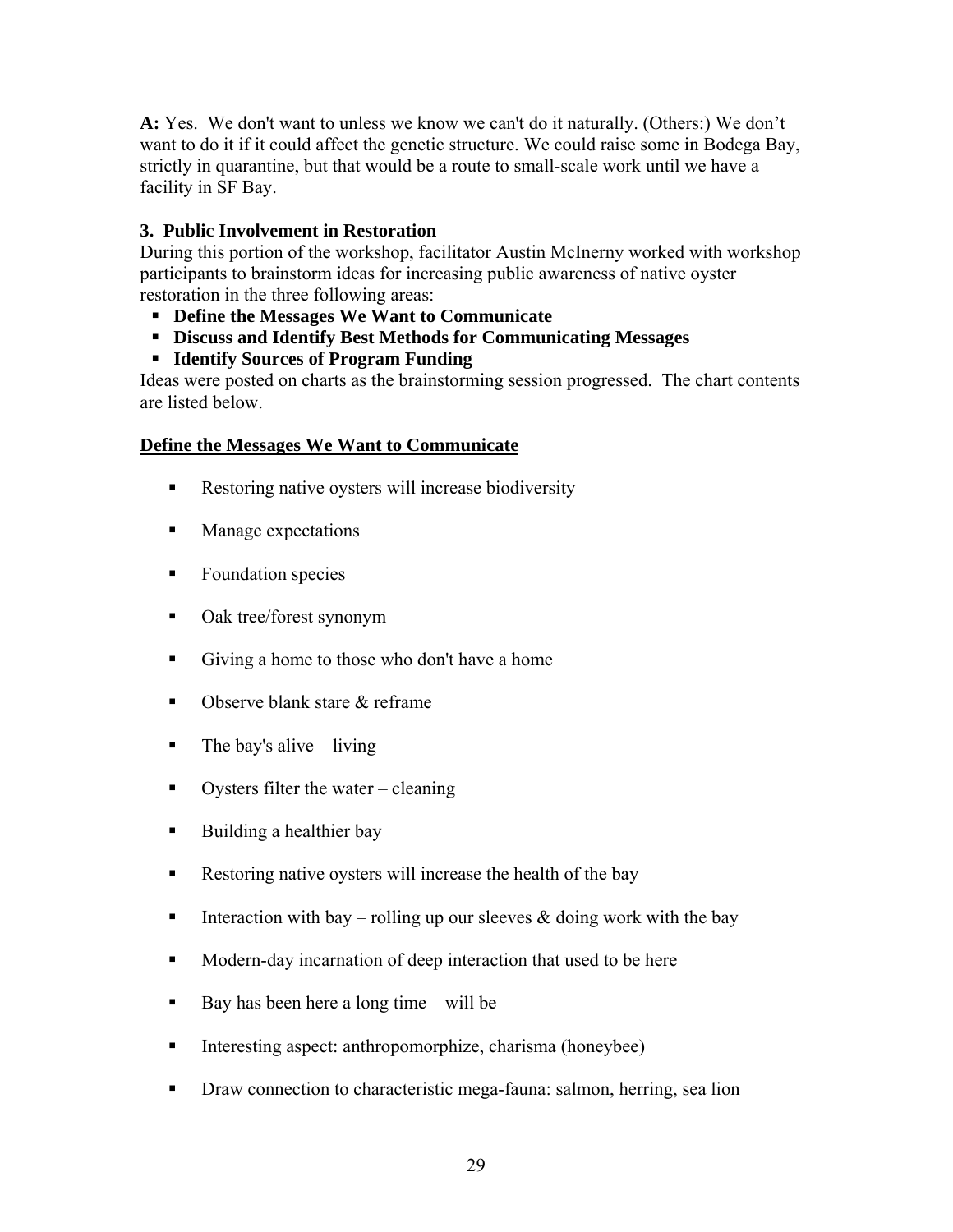- Interesting trivia/facts: hermaphrodite, brood young, filter
- **Process of restoration: active learning, community building**
- Community building: people & oysters
- Response to apathy: things do change it's about quality of life; learning
- Fishery: give this message outside SF Bay
- Fishery as central message: SF Bay long-term effort people can take food from bay. 50 year plan: to eat one (Some participants expressed concerns about this message)
- Use fishery issue as platform to talk about pollution
- Response to filtering concern: different parts of bay need different strategies. "It's okay in this part of bay"
- To urban kids: make animal exciting
- Transgendered!

## **Discuss and Identify Best Methods for Communicating Messages**

- Catchy phrase keep it simple
- **Media danger: misunderstood**
- Commonwealth Club nontraditional groups
- Classroom educational materials  $&$  coupled with volunteer activity
- **Jerry McEwan(sp?) & Natalie as resources: media specialists**
- Flyer with fishing license, boating license
- Don't assume audience is simple: complex message told clearly works
- Think of different generations of audience
- **Text** YouTube
- "Non-native" message consider ethnic sensitivity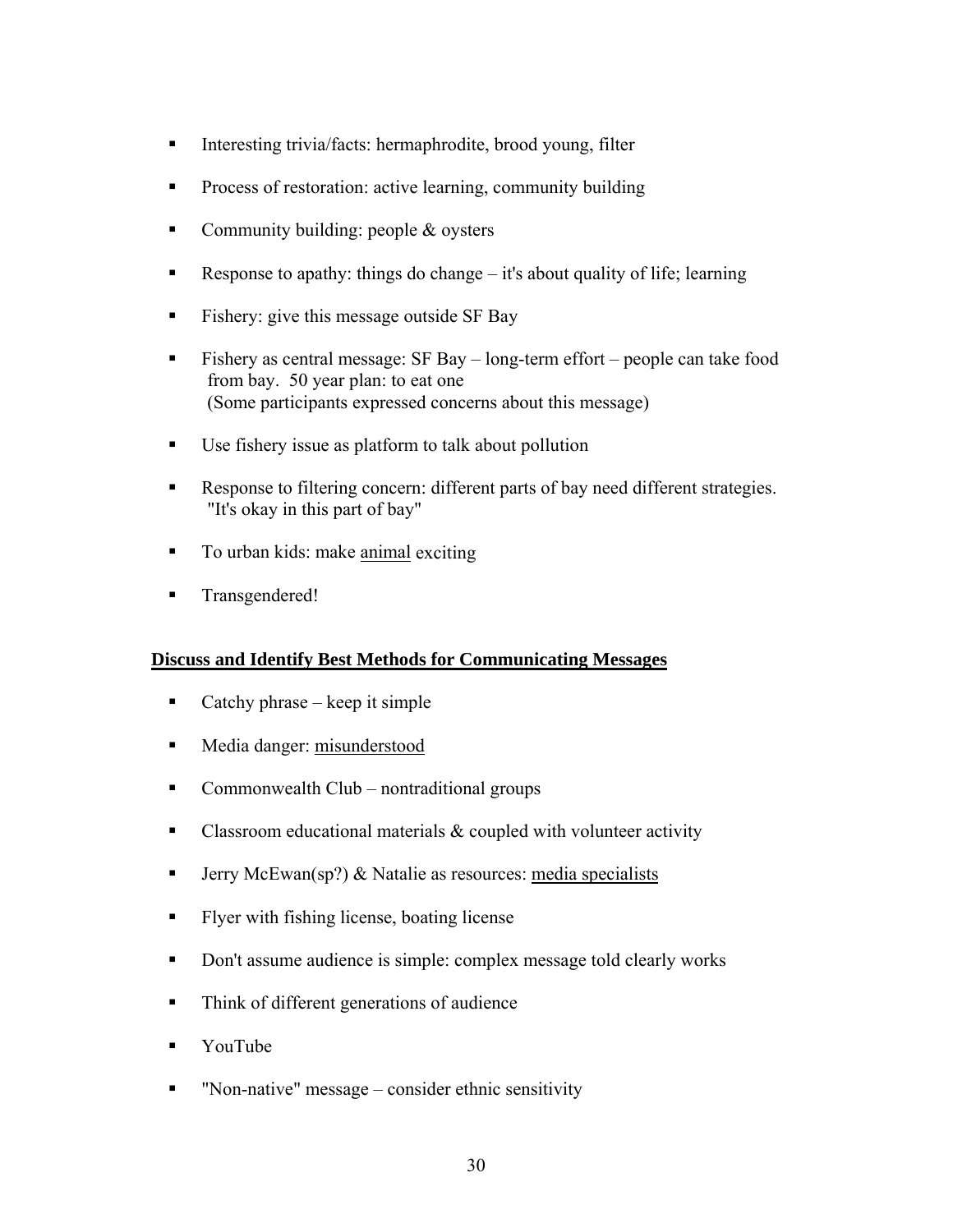- Target the expert reporters
- Easy ends talk with museum people to understand their display desires
- Watch card (like Monterey Aquarium seafood)
- Oystermobile aquarium car to schools
- **Mascot: "Ollie the Oyster," "Oscar the Oyster"**
- Gastronomic (boat?) tour of edible oyster fisheries
- Gay Pride Parade float

Ideas from first brainstorming session that fit here as well:

- Interesting aspect: anthropomorphize, charisma (honeybee)
- **Draw connection to characteristic mega-fauna: salmon, herring, sea lion**

#### **Identify Sources of Program Funding**

**Private: oyster industry** 

(Time ran out on this item.)

## **4. Developing the Future Plan for Oyster Restoration**

**Four Restoration Questions:** Abe Doherty of the California Coastal Conservancy and Natalie Cosentino-Manning of the NOAA Restoration Center gave an introduction to the San Francisco Bay Subtidal Habitat Goals Project. The Project is considering lower intertidal and subtidal areas of the bay, looking at management, restoration and science, and attempting to arrive at goals for those three areas. The project is expected to be finished in late 2008. This afternoon's exercise will help in the goals development process. The Project is developing recommendations both for the entire San Francisco Bay, as well as three discrete subregions: the South Bay, which is defined as anything south of the Bay Bridge; the Central Bay, from Point San Pedro to Point San Pablo, and San Pablo Bay. Participants are asked to provide as much detail as possible at a regional level.

In order to develop habitat goals for native oysters in San Francisco Bay, Doherty and Cosentino-Manning asked workshop attendees to help the Project by answering the following four questions: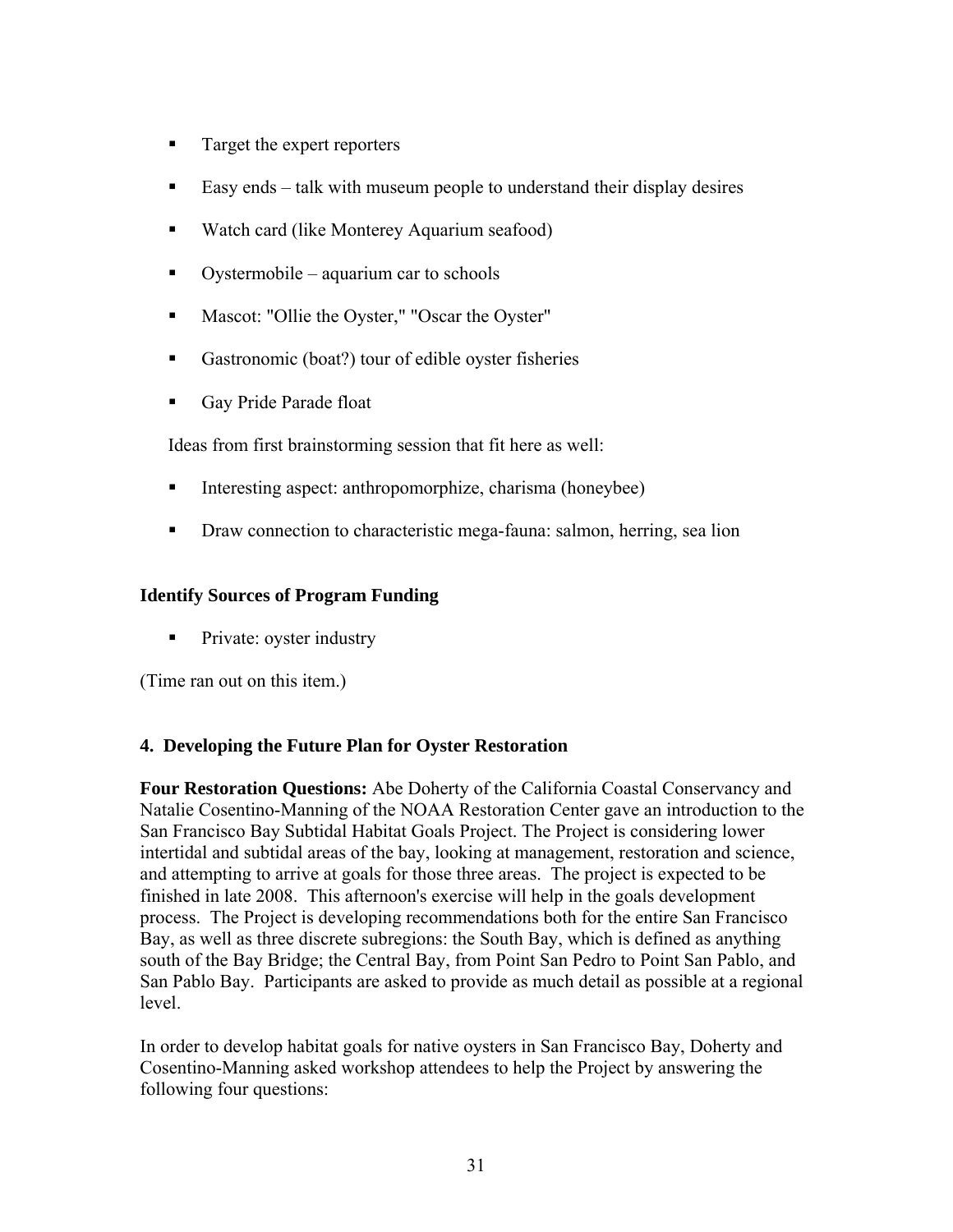- 1. What are the major or unique features that influence native oyster survival and distribution?
- 2. What are the specific geographical recommendations for restoration/enhancement of native oysters (locations that may be suitable for restoration and have reasonable ease of access and support of the subtidal owners)?
- 3. What are the potential restoration benefits from restoring native oysters?
- 4. What are the possible constraints and concerns regarding native oyster restoration?

McInerny passed out sheets of papers listing the four questions with space to jot down thoughts. He asked participants to brainstorm individually, using the worksheet, for five minutes. Then attendees circulated among four stations, one for each question, writing their ideas on charts posted at each of the stations. Participants were asked to place a checkmark next to ideas of others' that they supported. After this portion of the exercise was complete, participants were each given a limited number of colored dots (5 dots for all questions except the more complex Question 1, which was allocated 6 dots) and asked to vote for their top ideas by placing a dot next to each one. The group then reviewed the results at each station. At this time, some repeated or very similar answers were consolidated, and at the station for Question 4, two new answers were added. The results are shown in the tables below, ranked by number of votes.

## **Results:**

**1.** What are the major or unique features that influence native oyster survival and distribution?

| Answer                                       | <b>Subregion</b>   | <b>Checks</b> | <b>Dots</b> |
|----------------------------------------------|--------------------|---------------|-------------|
| Lack of hard substrate                       | South of Dumbarton | 3             | 13          |
|                                              | <b>Bridge</b>      |               |             |
|                                              | San Pablo          |               |             |
|                                              | N China Camp -S    |               |             |
|                                              | Mare Island        |               |             |
| Competitors:                                 |                    |               | 9           |
| Too many barnacles/mussels can kill oysters  |                    |               |             |
| Algal cover                                  |                    |               |             |
| Also tunicates $& bryozoan$ competition      |                    |               |             |
| especially in South Bay                      |                    |               |             |
| Threat of low salinity $\rightarrow$ die off | San Pablo Bay      | 3             | 8           |
|                                              | Central Bay        |               |             |
|                                              | (somewhat)         |               |             |
| Little recruitment                           |                    |               | 8           |
| Altered hydrology/                           |                    | $\Omega$      | 8           |
| loss of wetlands to reduce catastrophic      |                    |               |             |
| freshwater events                            |                    |               |             |
| Scour/sedimentation                          |                    | 3             | 7           |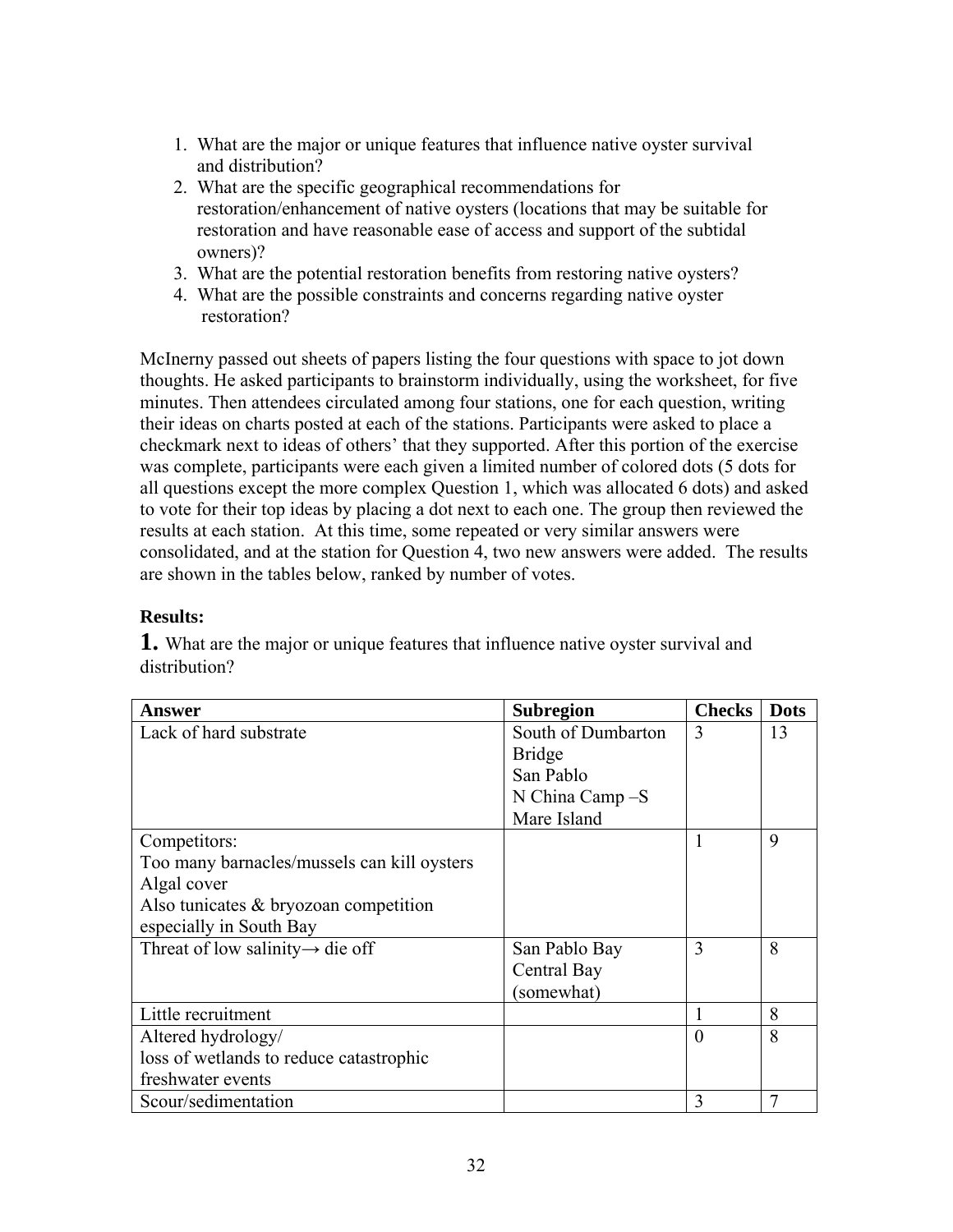| Local pops that are large enough to reproduce    | Central Bay  | $\Omega$       | 4        |
|--------------------------------------------------|--------------|----------------|----------|
|                                                  | South Bay    |                |          |
| Oyster drills in higher abundance                | South Bay    | 3              | 3        |
| Other predators                                  | Tiburon      |                |          |
| Flow and export of larvae within & outside       |              | $\overline{2}$ | 2        |
| ("Lost") of SF Bay                               |              |                |          |
| Stress (temp, salinity, sediment burial)         |              | $\overline{2}$ | 2        |
| High flow and rocky substrate                    | Central Bay  | $\Omega$       |          |
|                                                  | Coyote Point |                |          |
| Disease in some locations                        |              | $\Omega$       |          |
| Allee effects: current adult density is too low  |              | $\Omega$       | $\Omega$ |
| to create consistent fertilization & recruitment |              |                |          |
| No upstream population                           |              | $\Omega$       | $\Omega$ |
| Low flow (no circulation)                        | South Bay    |                | $\theta$ |
| Pollution hotspots, general pollution            |              | $\Omega$       | $\Omega$ |
| Rocky cobble substrate                           |              | 0              | $\Omega$ |

**2.** What are the specific geographical recommendations for restoration/enhancement of native oysters? – Be specific.

| Answer                                       | <b>Subregion</b> | <b>Checks</b>  | <b>Dots</b>    |
|----------------------------------------------|------------------|----------------|----------------|
| Angel Island                                 | West Central Bay | 3              | 11             |
| Marin Rod and Gun Club                       | North Central    | $\overline{2}$ | 11             |
| <b>Oyster Point</b>                          | South Bay        |                | 9              |
| South Bay Salt Ponds                         |                  |                | 9              |
| Point Orient/Ferry Point                     | East Central Bay |                | 8              |
| Romberg Tiburon – Subtidal lands that Toby   |                  |                | 5              |
| mentioned                                    |                  |                |                |
| CDFG Lands (Eden Landing Hayward, Corte      |                  | $\theta$       | $\overline{4}$ |
| Madera Ecological Reserve)                   |                  |                |                |
| Alameda                                      |                  | $\Omega$       | 3              |
| Emeryville Crescent/Radio Beach              |                  |                | $\overline{2}$ |
| Port of Oakland (Radio Beach, MLK Shoreline, |                  | $\theta$       |                |
| Oyster Bay)                                  |                  |                |                |
| EBRPD Lands (Middle Harbor, Oyster Bay)      |                  | $\Omega$       |                |
| Coyote Point Marina                          |                  | $\Omega$       |                |
| Mission Creek – SF                           |                  | 0              | 0              |

**3.** What are the potential restoration benefits from restoring native oysters?

| Answer                                          | <b>Subregion</b> | <b>Checks</b>   Dots |  |
|-------------------------------------------------|------------------|----------------------|--|
| Physical structure, including:                  |                  |                      |  |
| Foundation species – increase benthic diversity |                  |                      |  |
| up to 47 small invertebrate species             |                  |                      |  |
|                                                 |                  |                      |  |
| facilitate fish biomass $+$ diversity           |                  |                      |  |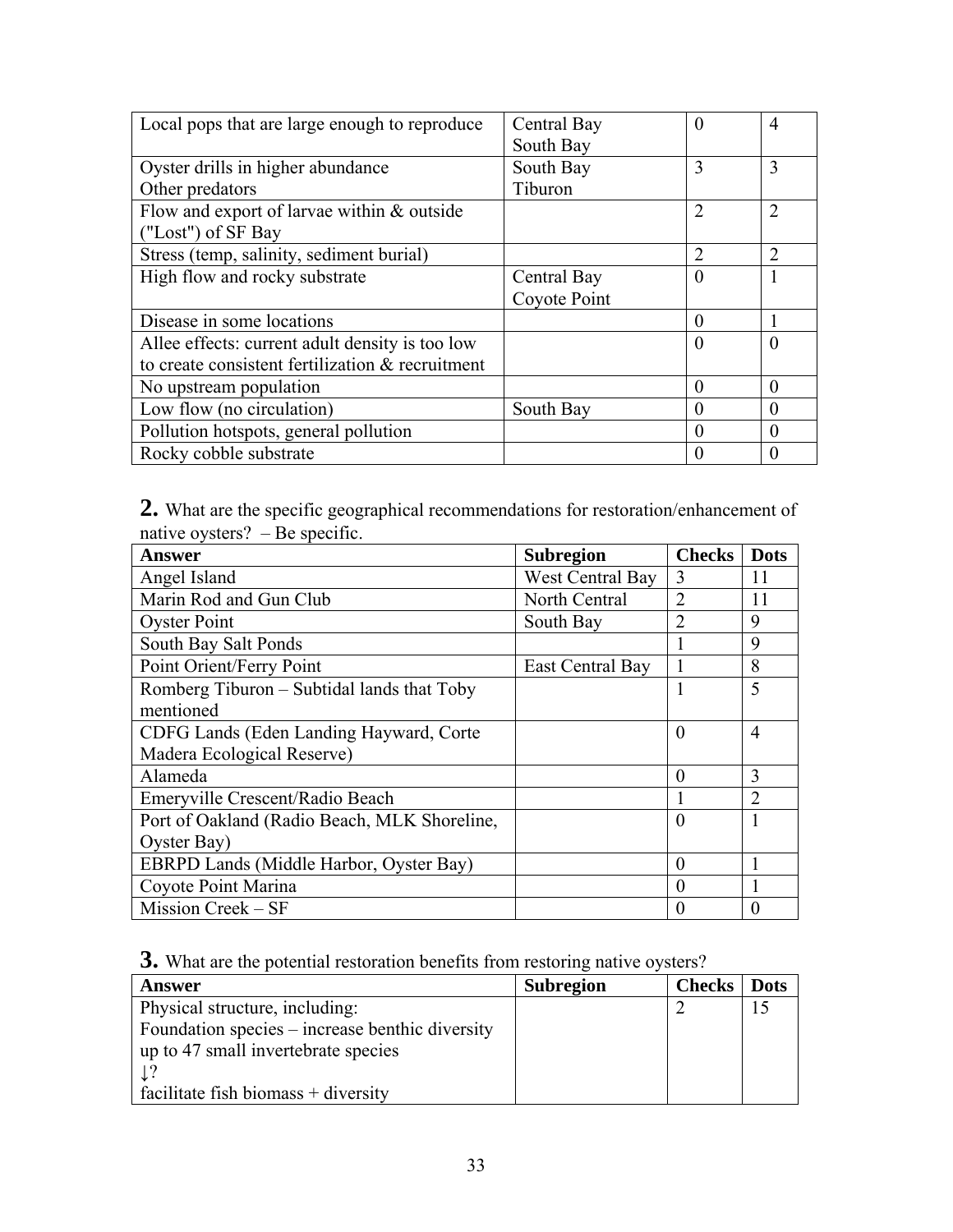| Increased substrate for spawning – herring,       |             |   |                |
|---------------------------------------------------|-------------|---|----------------|
| gobies                                            |             |   |                |
| Community education                               |             |   | 8              |
| Ultimate restoration of Bay food webs.            |             | 3 | 6              |
| - some evidence of surf scoters consuming         |             |   |                |
| oysters but also other invertebrates associated   |             |   |                |
| with oyster beds                                  |             |   |                |
| Bring Bay to more natural state                   |             |   | 6              |
| Shoreline stabilization? "Living shorelines"      |             |   | 6              |
| Enhance (potentially) adjacent eelgrass           | Central Bay | 3 | 5              |
| Other habitats                                    |             |   |                |
| Native species presence resists invasion by non-  |             |   | 5              |
| natives/successfully compete with invasives       |             |   |                |
| Idea of a potential fisheries supports efforts to |             |   | 5              |
| reduce pollution                                  |             |   |                |
| Oysters can serve as monitors for water quality   |             |   | $\overline{4}$ |
| through tissue samples                            |             |   |                |
| Increase light penetration/water quality          | San Pablo   |   | $\overline{2}$ |
|                                                   | North Bay   |   |                |
|                                                   | South Bay   |   |                |
| Possible future food source (oysters themselves)  |             |   | $\overline{2}$ |
| Plus increased food chain cascades                |             |   |                |

| 4. What are the possible constraints and concerns regarding native oyster restoration? |  |  |  |  |  |  |  |  |  |  |
|----------------------------------------------------------------------------------------|--|--|--|--|--|--|--|--|--|--|
|----------------------------------------------------------------------------------------|--|--|--|--|--|--|--|--|--|--|

| <b>Answer</b>                                    | <b>Subregion</b>    | <b>Checks</b> | <b>Dots</b>    |
|--------------------------------------------------|---------------------|---------------|----------------|
| Funding/sporadic funding                         |                     | $\Omega$      | 12             |
| ■ For restoration itself $(7)$                   |                     |               |                |
| For long-term monitoring $+$ assessment of       |                     |               |                |
| projects $(5)$                                   |                     |               |                |
| Not enough knowledge of biology                  |                     |               | 11             |
| Low recruitment (Could be moved to Question      | North, Central,     |               | 8              |
| #1)                                              | South               |               |                |
| Lack of substrate (Could be moved to Question    | North $+$ South Bay |               | 5              |
| #1)                                              |                     |               |                |
| Timelines that are hard to align: funding cycles |                     |               | 5              |
| with planning, permitting, restoration, seasonal |                     |               |                |
| monitoring, volunteer schedules                  |                     |               |                |
| Need techniques that can be scaled up in         |                     |               | 5              |
| size/area                                        |                     |               |                |
| Land ownership                                   | North Bay:          |               | $\overline{4}$ |
|                                                  | Richmond            |               |                |
|                                                  | shoreline, Chevron  |               |                |
|                                                  | properties          |               |                |
|                                                  | hindrance due to    |               |                |
|                                                  | homeland security   |               |                |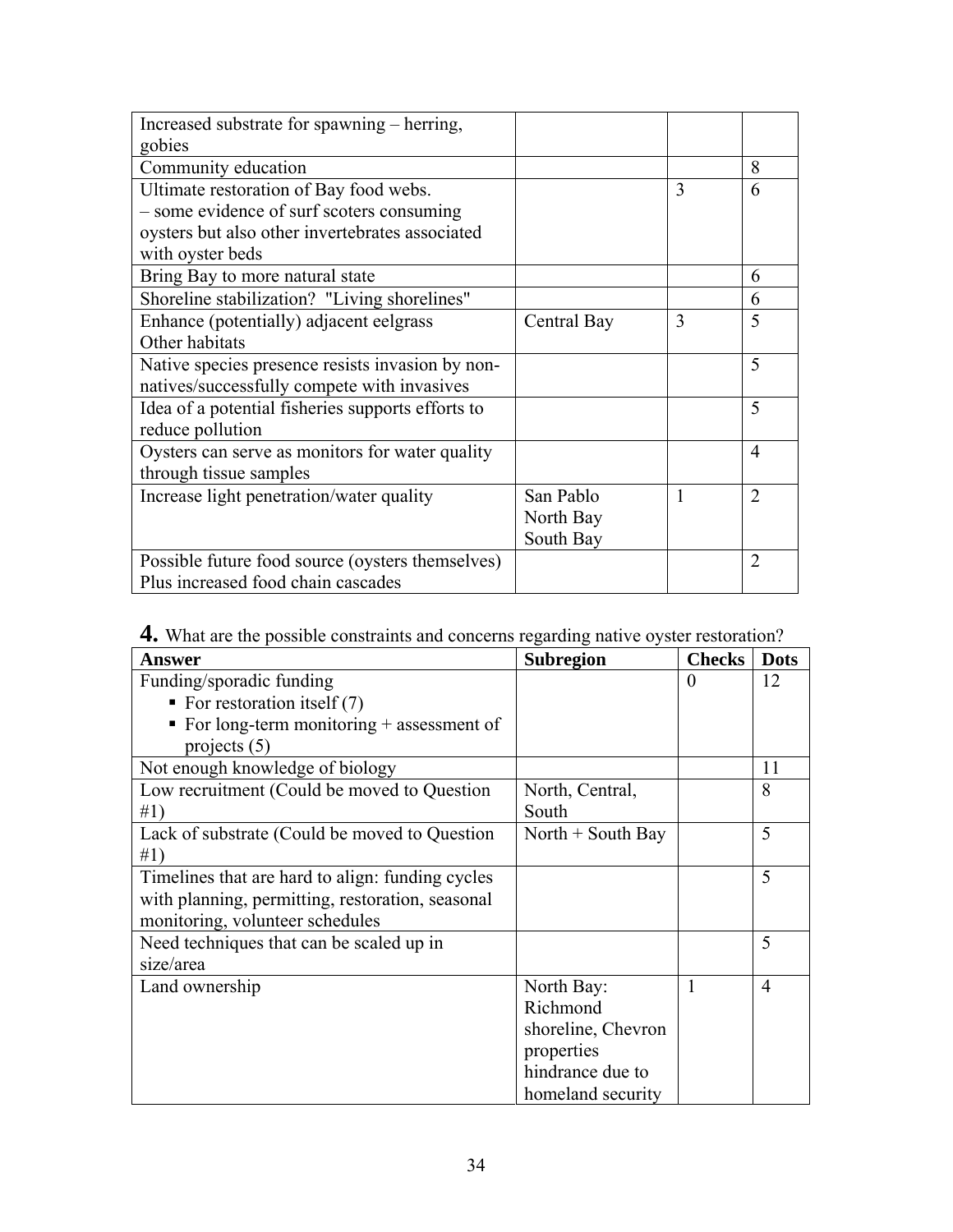|                                                      | issues;            |                |
|------------------------------------------------------|--------------------|----------------|
|                                                      | Central Bay:       |                |
|                                                      | Tiburon/Belvedere, |                |
|                                                      | private subtidal   |                |
|                                                      | ownership          |                |
| Not entirely sure if it is ever possible to create a |                    | 3              |
| dense, self-sustaining pop in SF Bay when none       |                    |                |
| of us have ever seen one there                       |                    |                |
| Regulatory process:                                  |                    | $\overline{2}$ |
| Fill/structures require permits                      |                    |                |
| Substrates & materials should not be harmful to      |                    |                |
| the bay                                              |                    |                |
| Potential for programmatic permit or                 |                    |                |
| standardized guidelines                              |                    |                |
| Difficulty in demonstrating/proving exact            |                    | $\overline{2}$ |
| ecosystem services/functions                         |                    |                |
| *subset of biology issue                             |                    |                |
| Need group discussion with whether to use cutch      |                    | $\mathbf{1}$   |
| (concerns with genetics + disease/parasite)          |                    |                |
| transmission) if proceed/is agreement, need local    |                    |                |
| facility to grow culture                             |                    |                |
| People will eat them $+$ be exposed to toxins        |                    | $\theta$       |
| Difficult to agree on a "biodegradable" substrate    |                    | $\theta$       |
| we can feel good about putting in the Bay in sort    |                    |                |
| of large quantities                                  |                    |                |
| Angry public                                         |                    | $\overline{0}$ |
| $Pollution + safety concerns for using volunteers$   |                    | $\overline{0}$ |
| + for welfare of restoration staff                   |                    |                |
| Ease of access to sites                              |                    | $\theta$       |
| Competition between priorities/species (added        |                    |                |
| later)                                               |                    |                |
| Media attention (added later) tough                  |                    |                |

## **Discussion of Restoration Question Results:**

**Question 1:** The group discussed whether the results were odd or surprising in any way. One participant noted that until recently, disease would have been considered a major factor, but the research findings discussed in the morning session are showing so far that it is not so important.

**Question 2:** Participants identified different reasons for their votes – some people valued opportunity to access a site; others prioritize the opportunity for restoration and biology. The question was asked whether there is a preference for doing restoration at sites that look good, or at sites that need help to be restored. Some participants prioritized sites that have mud instead of a hard substrate.

**Question 3:** One participant said it was interesting that increased light penetration/water quality didn't get as many votes.

**Question 4:** At the end of the review, one participant added two new items to the list.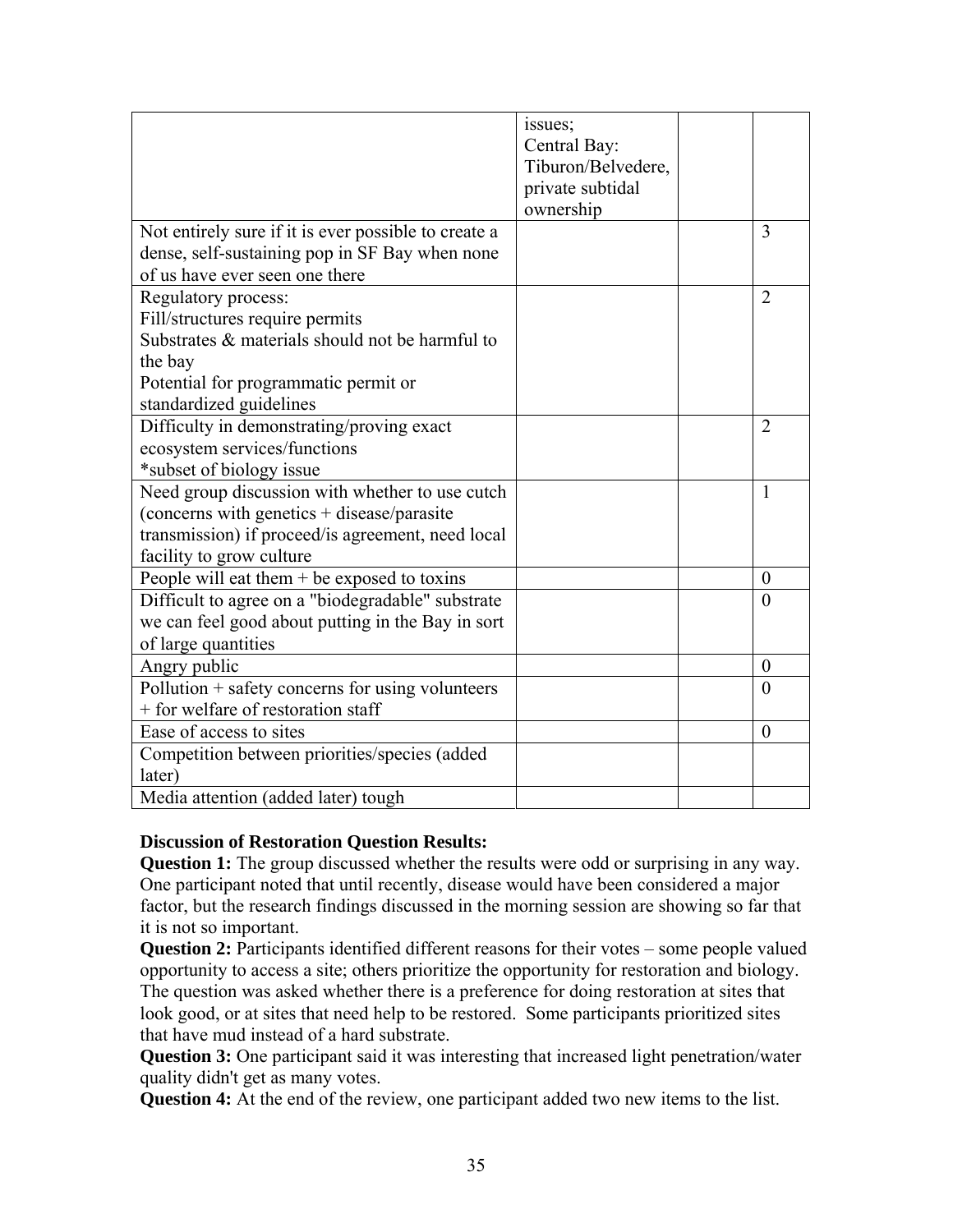#### **Developing the Vision for a Five-Year SF Bay Oyster Restoration Plan:** The attendees then discussed the next steps toward developing a five-year restoration plan, and the potential definitions of success for such a plan. Results from brainstorming on these two questions were charted.

**Discussion:** Among the issues raised in the discussion, one participant said there may need to be a prioritization for species bay-wide, as there could be competition for funding with restoration and management of other species.

It was noted that many of the projects are ending soon, and there is a need for funding for continuing research and experimentation. The big issue is recruiting substrate.

Questions were raised about how quantitative a definition of success would need to be to satisfy funders, given the scientific and management uncertainties. Would a success definition of a self-seeding population be sufficient?

Abe Doherty said it would be important for the group to agree on priorities. To begin with, there are clear priorities about pursuing 1-2 acre sites, there is a need to refine techniques, and in five years, the group wants three sites. That helps articulate the need. Then after that, more quantitative metrics might be easier. Funders would like the acreage of habitat, and the size of the population would be helpful, as well. It's clear there's a need to work on techniques first, but in five years, there should be defined methods and testing at larger scales. The Baylands Goals Project established acreage goals for habitat types, and it was very successful in getting funding. Legislators look at numbers.

Ted Grosholz noted that it's difficult to make predictions without the experience of a successful project. At Bair Island, the populations haven't persisted. It will be possible to project reasonable numbers after there are 1-2 years of success, and the oysters reach a modest size. To see recruitment would be a quantum leap in success. At this point, restoration projects have not been able to make oysters settle, or make them survive.

One participant noted that at the Marin Rod and Gun Club, it looks as if a reproductive population may now be being reached, after the earlier North Bay salinity-related die-off.

One participant felt it would be possible to find an acceptable metric.

One suggestion for a possible approach was to project the numbers of acres, the acres of shoreline with rocky areas that are not colonized by native oysters, but potentially could be.

## **Five-Year Restoration Plan Charts:**

## **Discussion: Five Year Vision**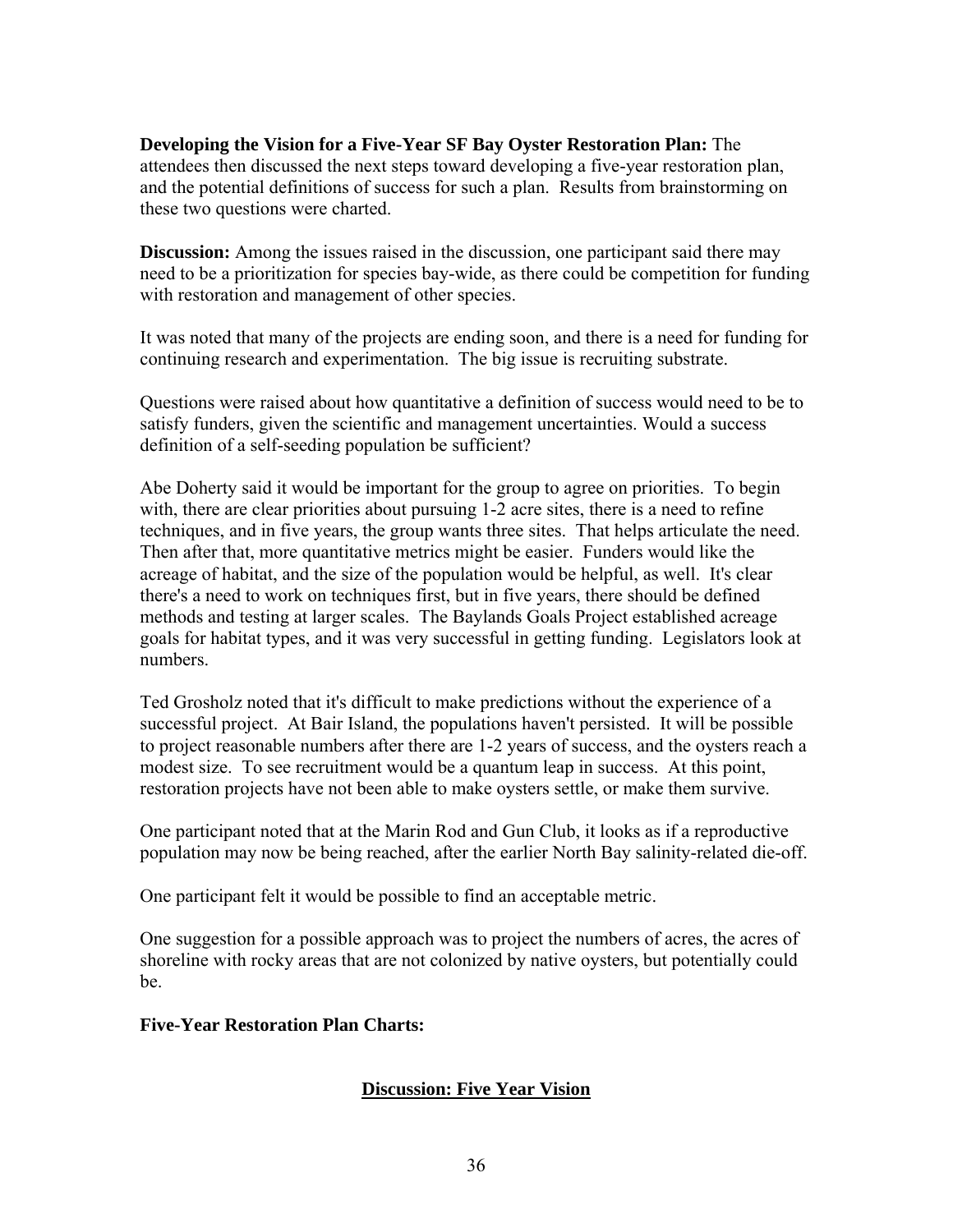## **Next Steps**

- 1-2 acre replicates around the Bay
	- à Sediment variation
	- à Use anglers/scuba
- various configurations of materials
	- $\Box$  Bags
	- à Balls
- Five-year monitoring
- Design for scientific significance
- "Sea-meant" or other
	- $\Box$  Experiment with different biodegradable materials –
	- à Want natives to build
	- $\overline{a}$  No plastic, rebar potential hazards
	- $\overline{\phantom{a}}$  No leaving footprints
	- Remove later?
- Don't scale up until materials issue resolved
- $\nightharpoonup$  Plastics no
- Pacific oyster shell further study, resolve differences
- 3 larger projects in 3 bays
- $\blacksquare$  Try in both healthy/less healthy areas –
- **Learn lessons**
- Vary:
	- à Depths
	- à Larger structures
- $\blacksquare$  BCDC wants structures removed no vote trigger bay fill à Resolve permitting
- $\blacksquare$  No need for hard substrate à Burlap, etc.
- Further study Angel Island, Alameda, Point Orient larger populations
- Choose larger public demo site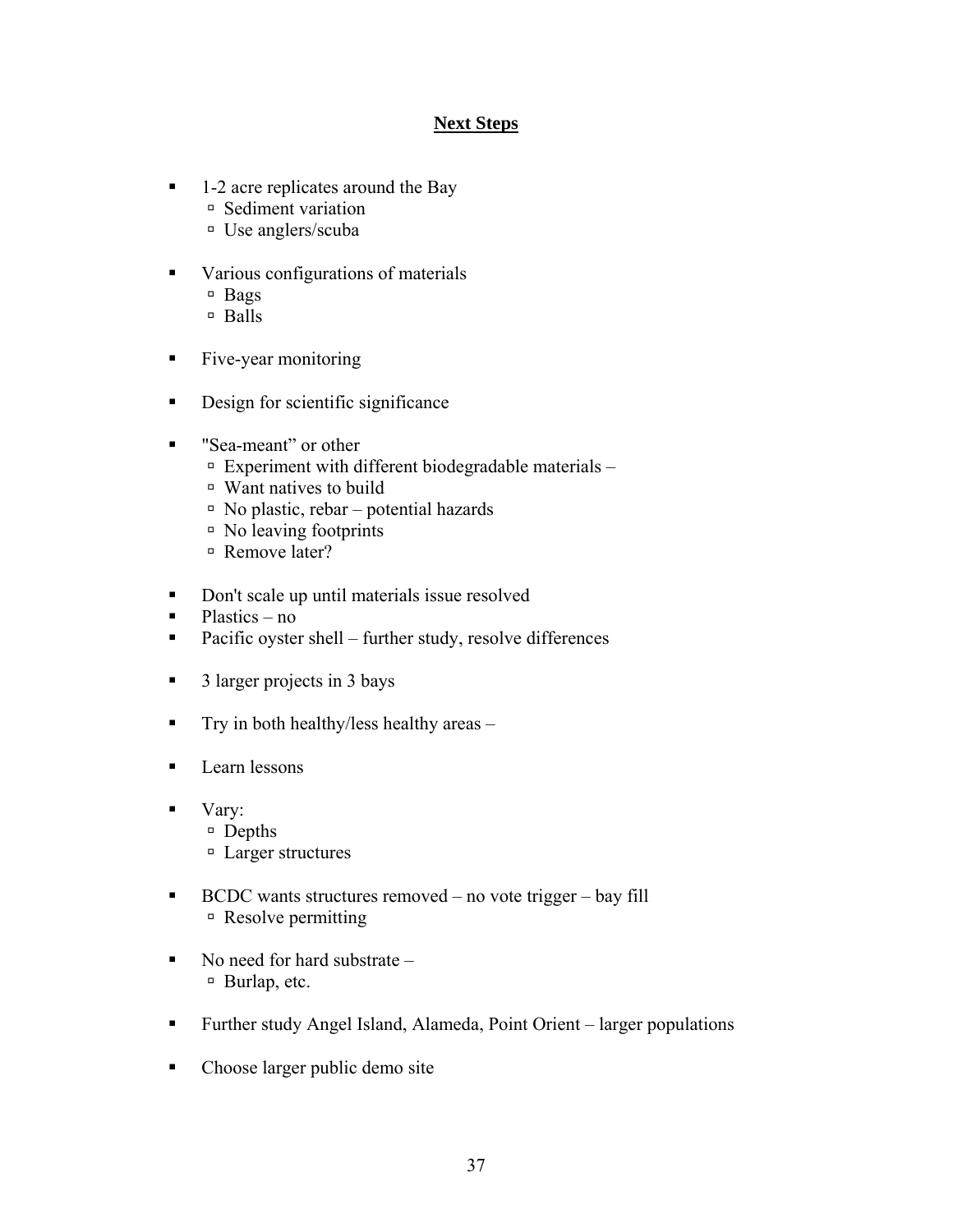UC Davis data in poor year – need 2nd or 3rd year of data

## **Discussion: Five Year Vision Definition of Success**

- No public outcry
- $\blacksquare$   $\uparrow$  in oyster pop  $-10\%$ ?  $\overline{E}$  Est.'d existing pop. at 300,000
- Self-sustaining pop
	- à Reprod
	- à Bimodal histogram
	- à Native/restored pop?
- **Spillover of natural recruitment to other areas**
- **Increased reef-associated species**
- **Increased biodiversity**
- No significant increase in non-native species à Or: Restoration does not facilitate non-native species
- ↑ perception of success, involvement by community
- **Maintain or protect existing pops**

To define success – need research on current status of species  $-$  #s

Concern that ambitious #s could backfire

Use Bair, Marin RG, method: #/spat expected given size of area

Others question whether #s possible now

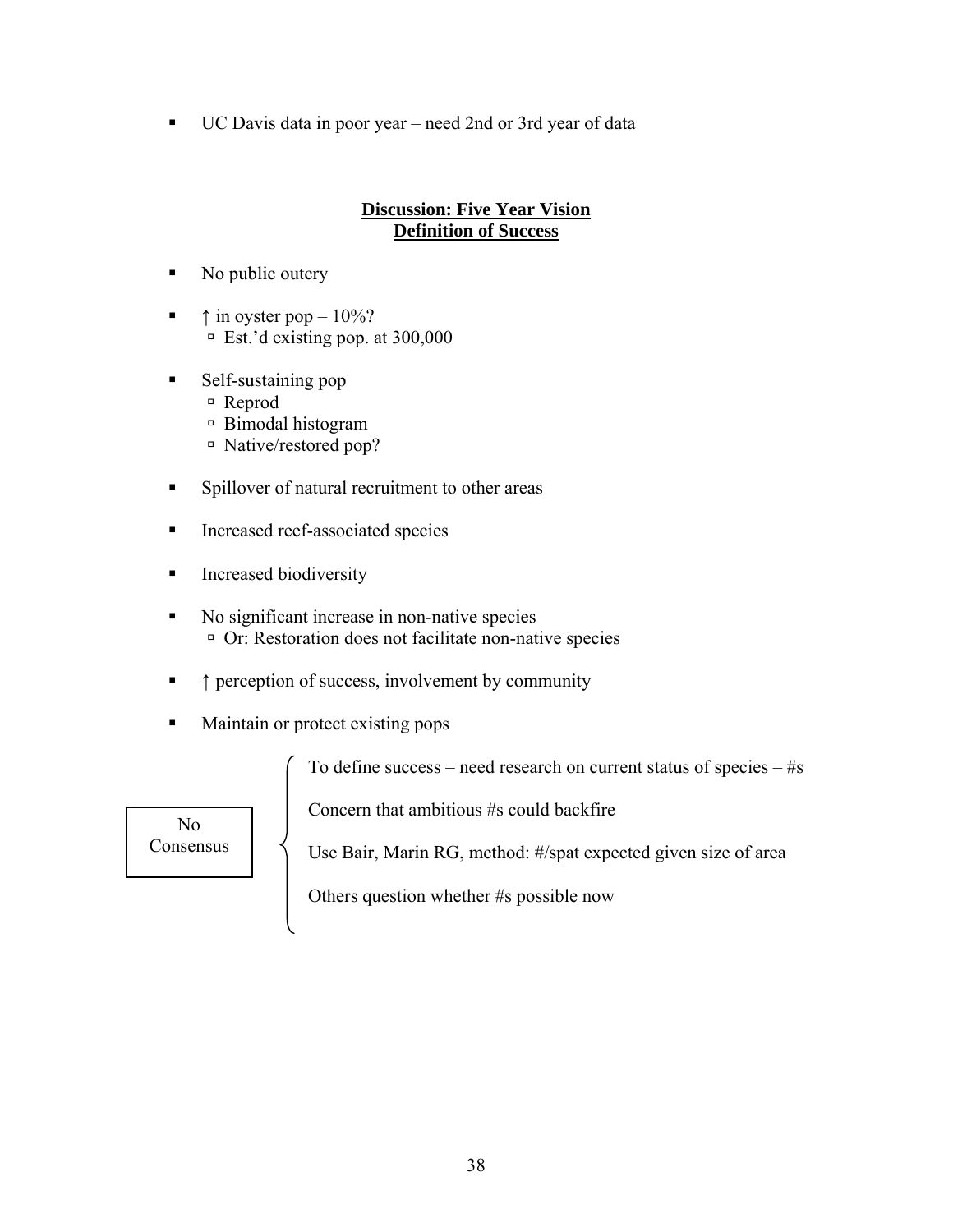**Acknowledgements.** We have along list of persons to thank for their cooperation and collaboration with this project. We thank the staff of the Marine Science Institute for their help and assistance and the generous use of their otter trawl for subtidal oyster surveys. We particularly thank Jackson Gentry for his cooperation and collaboration with subtidal surveys and the use of his boat for oyster dredge surveys. We are indebted to both Cordell Bank and Gulf of the Farallones National Marine Sanctuary and particulary Michael Carver for their help and assistance and use of their boat for sidescan sonar surveys. We are very grateful to Dr. Gary Greene and Eric Niven, Moss Landing Marine Lab, for the use of and technical assistance with their sidescan sonar. Our thanks to Sound Metrics Corp., Lake Forest Park, WA, for permitting a free trial use of the DIDSON (high resolution sonar). We thank many folks with knowledge and expertise of local oyster populations for unpublished observations and data including Brian Mulvey, Bud Abbott, Sumudu Welaratna, Marilyn Latta, and many others. In particular, we thank Natalie Cosentino-Manning and the staff of the NOAA Restoration Center for all their help with coastline mapping information and help and assistance with the CA Oyster Restoration workshop. We also thank Austin McInerny and Ariel Armbruster and CCC staff for their help with mediating and recording the proceedings of the workshop.

#### **References**

- Baker, P. 1995. Review of ecology and fishery of the Olympia oyster, *Ostrea lurida* with annoted bibliography. Journal of Shellfish Research 14: 501-518.
- Barnett, E. M. 1963. The California oyster industry. California Fish and Game Bulletin 123. 103pp.
- Browning, B. M. 1972. The natural resources of Elkhorn Slough: their present and future use. California Department of Fish and Game Coastal Wetland Series #4. 121 pp.
- Elston RA, Moore JD, Brooks K. 1992. Disseminated neoplasia of bivalve molluscs. Reviews of Aquatic Sciences 6:405-466.
- Friedman CS, Brown HM, Ewing TW, Griffin FJ, Cherr GN. 2005. Pilot study of the Olympia oyster *Ostrea conchaphila* in the San Francisco Bay estuary: description and distribution of diseases. Diseases of Aquatic Organisms 65:1-8.
- Grosholz, E. D., P. G. Olin, B. Williams, and R. Tinsman. 2001 Reducing predation on Manila clams by nonindigenous European green crabs. Journal of Shellfish Research 20: 913-919.
- Grosholz, E. D., G. M. Ruiz, C. A. Dean, K. A. Shirley, J. L. Maron, and P. G. Connors. 2000. The impacts of a nonindigenous marine predator in a California bay. Ecology 81: 1206-1224.
- Kimbro, D. L. and E. D. Grosholz. 2006. Disturbance influences richness, evenness, but not diversity in a native California oyster community. Ecology 87: 2378-2388.
- Kimbro, D. L., Grosholz, E. D., Baukus. A. J., N. J. Nesbitt and N. M. Travis. Evolutionary history and invasive species alter estuarine trophic cascades. Ecology Letters (*in review*).
- Lenihan, H. S. 1999. Physical-biological coupling on oyster reefs: how habitat structure influences individual performance. Ecological Monographs 69: 251-275.